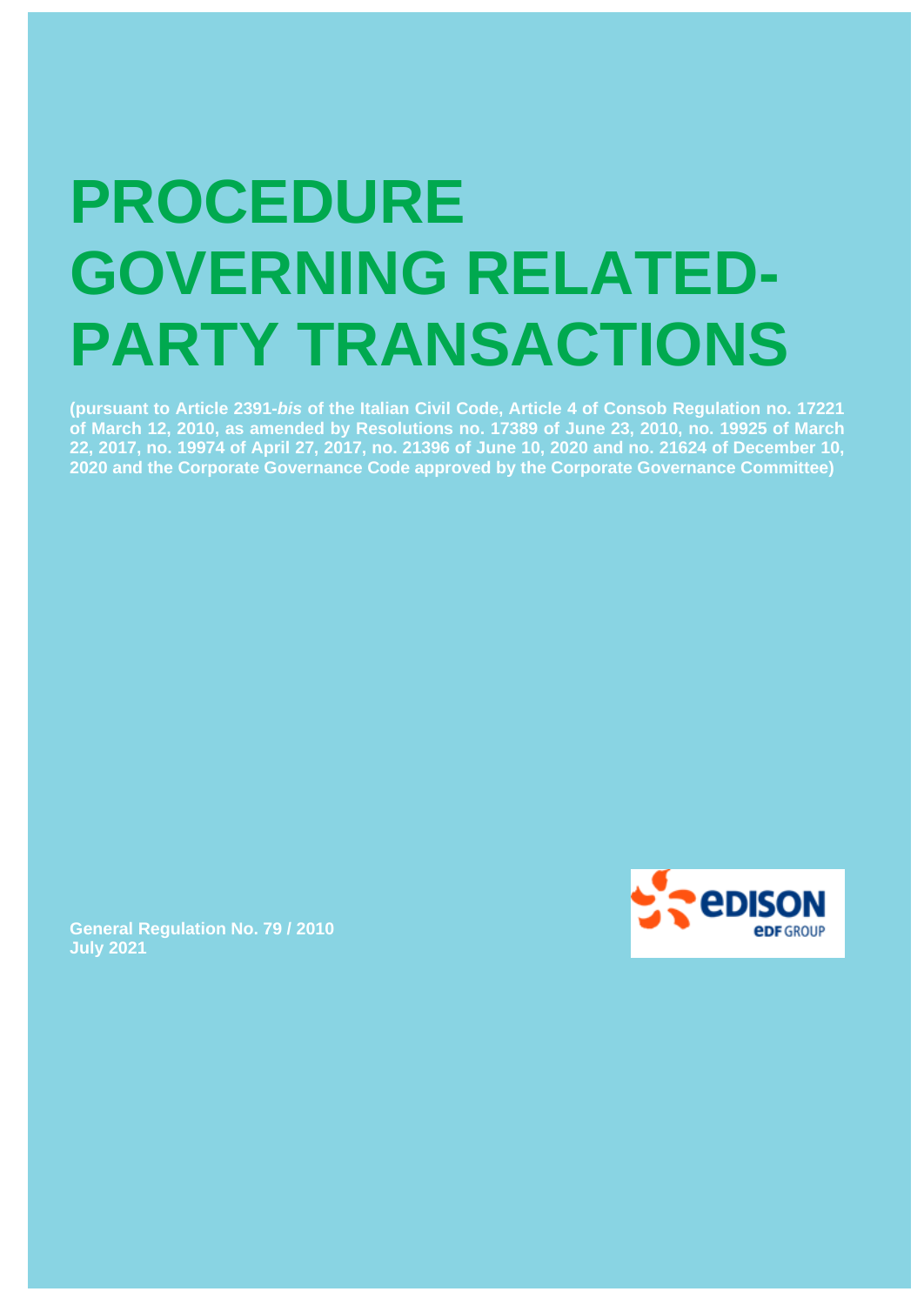

# **TABLE OF CONTENTS**

| 1.                                                                      |                                                                                                                                     |    |
|-------------------------------------------------------------------------|-------------------------------------------------------------------------------------------------------------------------------------|----|
| 2.                                                                      |                                                                                                                                     |    |
| 3.                                                                      |                                                                                                                                     |    |
| 4.                                                                      |                                                                                                                                     |    |
| 5.                                                                      | <b>CORPORATE GOVERNANCE BODIES AND ORGANISATIONAL UNITS INVOLVED BY</b>                                                             |    |
| 6.                                                                      | <b>MAIN RESPONSIBILITIES OF THE ORGANIZATIONAL UNITS AFFECTED BY THIS</b>                                                           |    |
| 7.                                                                      |                                                                                                                                     |    |
| 8.                                                                      |                                                                                                                                     |    |
| 9.                                                                      |                                                                                                                                     |    |
| 10.                                                                     | <b>ESTABLISHMENT AND ACTIVITIES OF THE RELATED PARTY TRANSACTIONS</b><br>COMMITTEE AND EQUIVALENT ALTERNATIVE OVERSIGHT ENTITIES 19 |    |
| 11.                                                                     |                                                                                                                                     |    |
| 12.                                                                     |                                                                                                                                     |    |
| 13.                                                                     |                                                                                                                                     |    |
| 15.                                                                     | RELATED-PARTY TRANSACTIONS EXECUTED THROUGH SUBSIDIARIES 29                                                                         |    |
| 16.                                                                     |                                                                                                                                     |    |
| 17.                                                                     |                                                                                                                                     |    |
| 19.                                                                     | PRESERVING SUPPORTING DOCUMENTS AND MONITORING THE PROCEDURE 37                                                                     |    |
| 20.                                                                     |                                                                                                                                     |    |
|                                                                         |                                                                                                                                     | 38 |
|                                                                         |                                                                                                                                     |    |
| ANNEX 2: CRITERIA DEFINING TRANSACTIONS OF INCONSEQUENTIAL AMOUNT 42    |                                                                                                                                     |    |
|                                                                         |                                                                                                                                     |    |
|                                                                         |                                                                                                                                     |    |
|                                                                         |                                                                                                                                     |    |
| ANNEX 6: OPERATING RULES OF THE RELATED PARTY TRANSACTIONS COMMITTEE 57 |                                                                                                                                     |    |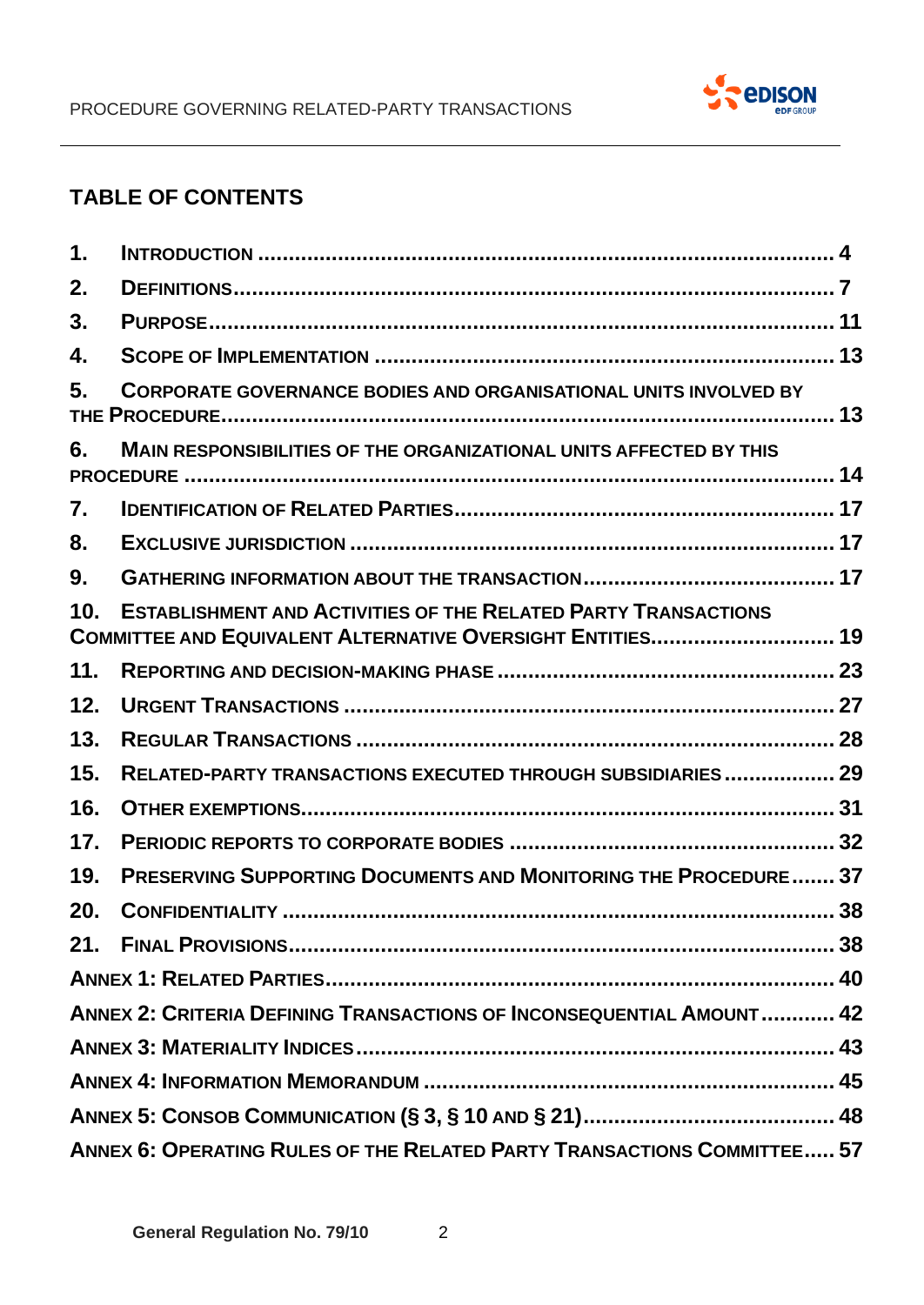

# **TABLE OF REVISIONS**

| REV.<br>No. | <b>DATE</b> | <b>DESCRIPTION OF THE GENERAL REGULATION</b> |
|-------------|-------------|----------------------------------------------|
|             | 06-07/2012  | Elimination attached 1.bis                   |
| 2           | 03/2013     | Addition of new exemptions to Section 16.3.  |
| 3           | 11/2014     | Procedure revision/update                    |
|             | 07/2021     | Procedure revision/update                    |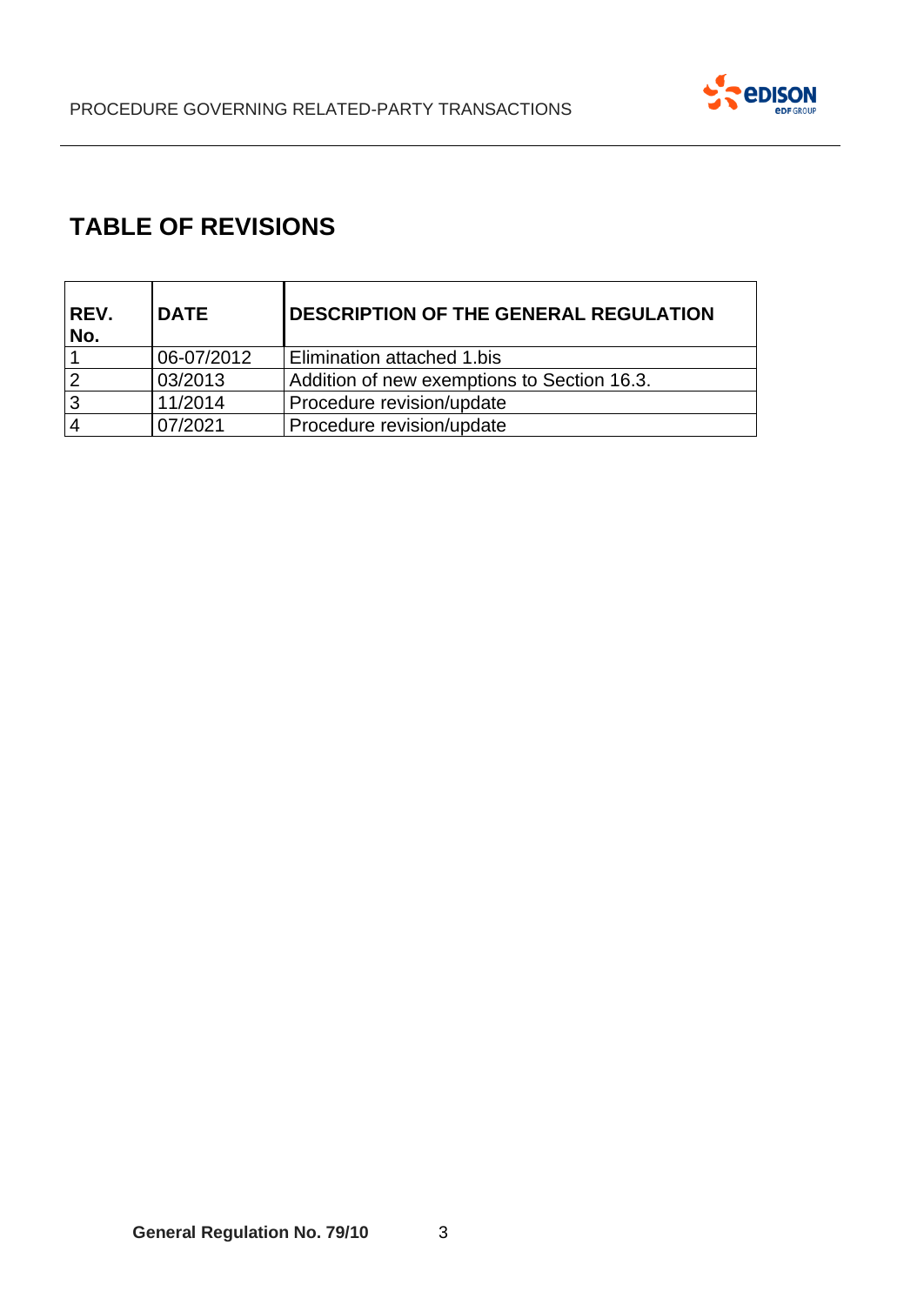

# <span id="page-3-0"></span>**1. INTRODUCTION**

The Consob, in implementation of the requirements of Article 2391-bis of the Italian Civil Code,<sup>1</sup> issued Regulations setting forth provisions concerning related-party transactions<sup>2</sup>, the purpose of which is to ensure the transparency and the substantive and procedural fairness of transactions executed by publicly traded companies, directly and through their subsidiaries, with parties in a position of exercising "influence" over it (including, in addition to others, parent companies, directors of the Company and the parent companies and their immediate family).

The above-mentioned Regulations contain procedural provisions, i.e., rules that must be followed in the **decision-making-process** by the entities/parties with jurisdiction over the transaction (**substantive rules**), as well **transparency requirements**, i.e., disclosure requirements vis-à-vis the market that the Company must comply with when preparing accounting documents (**transparency rules**) concerning material transactions.

The Regulations classify transactions as follows:

- **of inconsequential amount** (exempt from compliance with the Regulations);
- **Example 5 respects in a term in test in test in test in test in test in test in test in test in test in test in test in test in test in test in test in test in test in test in test in test in test in test in test in test** applicable);
- **highly material transactions** (to which the more stringent special rules are applicable).

The regulation also provides for certain transactions that may be exempted, under certain conditions, from the application of the substantive rules, but for which certain disclosure requirements must still be observed (such as intercompany transactions, regular transactions and urgent transactions).

The Regulations also require that the Board of Directors of each publicly trade company adopt "internal procedures" to regulated in detail a series of issues and choose among the options provided by the Regulations for items left to a company's discretion.

To satisfy this requirement, the Company produced this General Regulation, which defines procedures that, taking into account the specific organization and governance of the Edison Group, are suitable for the purpose of integrating and completing the rules set forth in the Consob Regulations. The Procedure, and subsequent amendments, was approved by the Company's Board of Directors subject to a favourable opinion issued by a committee made up exclusively of Independent Directors. The main aspects of the relevant rules are reviewed below.

<sup>1</sup> As last amended by Article 1, paragraph 1, letter a) of Legislative Decree no. 49 of May 10, 2019.

<sup>2</sup>Adopted by Resolution no. 17221 of March 12, 2010, as subsequently amended by Resolutions no. 17389 of June 23, 2010, no. 19925 of March 22, 2017, no. 19974 of April 27, 2017, no. 21396 of June 10, 2020) and no. 21624 of December 10, 2020.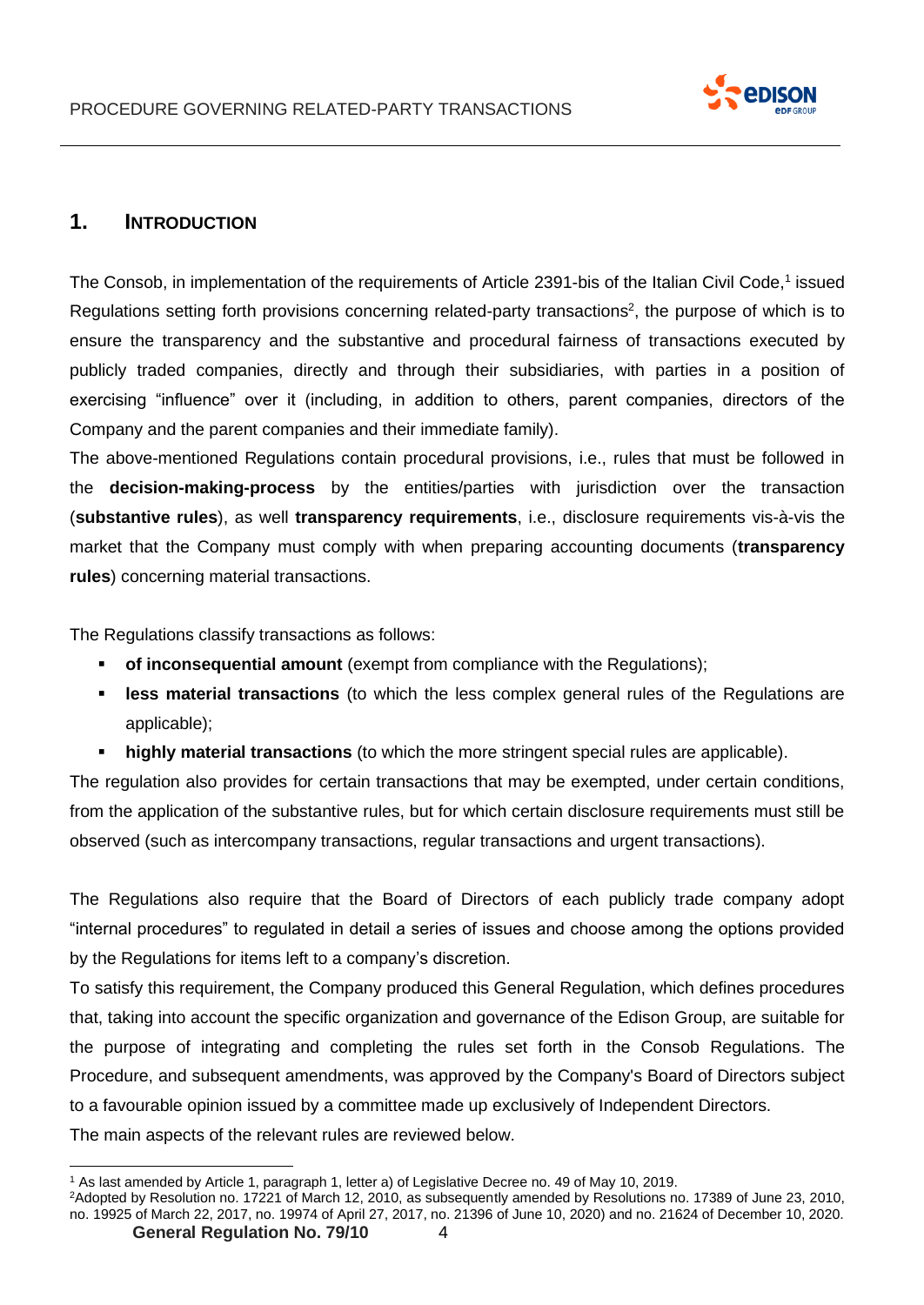

## **Decision-making Process (Substantive Rules)**

It applies primarily to Highly Material Transactions and Less Material Transactions.

The following is required to ensure that these transactions are substantively fair:

- An information gathering phase designed to determine whether the requirements of the Regulations and this Procedure are applicable.
- Limited to Highly Material Transactions, exclusive decision-making jurisdiction by the Board of Directors.
- Establishment of a standing committee, comprised exclusively of non-executive, independent Directors who do not qualify as related parties, which will be required to issue a factual opinion stating whether a transaction is in the Company's interest and if the transaction's terms and conditions are beneficial and substantively fair. The abovementioned opinion shall be binding for Highly Material Transactions and non-binding for Less Material Transactions. A negative opinion rendered with regard to a Highly Material Transactions prevents the transaction's implementation.
- The establishment of special alternative, equivalent oversight entities, activated when needed, in individual cases in which Independent Directors who are members of the Related Party Transactions Committee qualify as related parties or parties involved with regard to the transaction.
- the operating rules of the Related Party Transactions Committee;
- complete and prompt flow of information concerning the transaction's characteristics, provided to the corporate governance body or party qualified to adopt resolutions or make a decisions and to the above-mentioned Committee<sup>3</sup>;
- Limited to Highly Material Transactions, prompt involvement in the transaction's negotiations by the Related Party Transactions Committee<sup>4</sup>, which must be provided with an extensive, complete and timely flow of information and has the right to request further clarifications.
- The right of the Related Party Transactions Committee<sup>5</sup> to use Independent Experts, with cost limits for Less Material Transactions and without cost limits for Highly Material Transactions.
- The requirement that the minutes of the deliberations or the decisions setting forth approvals of Highly Material or Less Material Transaction include an adequate explanation as to why a

<sup>3</sup>Or the Alternative, Equivalent Oversight Entity, as established on each occasion pursuant to Section 10.2, if required. <sup>4</sup> See note 3.

<sup>5</sup> See note 3.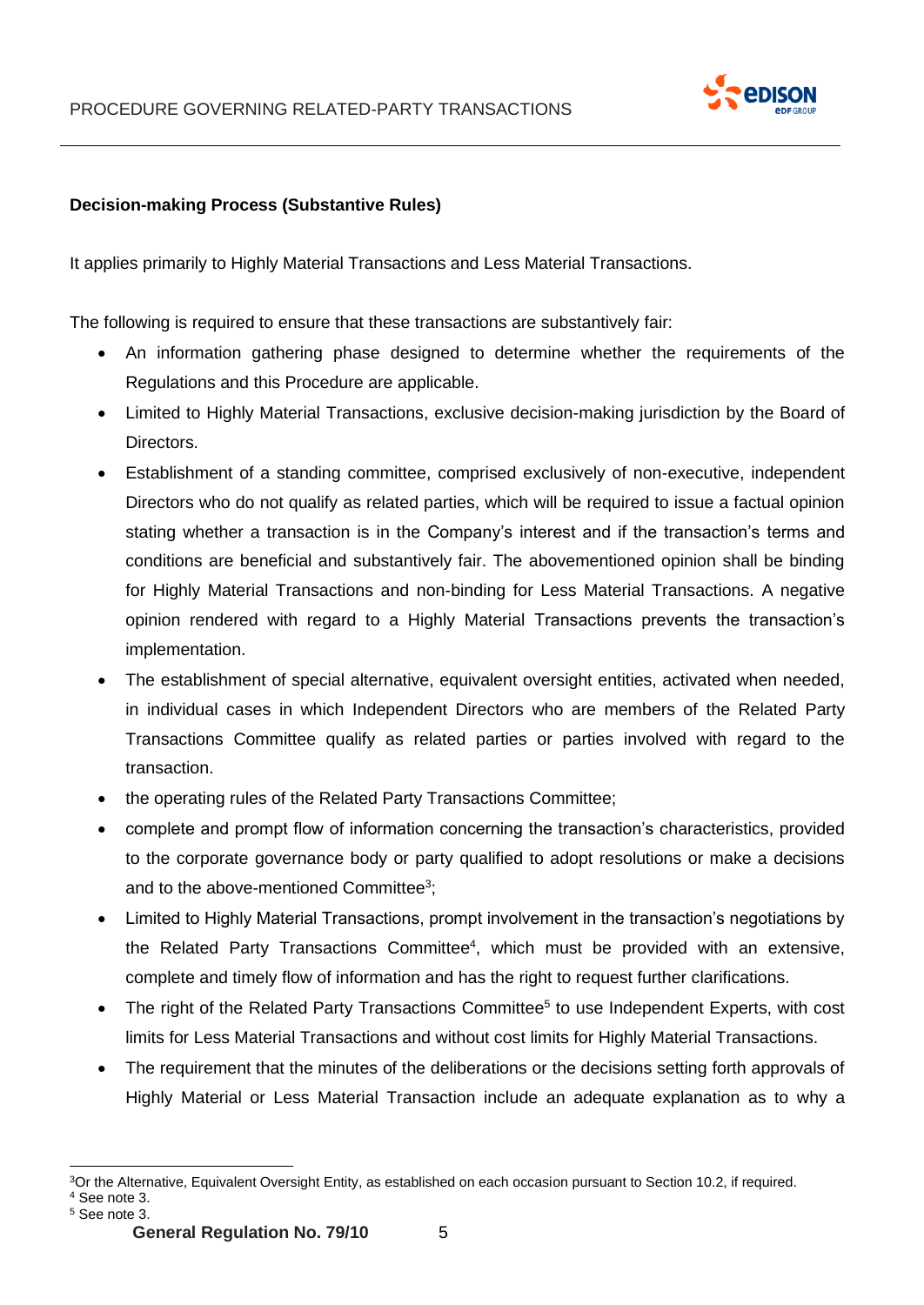

transaction is in the Company's interest and whether its terms and conditions are beneficial and substantively fair.

- The requirement that the minutes of the deliberations or the decisions setting forth approvals of Regular Transactions or Intercompany Transactions, include evidence showing, respectively, that the transaction qualifies as ordinary and that the relevant related party does not have a material interest in the transaction.
- Verification, by the Related Party Transactions Committee, that the conditions for exemption provided for by the regulations on related party transactions are correctly applied to regular transactions exceeding a certain size threshold;
- Special rules for Urgent Transactions and for Transactions Executed Through Subsidiaries.

#### **Disclosure Requirements/Reporting Process (Transparency Rules)**

The following is required in order to provide the market and the Company's governance bodies with accurate information:

- For highly material and less material transactions, an adequate flow of information about the implementation of the abovementioned transactions provided to Directors and Statutory Auditors at least once every three months.
- For related party transactions exceeding a certain size exempt from the application, in part or in full, of the rules on Related Party Transactions, an adequate annual report to the Related Party Transactions Committee;
- For highly material transactions, the rules governing price sensitive information notwithstanding, the publication, within the statutory deadline, of a special an information memorandum describing, in addition to other items, the characteristics of the transaction, the Company's economic justification for executing the transaction and the method used to determine the transaction's consideration.
- For less material transactions, the rules governing price sensitive information notwithstanding, the release to the public, at least once every three months, of an information memorandum concerning transactions approved despite a negative opinion by the Related Party Transactions Committee, with the concurrent publication of the negative opinions.

The inclusion in the interim financial report and the annual financial report of a section reserved for Related-party Transactions, in which specific information is provided with regard to Highly Material Related-party Transactions and any other Related-party Transaction with a material effect on the Company's balance sheet or income statement.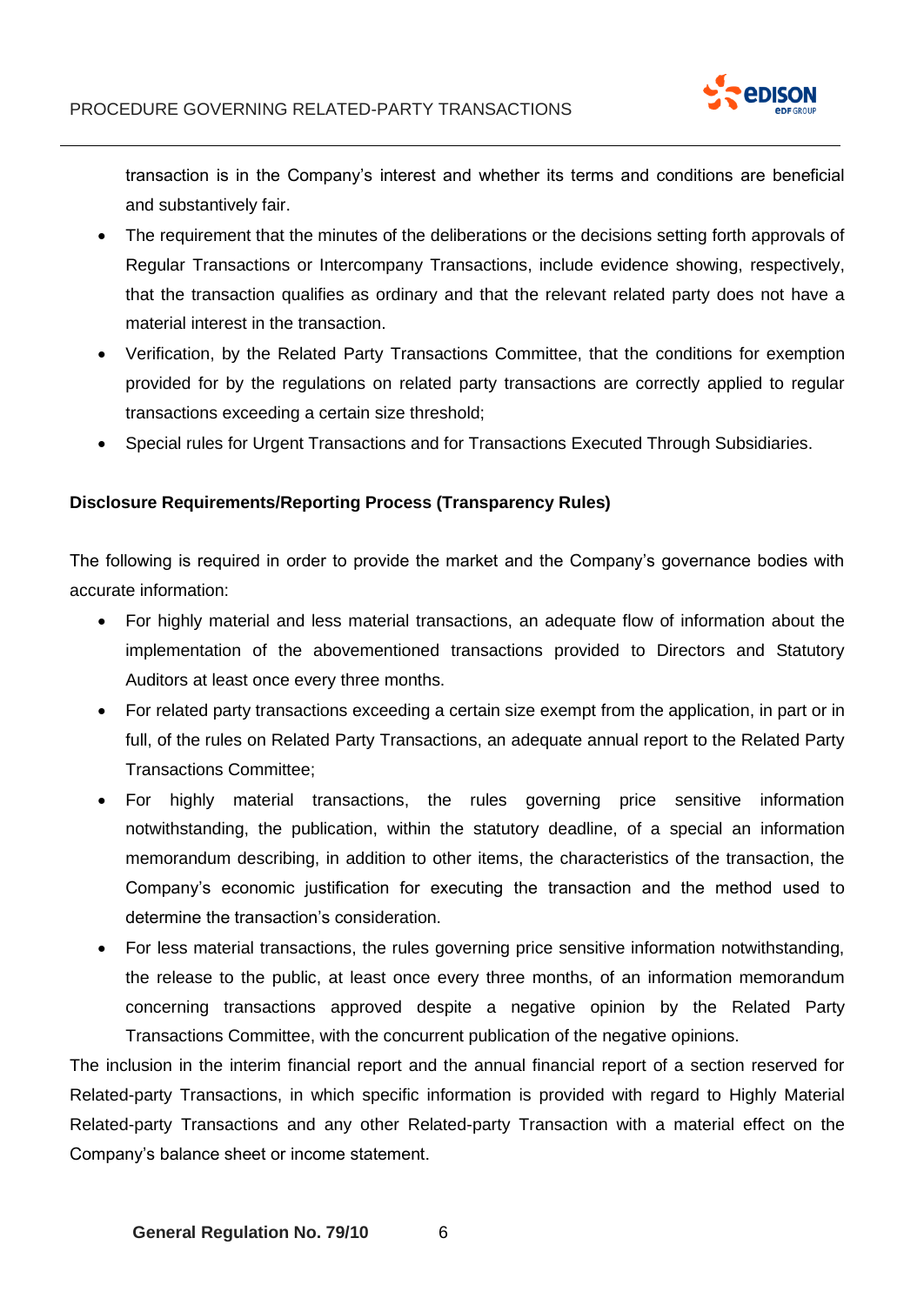

# <span id="page-6-0"></span>**2. DEFINITIONS**

| DIRECTORS INVOLVED IN THE<br><b>TRANSACTION</b>              | Directors who have an interest in the transaction, on their own<br>behalf or on behalf of third parties, that conflicts with that of the<br>Company;                                                                                                                                                                                                                                                                                                                                                                                                                                                                                                                                                                       |
|--------------------------------------------------------------|----------------------------------------------------------------------------------------------------------------------------------------------------------------------------------------------------------------------------------------------------------------------------------------------------------------------------------------------------------------------------------------------------------------------------------------------------------------------------------------------------------------------------------------------------------------------------------------------------------------------------------------------------------------------------------------------------------------------------|
| <b>INDEPENDENT DIRECTORS</b>                                 | Directors, appointed in accordance with Art. 14 of the COMPANY's<br>Articles of Association, who are considered independent in<br>accordance with the GOVERNANCE CODE (which establishes<br>independence requirements at least equivalent to those set out in<br>art. 148, paragraph 3 of the TUF), whether or not they are<br>members of the RELATED PARTY TRANSACTIONS COMMITTEE;                                                                                                                                                                                                                                                                                                                                        |
| DIRECTORS WHO<br><b>ARE</b><br>NOT<br><b>RELATED PARTIES</b> | Directors other than the counterparty of a given TRANSACTION<br>and its RELATED PARTIES:                                                                                                                                                                                                                                                                                                                                                                                                                                                                                                                                                                                                                                   |
| <b>NON-EXECUTIVE DIRECTORS</b>                               | Directors who are not members of the Executive Committee, if<br>any, are not delegated powers and do not perform, even de facto,<br>functions relating to the management of the COMPANY;                                                                                                                                                                                                                                                                                                                                                                                                                                                                                                                                   |
| <b>CONTROL CHART</b>                                         | a document prepared on a monthly basis by the CORPORATE<br>AFFAIRS DEPARTMENT, containing a list of the Group's<br>subsidiaries and associated companies and made available on<br>the COMPANY's intranet;                                                                                                                                                                                                                                                                                                                                                                                                                                                                                                                  |
| <b>GOVERNANCE CODE</b>                                       | the Corporate Governance Code adopted by the Corporate<br>Governance Committee, to which the <b>Company</b> adheres;                                                                                                                                                                                                                                                                                                                                                                                                                                                                                                                                                                                                       |
| <b>RELATED PARTY TRANSACTIONS</b><br><b>COMMITTEE</b>        | The special-purpose, standing Committee established by the<br>Board of Directors, whose members, insofar as HIGHLY MATERIAL<br>or LESS MATERIAL TRANSACTIONS are concerned, are exclusively<br>NON-EXECUTIVE INDEPENDENT DIRECTORS, and, based on an<br>assessment performed in accordance with the PROCEDURE for<br>each individual TRANSACTION, NON-RELATED PARTIES. If three<br>NON-EXECUTIVE INDEPENDENT DIRECTORS are available, the<br>shall be comprised of three members. This<br>Committee<br>Committee, which has the jurisdictional authority and powers<br>assigned by the Regulations to a committee comprised of<br>Independent Directors, is governed by the OPERATING RULES<br>(Annex 6 to the PROCEDURE). |
| <b>COMMITTEE</b>                                             | the Committee occasionally established as an ALTERNATIVE,<br>EQUIVALENT OVERSIGHT ENTITY, consisting of three NON-<br>EXECUTIVE AND INDEPENDENT DIRECTORS, if any, who are not<br>already members of the RELATED PARTY TRANSACTIONS<br><b>COMMITTEE governed by the OPERATING RULES (Annex 6 to the</b><br>PROCEDURE);                                                                                                                                                                                                                                                                                                                                                                                                     |
| <b>CONSOB COMMUNICATION</b>                                  | Consob Communication no. DEM/10078683 of September 24,<br>2010;                                                                                                                                                                                                                                                                                                                                                                                                                                                                                                                                                                                                                                                            |
| <b>DIVISION/DEPARTMENT/BUSINESS</b><br><b>UNIT</b>           | the Organisational Unit of the COMPANY, as identified in the<br>Group Organisational Chart, in the organisational provisions, and<br>more generally in the internal provisions of the COMPANY, from<br>time to time involved in relation to the execution of a specific<br>RELATED PARTY TRANSACTION and competent in relation to the<br>provisions of the PROCEDURE;                                                                                                                                                                                                                                                                                                                                                      |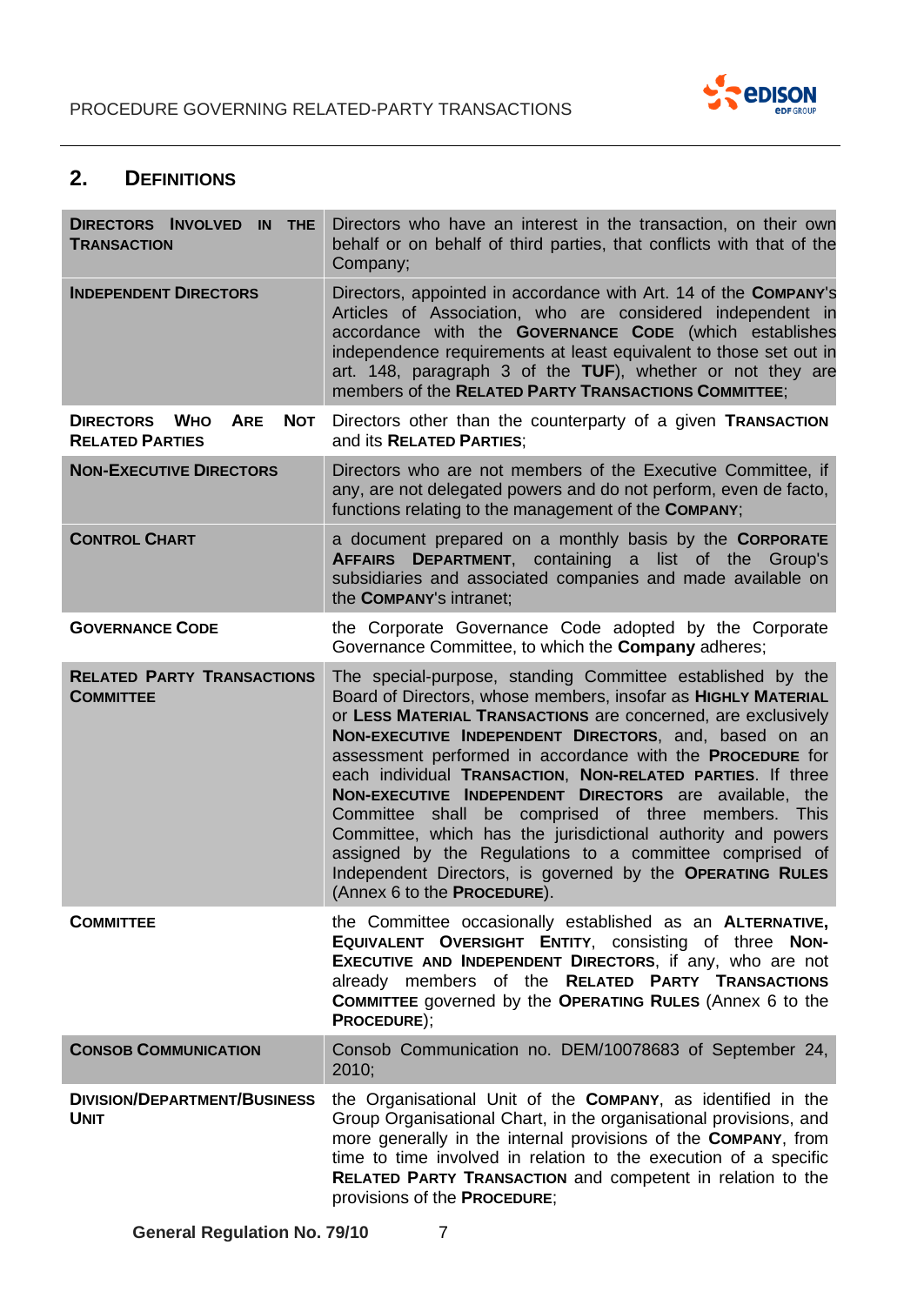

| <b>RELEVANT RULES</b>                                        | the Rules on the subject of RELATED PARTY TRANSACTIONS<br>pursuant to the provisions of article 2391-bis of the Italian Civil<br>Code, the CONSOB REGULATIONS and COMMUNICATION, and the<br><b>GOVERNANCE CODE:</b>                                                                                                                                                                                                                                                                                                                                                                                                                                                                                                                                                                                                                                                                                                                                                                                                         |
|--------------------------------------------------------------|-----------------------------------------------------------------------------------------------------------------------------------------------------------------------------------------------------------------------------------------------------------------------------------------------------------------------------------------------------------------------------------------------------------------------------------------------------------------------------------------------------------------------------------------------------------------------------------------------------------------------------------------------------------------------------------------------------------------------------------------------------------------------------------------------------------------------------------------------------------------------------------------------------------------------------------------------------------------------------------------------------------------------------|
| <b>MEMORANDUM</b>                                            | the Document made available to the public pursuant to article 7,<br>paragraph 1, letter g of the REGULATION, on the occasion of LESS<br>MATERIAL TRANSACTIONS, carried out also through SUBSIDIARIES,<br>in the presence of a negative opinion of the RELATED PARTIES<br><b>COMMITTEE</b><br><b>TRANSACTIONS</b><br><b>OR</b><br><b>EQUIVALENT</b><br><b>ALTERNATIVE</b><br><b>CONTROL, where activated from time to time;</b>                                                                                                                                                                                                                                                                                                                                                                                                                                                                                                                                                                                              |
| <b>INFORMATION MEMORANDUM</b>                                | the Document referred to in Annex 4 of the REGULATION (Annex 4<br>of the PROCEDURE) made available to the public on the occasion<br>of HIGHLY MATERIAL TRANSACTIONS, also carried out by<br><b>SUBSIDIARIES;</b>                                                                                                                                                                                                                                                                                                                                                                                                                                                                                                                                                                                                                                                                                                                                                                                                            |
| <b>EXPERTS</b><br><b>INDEPENDENT</b><br>or<br><b>EXPERTS</b> | experts external to the <b>COMPANY</b> , who qualify as independent, in<br>accordance with Annex 4 of the REGULATION (Annex 4 of the<br>PROCEDURE), as well as having recognised professionalism and<br>competence in the field, and whose absence of conflict of interest<br>has been carefully assessed, with any tasks assigned under the<br><b>PROCEDURE;</b>                                                                                                                                                                                                                                                                                                                                                                                                                                                                                                                                                                                                                                                           |
| <b>MATERIAL INTERESTS</b>                                    | any Interest of a financial nature, as assessed by the COMPANY,<br>taking into account what is indicated in $\S 21^6$ of the CONSOB<br>COMMUNICATION (Annex 5 of the PROCEDURE) relating to a<br>TRANSACTION from which a financial benefit may arise for a<br>RELATED PARTY of the COMPANY by virtue of a TRANSACTION<br>entered into with, or between, subsidiaries or associates and<br>suitable to prevent the application of the specific exemption<br>provided for in the same PROCEDURE.                                                                                                                                                                                                                                                                                                                                                                                                                                                                                                                             |
| <b>ACCOUNTING CONTROL MODEL</b><br>262                       | The Company's Model adopted pursuant to Law no. 262 of<br>December 28, 2005.                                                                                                                                                                                                                                                                                                                                                                                                                                                                                                                                                                                                                                                                                                                                                                                                                                                                                                                                                |
| <b>OPERATING RULES</b>                                       | the provisions adopted by the Board of Directors of the COMPANY,<br>regulating the functioning of the RELATED PARTY TRANSACTIONS<br>Committee and the COMMITTEE (Annex 6 of the PROCEDURE);                                                                                                                                                                                                                                                                                                                                                                                                                                                                                                                                                                                                                                                                                                                                                                                                                                 |
| <b>RELATED PARTY TRANSACTIONS</b><br><b>OF TRANSACTIONS</b>  | Transactions defined as such by the international accounting<br>standards adopted in accordance with the procedure set out in<br>Article 6 of EC Regulation 1606/2002 (IAS 24) and therefore any<br>transfer of resources, services or obligations regardless of<br>whether a price is agreed. In any case, this concept shall include<br>the following: (i) merger, demerger by absorption or simple non-<br>proportional demerger TRANSACTIONS, when executed with a<br>RELATED PARTY; (ii) all decisions concerning the awarding of<br>compensation and economic benefits, under any guise, to<br><b>COMPANY</b> Directors, Statutory Auditors and, when identified,<br>other executives with strategic responsibilities, to whom the<br>Related Parties Regulation applies. For the purposes of the<br><b>PROCEDURE, transactions</b><br>addressed<br>indistinctly<br>to<br>all<br>shareholders on equal terms, such as capital increases through<br>rights offerings for shareholders, share capital increases free of |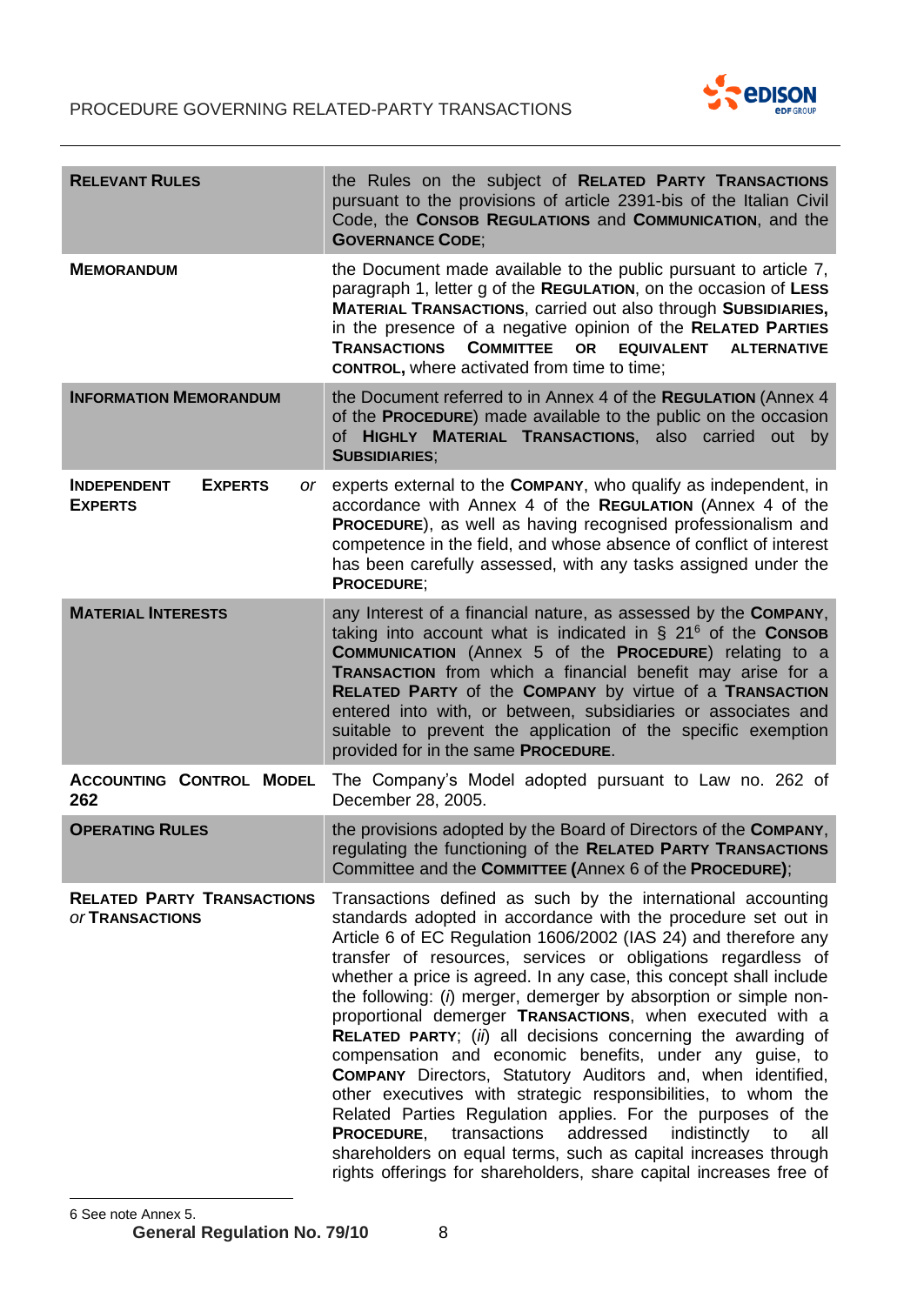

|                                                                                               | charge and reductions of capital through shareholder redemption,<br>and simple proportional demerger Transactions, shall not be<br>treated as RELATED-PARTY TRANSACTIONS.                                                                                                                                                                                                                                                                                                                                                                                                                                                                                                                                                                                                                                                                                                                                                                                                                                                                                                                                                                                              |
|-----------------------------------------------------------------------------------------------|------------------------------------------------------------------------------------------------------------------------------------------------------------------------------------------------------------------------------------------------------------------------------------------------------------------------------------------------------------------------------------------------------------------------------------------------------------------------------------------------------------------------------------------------------------------------------------------------------------------------------------------------------------------------------------------------------------------------------------------------------------------------------------------------------------------------------------------------------------------------------------------------------------------------------------------------------------------------------------------------------------------------------------------------------------------------------------------------------------------------------------------------------------------------|
| <b>RELATED-PARTY TRANSACTIONS</b><br>OF SUBSIDIARIES                                          | RELATED PARTY TRANSACTIONS of the COMPANY carried out by<br><b>SUBSIDIARIES;</b>                                                                                                                                                                                                                                                                                                                                                                                                                                                                                                                                                                                                                                                                                                                                                                                                                                                                                                                                                                                                                                                                                       |
| <b>RELATED-PARTY TRANSACTIONS</b><br><b>EXECUTED</b><br><b>THROUGH</b><br><b>SUBSIDIARIES</b> | <b>RELATED PARTY TRANSACTIONS of the COMPANY carried out by</b><br>SUBSIDIARIES, which must be examined or approved by the<br><b>COMPANY:</b>                                                                                                                                                                                                                                                                                                                                                                                                                                                                                                                                                                                                                                                                                                                                                                                                                                                                                                                                                                                                                          |
| <b>TRANSACTIONS</b><br><b>OF</b><br><b>INCONSEQUENTIAL AMOUNT</b>                             | <b>RELATED PARTY TRANSACTIONS defined and identified on the</b><br>basis of the criteria indicated in Annex 2 of the PROCEDURE;                                                                                                                                                                                                                                                                                                                                                                                                                                                                                                                                                                                                                                                                                                                                                                                                                                                                                                                                                                                                                                        |
| <b>HIGHLY</b><br><b>MATERIAL</b><br><b>TRANSACTIONS</b>                                       | <b>RELATED PARTY TRANSACTIONS</b> in which at least one of the<br>materiality indices indicated in Section 1.1. of Annex 3 of the<br><b>REGULATION</b> (Annex 3 of the <b>PROCEDURE</b> ), applicable depending<br>on the specific transaction, is higher than the threshold of 5%, or<br>2.5% in the case of transactions carried out with the listed parent<br>company or with parties related to it that are themselves related<br>to the COMPANY. The COMPANY has decided not to set<br>significance thresholds lower than those mentioned above for<br><b>TRANSACTIONS</b> that may affect management autonomy (e.g. sale<br>of intangible assets such as trademarks or patents). A separate<br>communication shall set forth the reference amounts for the<br>computation of materiality thresholds. This communication, shall<br>be updated periodically by the Corporate Affairs & Governance<br>Department, with the support of the Accounting and Tax<br>Department, subsequent to the publication of the periodic<br>accounting documents (annual and semi-annual or quarterly<br>financial reports) and shall be posted on the Company's Intranet<br>site. |
| <b>LESS MATERIAL TRANSACTIONS</b>                                                             | RELATED-PARTY TRANSACTIONS other than HIGHLY MATERIAL<br><b>TRANSACTIONS.</b><br><b>REGULAR</b><br><b>TRANSACTIONS,</b><br><b>INTERCOMPANY</b><br><b>TRANSACTIONS</b><br>and<br><b>TRANSACTIONS</b><br><b>OF</b><br><b>INCONSEQUENTIAL</b><br><b>AMOUNT.</b>                                                                                                                                                                                                                                                                                                                                                                                                                                                                                                                                                                                                                                                                                                                                                                                                                                                                                                           |
| <b>INTERCOMPANY TRANSACTIONS</b>                                                              | TRANSACTIONS with or between Italian or foreign subsidiaries of<br>the COMPANY and TRANSACTIONS with associates and their Italian<br>or foreign subsidiaries of EDISON <sup>7</sup> ;                                                                                                                                                                                                                                                                                                                                                                                                                                                                                                                                                                                                                                                                                                                                                                                                                                                                                                                                                                                  |
| <b>REGULAR TRANSACTIONS</b>                                                                   | TRANSACTIONS that are part of the regular exercise of the<br><b>COMPANY's operating activities or related financial activities and</b><br>are executed on the same terms as those applied to non-related<br>parties for transactions of a corresponding nature, size and risk,<br>or based on regulated rates or mandatory prices, or those applied<br>to parties with whom the COMPANY is required to do business for<br>a predetermined consideration pursuant to law. The specific<br>requirements and clarifications set forth in $\S$ 3 to the CONSOB<br><b>COMMUNICATION</b> (Annex 5 to the <b>PROCEDURE</b> ) must also be taken<br>into account to determine whether a TRANSACTION qualifies as a<br><b>REGULAR TRANSACTION.</b>                                                                                                                                                                                                                                                                                                                                                                                                                              |

<sup>7</sup> Reference should be made to Annex 1 of the Procedure, *inter alia* for references to the concepts of "control" and "significant influence" in the extract from the international accounting standards which is an appendix to the Regulations.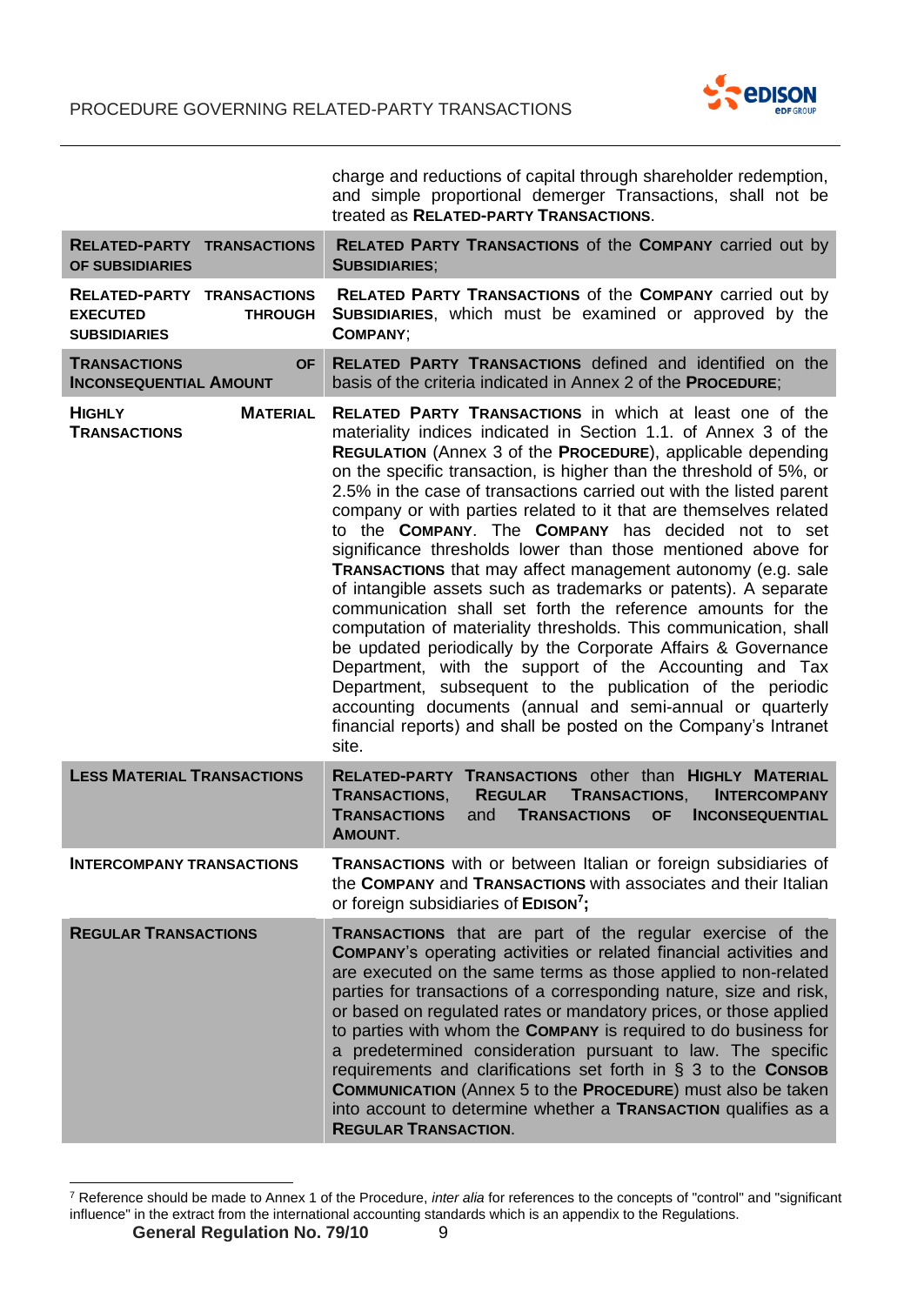

| <b>URGENT TRANSACTIONS</b>                                                                                                                                                                                                                                                                   | <b>RELATED PARTY TRANSACTIONS to be carried out in cases of</b><br>urgency not related to a corporate crisis;                                                                                                                                                                                                                                                                                                                          |  |
|----------------------------------------------------------------------------------------------------------------------------------------------------------------------------------------------------------------------------------------------------------------------------------------------|----------------------------------------------------------------------------------------------------------------------------------------------------------------------------------------------------------------------------------------------------------------------------------------------------------------------------------------------------------------------------------------------------------------------------------------|--|
| <b>QUALIFIED</b><br><b>CORPORATE</b><br><b>GOVERNANCE BODY OR PARTY</b>                                                                                                                                                                                                                      | The COMPANY's governance body (Board of Directors, Chief<br>Executive Officer or Shareholders' Meeting) or Party (non-<br>executive Director or Agent) who, on each occasion, is qualified<br>to review, discuss or decide RELATED-PARTY TRANSACTIONS or,<br>more in general, perform the tasks required pursuant to the<br><b>REGULATIONS.</b>                                                                                        |  |
| <b>COMMITTEE</b>                                                                                                                                                                                                                                                                             | parties defined as such from time to time by the international<br>accounting standards adopted according to the procedure in Art.<br>6 of EC Regulation 1606/2002 (IAS 24), see Annex 1 of the<br><b>PROCEDURE:</b>                                                                                                                                                                                                                    |  |
| <b>EQUIVALENT</b><br><b>ALTERNATIVE</b><br><b>OVERSIGHT ENTITIES</b>                                                                                                                                                                                                                         | the Supervisory Authorities activated by the COMPANY from time<br>to time according to the order indicated in the <b>PROCEDURE</b> , in the<br>event of a small number or lack of INDEPENDENT UNRELATED<br>DIRECTORS in cases where the opinion of INDEPENDENT<br><b>UNRELATED DIRECTORS</b> or their participation in the preliminary<br>investigation and negotiation phases of the TRANSACTIONS is<br>required under the PROCEDURE; |  |
| <b>PROCEDURE</b>                                                                                                                                                                                                                                                                             | this General Rule, adopted pursuant to art.<br>4 of the<br><b>REGULATIONS, as updated from time to time</b>                                                                                                                                                                                                                                                                                                                            |  |
| <b>PROCEDURE</b><br><b>MANAGING</b><br><b>FOR</b><br><b>CORPORATE INFORMATION</b>                                                                                                                                                                                                            | the procedure adopted by the COMPANY on "Internal handling and<br>external communication of confidential and insider information<br>concerning Edison and its financial instruments";                                                                                                                                                                                                                                                  |  |
| the procedure adopted by the COMPANY for the management of<br><b>PROTOCOL</b><br><b>MANAGE</b><br><b>TO</b><br><b>RELATED PARTY TRANSACTIONS;</b><br><b>RELATED</b><br><b>PARTY</b><br><b>TRANSACTIONS</b><br><b>AND</b><br><b>TRANSACTIONS</b><br><b>WITH</b><br><b>SIGNIFICANT PARTIES</b> |                                                                                                                                                                                                                                                                                                                                                                                                                                        |  |
| <b>REGISTER</b><br><b>RELATED</b><br><b>OF</b><br><b>PARTY TRANSACTIONS</b><br>or<br><b>REGISTER</b>                                                                                                                                                                                         | the Register in which all RELATED PARTY TRANSACTIONS entered into<br>are recorded and which, for each Transaction, must indicate:<br>counterparty, type of Transaction,<br>relative<br>(where<br>amount<br>determinable) and duration.                                                                                                                                                                                                 |  |
| <b>ISSUERS' REGULATION</b>                                                                                                                                                                                                                                                                   | the Regulation implementing Legislative Decree no. 58 of February<br>24, 1998, adopted by the Consob with Resolution no. 11971 of May<br>14, 1999, as amended.                                                                                                                                                                                                                                                                         |  |
| <b>RELATED</b><br><b>PARTIES</b><br><b>REGULATION</b><br><b>OR</b><br><b>REGULATION</b>                                                                                                                                                                                                      | the Consob Regulation on RELATED PARTY TRANSACTIONS adopted<br>by resolution no. 17221 of March 12, 2010 and subsequent<br>amendments and additions;                                                                                                                                                                                                                                                                                   |  |
| <b>OFFICER RESPONSIBLE FOR</b><br><b>INFORMATION FLOWS AND</b><br><b>THE REGISTER</b>                                                                                                                                                                                                        | the person identified by each Division/Department/Business Unit<br>and by each SUBSIDIARY who, to the extent of his/her competence,<br>ensures the flow of information and keeps the REGISTER OF<br><b>RELATED PARTY TRANSACTIONS;</b>                                                                                                                                                                                                 |  |
| SHAREHOLDERS WHO ARE<br><b>NOT RELATED PARTIES</b>                                                                                                                                                                                                                                           | parties, who have the right to vote, other than the counterparty to a<br>given TRANSACTION and parties related both to the counterparty to a<br>given transaction and to the COMPANY;                                                                                                                                                                                                                                                  |  |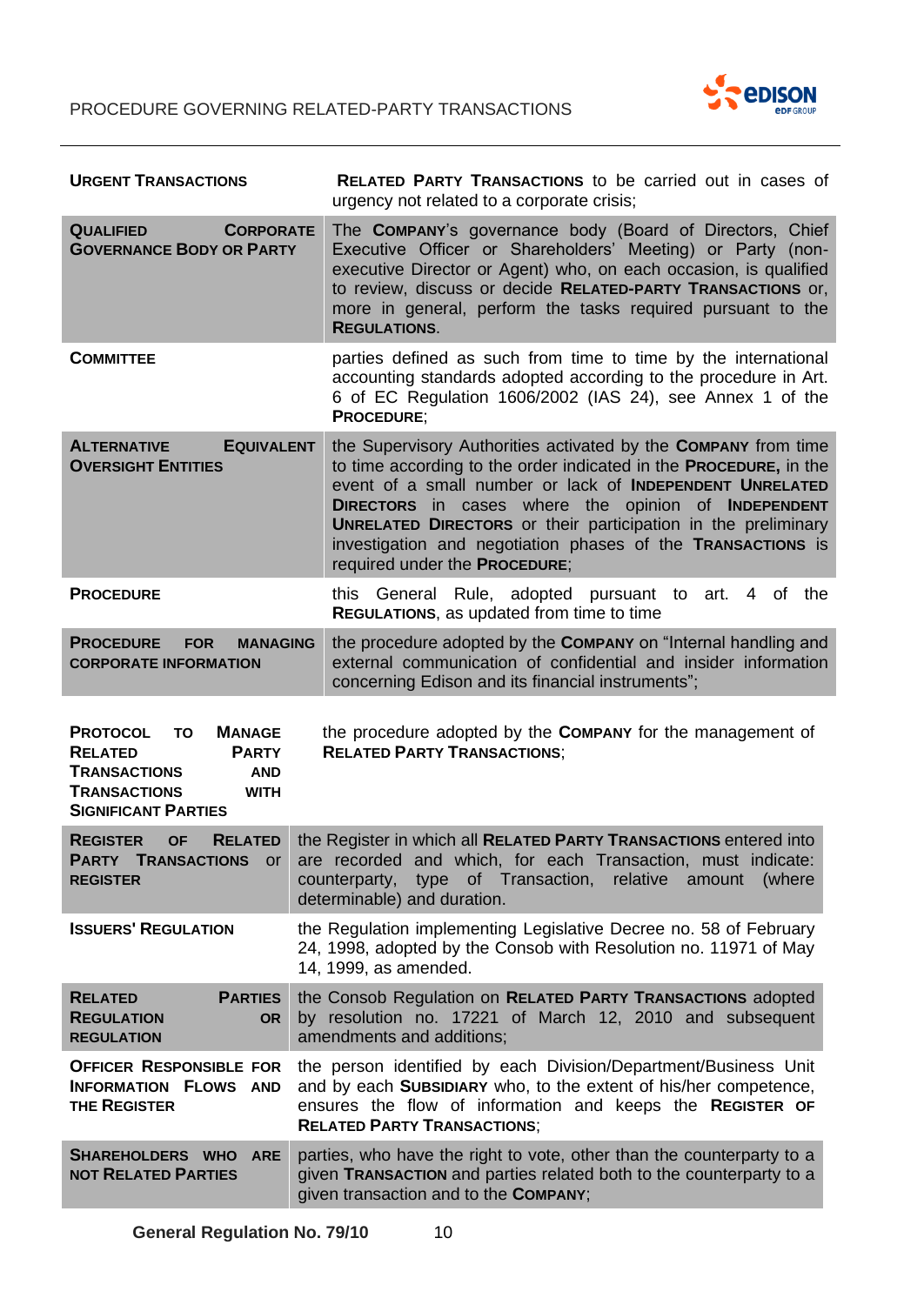

| <b>COMPANY</b>                                             | Edison S.p.A.;                                                                                                                                                                  |
|------------------------------------------------------------|---------------------------------------------------------------------------------------------------------------------------------------------------------------------------------|
| <b>SUBSIDIARIES</b><br>or -<br><b>SUBSIDIARY COMPANIES</b> | the COMPANY's Italian or foreign Subsidiaries, pursuant to Article<br>2359 of the Italian Civil Code, except as provided for in the definition<br>of INTERCOMPANY TRANSACTIONS; |
| ("TUF" IN ITALIAN)                                         | <b>UNIFORM FINANCIAL CODE</b> Leg. Dec. no. 58 of February 24, 1998, as amended.                                                                                                |

# <span id="page-10-0"></span>**3. PURPOSE**

- **3.1.** The purpose of this Procedure is to define the rules, methods and principles applied to ensure the transparency and the substantive and procedural fairness of Related-party Transactions, irrespective of who may have deliberative or decision-making jurisdiction over Related-party Transactions executed directly by the Company or by and through Subsidiaries.
- **3.2.** In particular, the Procedure:
	- defines the Procedure's scope of implementation, setting forth, inter alia, the criteria for the designation of Related Parties;
	- indicates the choices made by the Company with reference to the options provided for by the Regulations and referred to the companies, including cases of exemption from the total or partial application of the Regulations;
	- establishes the rules and principles in accordance with which the Company reviews and approves Related-party Transactions, also addressing instances in which the Company reviews or approves Transactions executed by Subsidiaries;
	- provides for the obligation to abstain for the Directors involved in the Transaction;
	- Identifies the independence requirements of Company Directors, pursuant to and for the purposes of this Procedure.
	- Determines the methods and timing by which information about Related-Party Transactions and the respective supporting documents must be supplied to the Related Party Transactions Committee<sup>8</sup> when asked to render opinions with regard to Related-party Transactions, and to the Board of Directors and Board of Statutory Auditors, before the adoption of a resolution and during and after a Transaction's implementation
	- Establishes the procedures and timing for informing the Related Party Transactions Committee about Related Party Transactions subject to partial or total exemption.

<sup>8</sup> See note 3.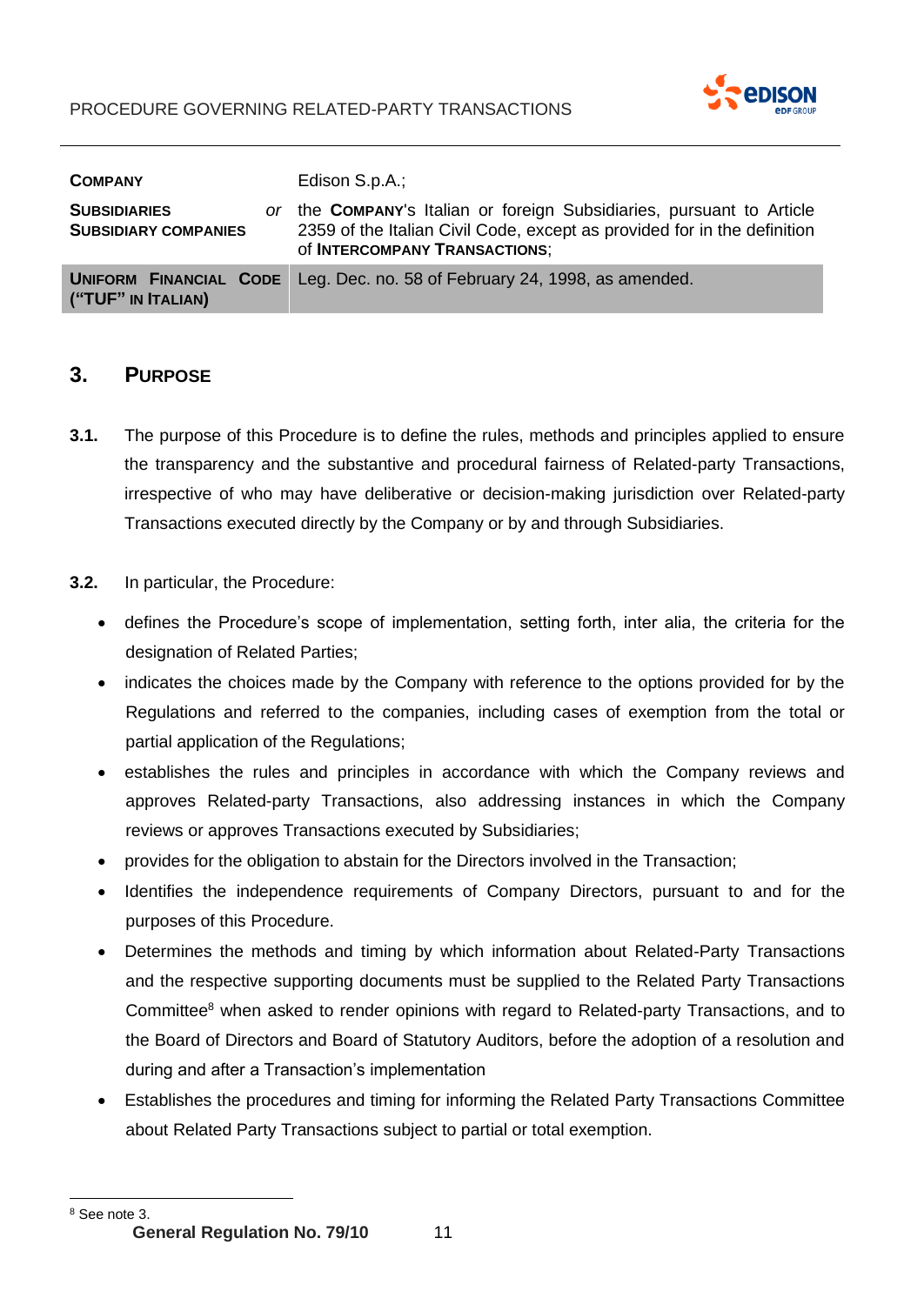

- **3.3.** This procedure shall be forwarded, also by posting it on the Company website, by the Company's Corporate Affairs & Governance Department to the Company's Directors, Statutory Auditors and Executives with strategic responsibilities, to whom it applies.
- **3.4.** This Procedure shall also be forwarded, also by posting it on the Company website, by the Company's Corporate Affairs & Governance Department to the relevant governance bodies of subsidiaries with securities that are publicly traded or widely held, or with securities traded on the AIM, so that they may become familiar with it, specifically with regard to the provisions of this Procedure concerning the identification of Related Parties, and, making any adjustments required by and consistent with their organization peculiarities, adopt their own procedures concerning Related-party Transactions, taking into account the principles and rules of this Procedure.
- **3.5.** In every case, this Procedure shall also be forwarded, also by posting it on the Company website, by the Company's Corporate Affairs & Governance Department to the relevant governance bodies of subsidiaries other than those indicated in Section 3.4 above, so that they may become familiar with it, specifically with regard to the provisions of this Procedure concerning the identification of Related Parties, and comply with the requirements of this Procedure that apply to them and their governance bodies and functions.
- **3.6.** Periodically and at least once every three years, the Company's Board of Directors, shall make a determination whether this Procedure should be revised, taking into account, among other factors, any changes that occurred in the Company's ownership base and the effectiveness shown by this Procedure in its practical use. The amendments to this Procedure shall be approved by the Board of Directors based on a favourable opinion provided by the Related Party Transactions Committee or, when less than three Independent Directors are in office, by the Independent Directors who are present or, if none is available, based on a non-binding opinion by an Independent Expert. The above-mentioned opinion must be provided even when a decision is made not to revise the existing Procedure.
- **3.7.** The Board of Statutory Auditors ensures that this Procedure is consistent with the principles of the Related-party Regulations, monitors the implementation of this Procedure and reports its findings to the Shareholders' Meeting. To that effect, one or more Board members shall attend the meetings of the Related Party Transactions Committee or of the Alternative, Equivalent Oversight Entity.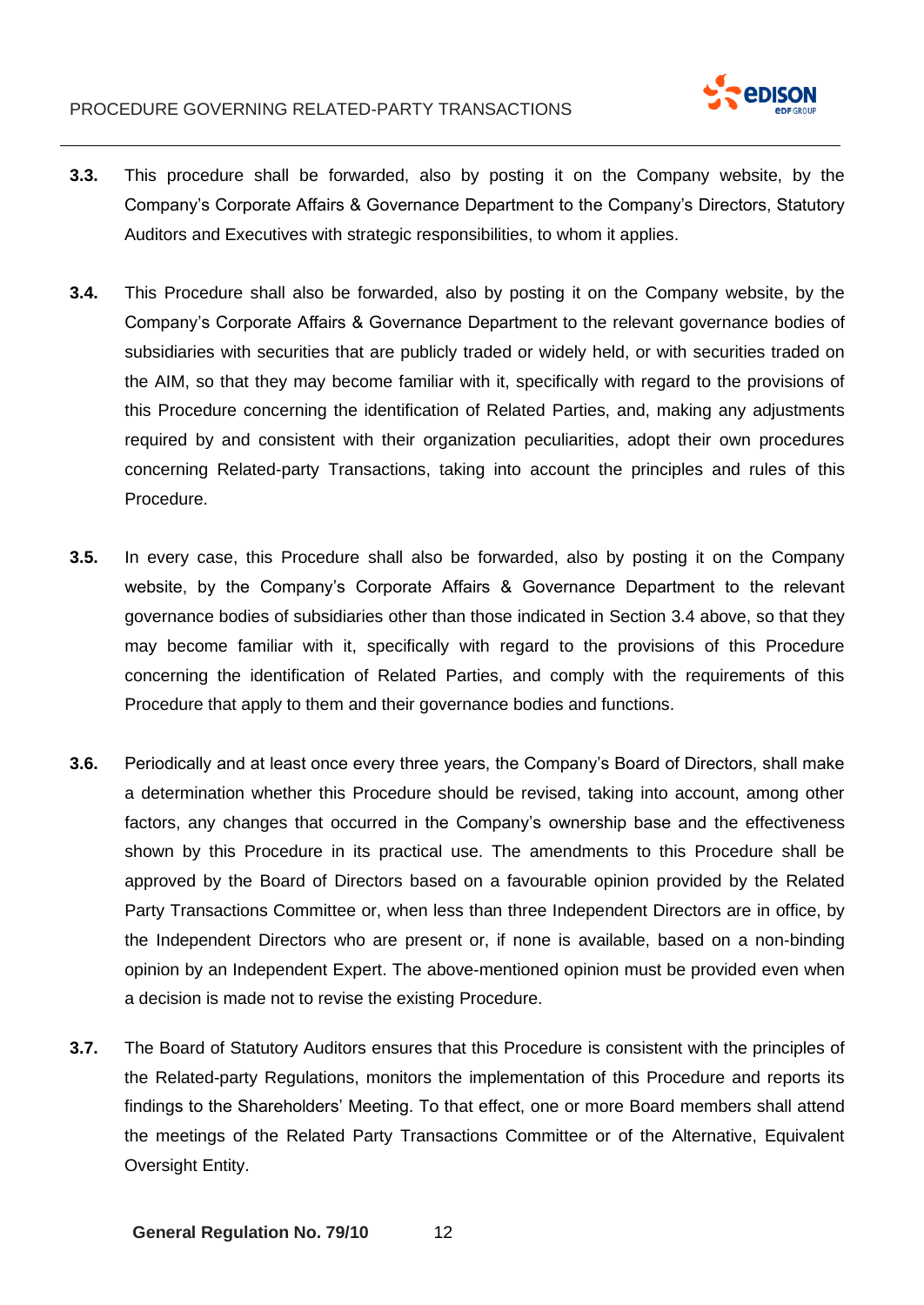

## <span id="page-12-0"></span>**4. SCOPE OF IMPLEMENTATION**

- **4.1.** The provisions of this Procedure apply to the Company and, insofar as issues specifically applicable and defined by this Procedure are concerned, to all Subsidiaries, consistent with the respective principles and rules set forth in the Procedure.
- **4.2.** The provisions of this Procedure apply to Related-party Transactions executed directly by the Company and to Related-party Transactions Executed Through Subsidiaries. Related-party Transactions Executed Through Subsidiaries, to which the special rules set forth in Section 15 below are applicable, shall be understood to be Transactions Executed Through Subsidiaries with Related Parties that were reviewed or approved by the Parent Company, consistent with the jurisdictional authority of the governance bodies of the individual Subsidiaries with regard to evaluation and decision making, pursuant to law and the Bylaws, including instances in which the review and approval processes are not carried out pursuant to internal regulations or are not reflected in an express resolution, a mere review and approval carried out by virtue of a power of attorney being sufficient. In instances in which the Company's review and approval refers to Transactions by publicly traded Subsidiaries, as defined above, the above-mentioned Subsidiaries, upon final disposition of the Transaction, are required to abide by the rules set forth in the special procedures governing Related-party Transactions adopted by the Subsidiaries.

# <span id="page-12-1"></span>**5. CORPORATE GOVERNANCE BODIES AND ORGANISATIONAL UNITS INVOLVED BY THE PROCEDURE**

**5.1.** The following corporate governance bodies or organisational units are involved by the Procedure:

- **a)** the Shareholders' Meeting;
- **b)** the Board of Directors;
- **c)** the Chief Executive Officer;
- **d)** the Board of Statutory Auditors;
- **e)** the Related Party Transactions Committee or the Committee or the Alternative, Equivalent Oversight Entity, as established on each occasion, if required;
- **f)** the Accounting & Tax Department of the Finance Division;
- **g)** the Divisions/Departments/Business Units;
- **h)** the Legal & Corporate Affairs Division;
- **i)** the Information & Communication Technology Department

**General Regulation No. 79/10** 13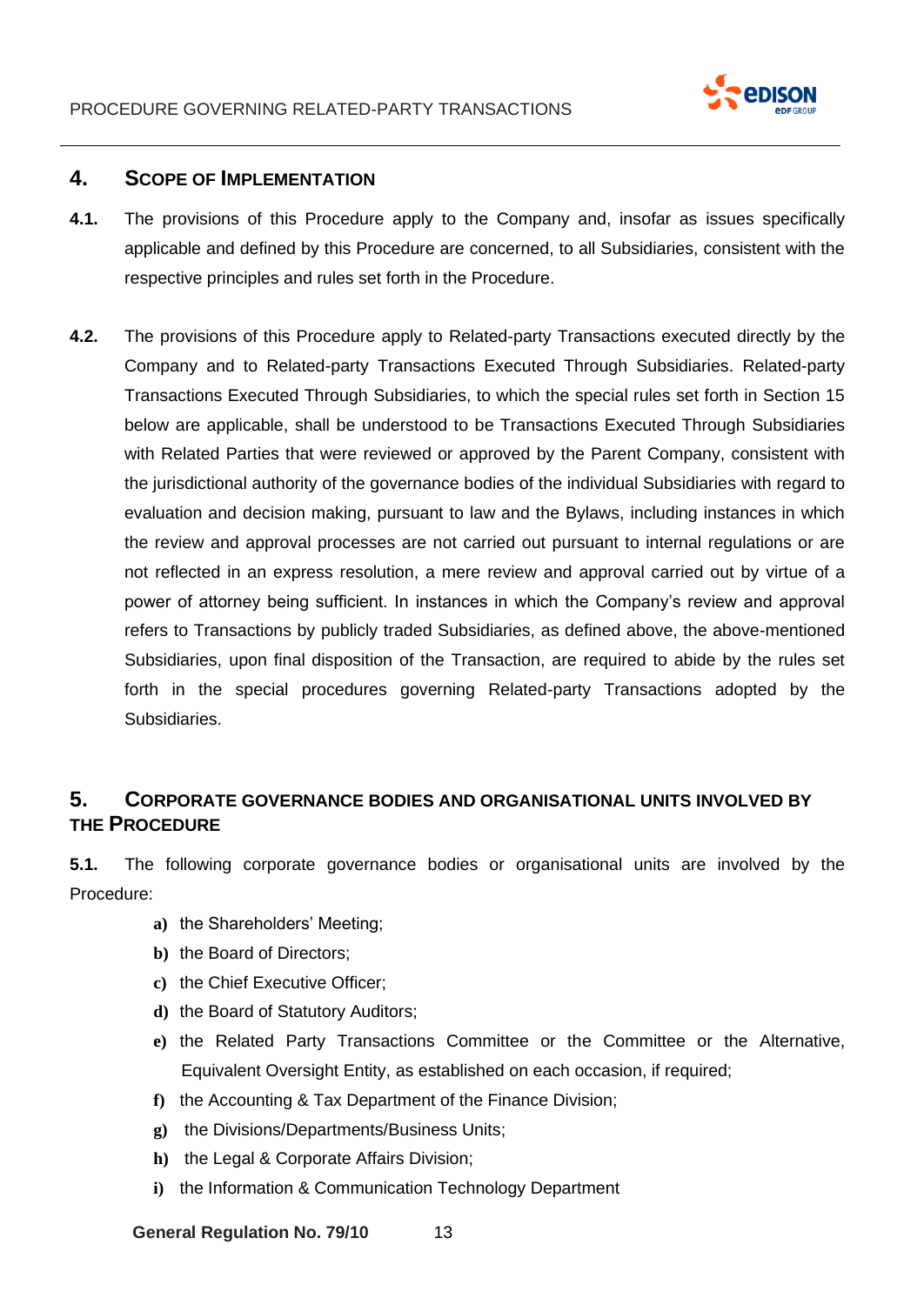

- **j)** the Planning & Control Department of the Finance Division
- **k)** the Corporate Affairs & Governance Department of the Legal & Corporate Affairs Division;
- **l)** the Media & External Relations Function of the External Relations & Communications Department;
- **m)** the Corporate Governance Bodies of the Subsidiaries.

# <span id="page-13-0"></span>**6. MAIN RESPONSIBILITIES OF THE ORGANIZATIONAL UNITS AFFECTED BY THIS PROCEDURE**

- **6.1. The managers of each Division/Department and/or Business Unit** and the **Corporate Governance Bodies of the Subsidiaries** shall be responsible for ensuring compliance with and the implementation of the rules defined and detailed in the following chapters and sections of this Procedure, and shall designate an Officer Responsible for Information Flows and the Register. More specifically, they shall ensure that:
	- the Transaction's information gathering process is carried out correctly and completely, the required information flows are provided to the Corporate Governance Bodies, the Qualified Governance Parties and the Related Party Transactions Committee, and the corresponding supporting documents concerning the Related-party Transactions listed in Sections 13 and 14 are preserved on file, acting with the support of the Corporate Affairs & Governance Department Function, of any other relevant Functions of the Legal & Corporate Affairs Division and of the various organizational units of the Finance Division;
	- monitoring, for Regular Transactions, whether the size thresholds set out in section 18.1.7 have been exceeded, for the purposes of the communications contained therein;
	- the identification of the objective terms of verification of the equivalence of the conditions of the Regular Transactions to those of the market or standard ones and of the reasons why the Transaction was considered Regular;
	- the register of Related-Party Transactions is kept up-to-date and data are entered into it, following completion of the information gathering and decision-making phases, acting with the support of the Corporate Affairs & Governance Department and of any other relevant Functions of the Legal & Corporate Affairs Division;
	- the preparation, working in coordination with the various organizational units of the Finance Division, of the periodic reports referred to above for the Corporate Bodies and the public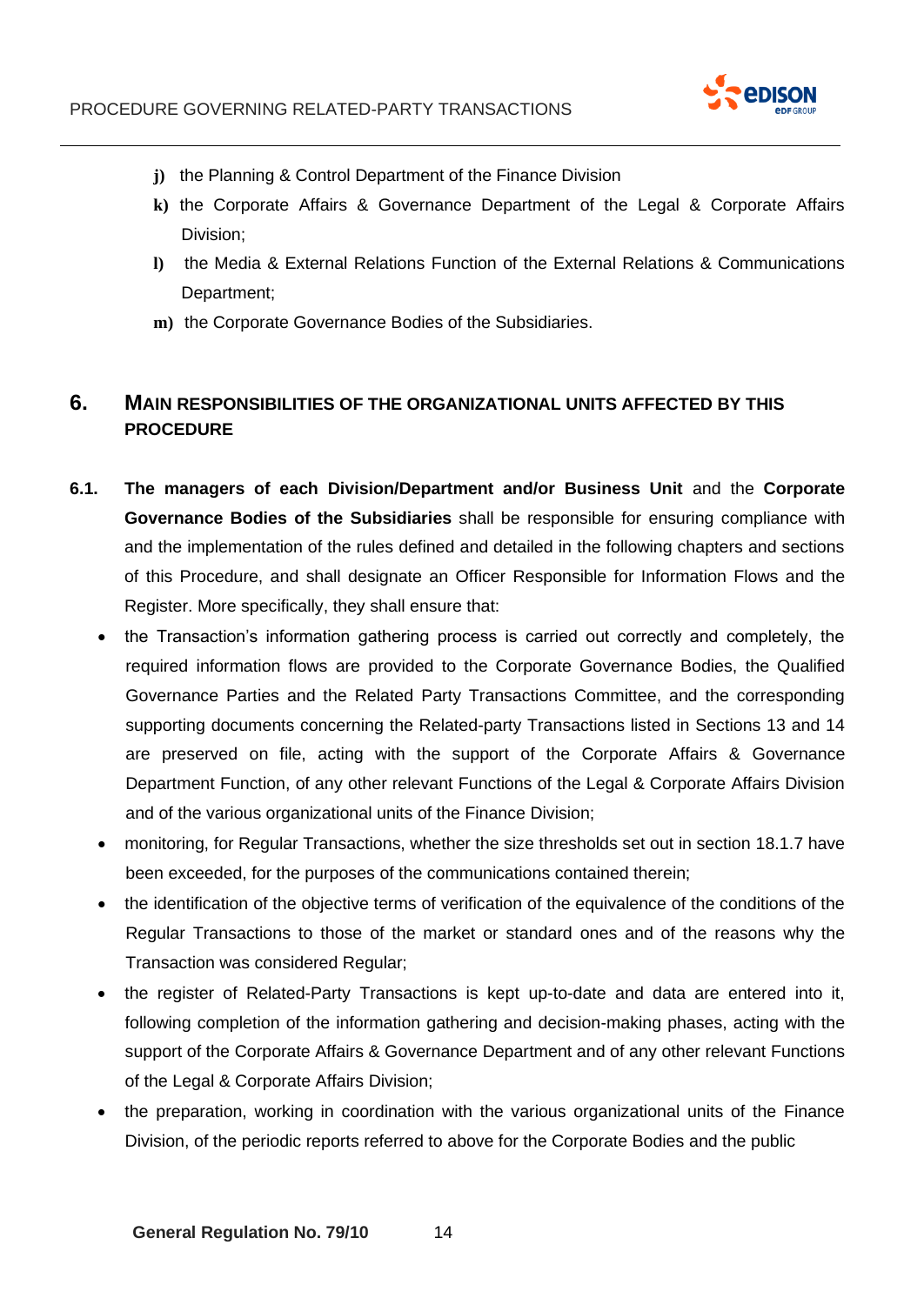

- a certification is provided as to the correct handling of the above-mentioned activities, in accordance with the requirements and methods set forth in the Accounting Control Model 262 (control matrices/periodic certifications);
- all of the documents produced for information gathering purposes, pursuant to Article 9 of the Procedure, for decision making purposes, pursuant to Article 11 of the Procedure, and for the purpose of providing quarterly reports to the Board of Directors and Board of Statutory Auditors on Related-party Transactions, pursuant to Sections 17.1 and 17.2 of the Procedure, and annually or punctually to the Related Party Transactions Committee pursuant to Sections 17.4 and 18.1.7, with respect to Related Party Transactions;
- the support, liaising with the other organizational units of the Finance Division, the Corporate Affairs & Governance Department, in the preparation of the Information Memorandum that must be published for Highly Material Transactions and, when applicable, for Less Material Transactions executed by the Company or its Subsidiaries.
- **6.2.** In connection with the approval of annual and semi-annual financial reports, the **Accounting & Tax Department** shall collect and organize, on an aggregate basis, the information flows received from Divisions/Department/Business Units with jurisdiction over Related-party Transactions in accordance and consistent with the requirements of the Accounting Control Model 262 for the purpose of providing the disclosure to the Board of Directors and the Board of Statutory Auditors as per Section 17.3.

In addition, the Accounting & Tax Department supports the Corporate Affairs & Governance Department in the periodic communication of the amounts to be taken as reference for the calculation of the materiality indices.

- **6.3.** The **Information & Communication Technology Department**, with the support of the Corporate Affairs & Governance Department, shall defines the IT architecture of the Register of Related-party Transactions, providing the necessary development, maintenance and compute support.
- **6.4.** The **Planning & Control Department** ensures, in the preliminary phase of Transactions, pursuant to Sections 9 and 13.2 of the Procedure, eventual support to the Divisions/Departments/Business Units concerned for the purposes of verifying the objective terms of the equivalence of the conditions of the Transaction to market or standard conditions.
- **6.5.** The **Corporate Affairs & Governance Department** in particular: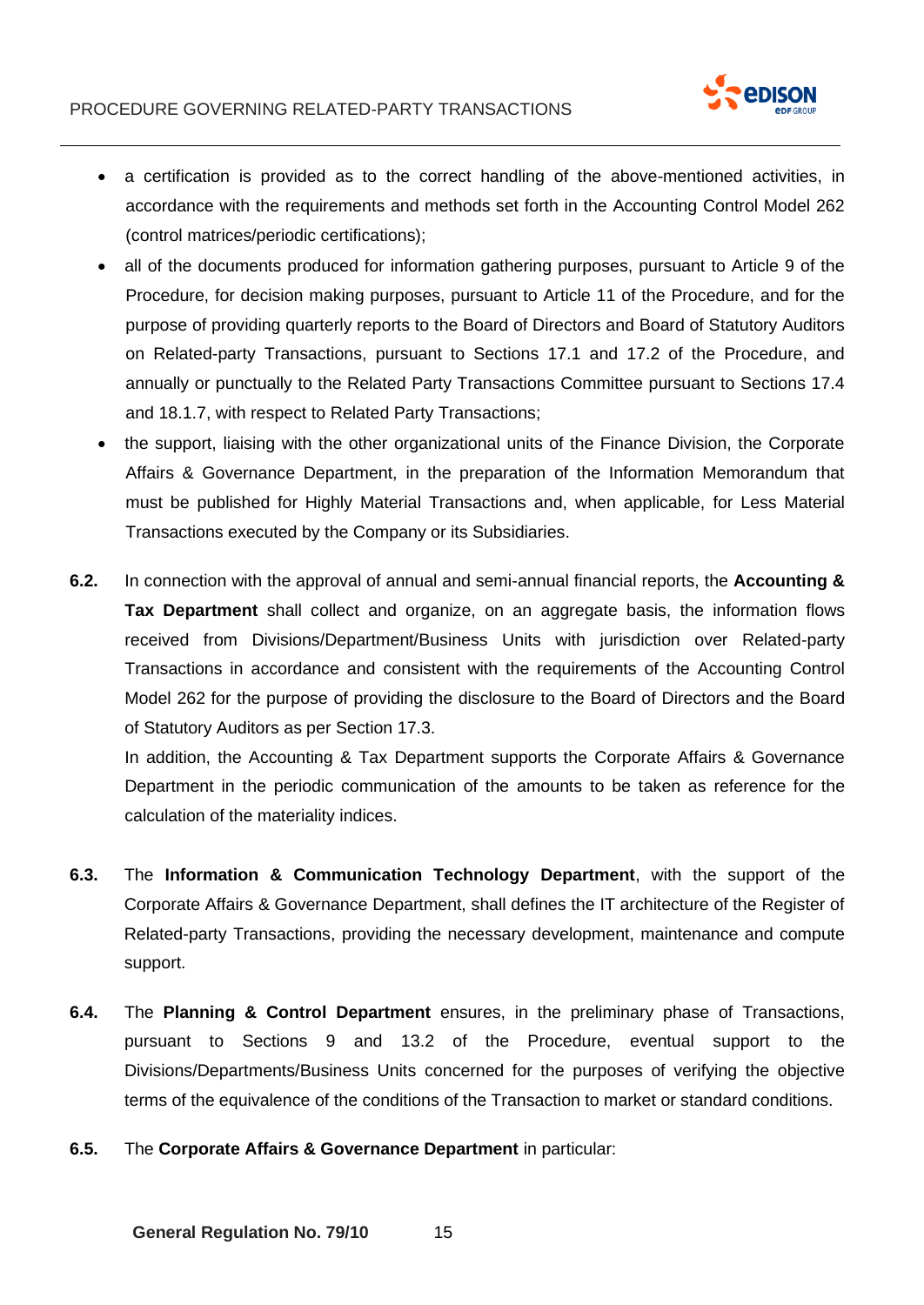

- provides the support needed to enable the Department/Business Units involved on each occasion to perform the activities that are part of the information gathering process, pursuant to Section 9 of this Procedure;
- informs the Related Party Transactions Committee<sup>9</sup> about the nature of the Transaction and handle the disclosure process designed to verify compliance with the independence requirements by the Committee members<sup>10</sup>;
- communicates to the Corporate Governance Body or the Qualified Governance Party the opinion rendered by the Related Party Transactions Committee<sup>11</sup> on the Transaction and prepare the report that, pursuant to Section 12.1 of the Procedure, must be provided to the Chairman of the Board of Directors in connection with Urgent Transactions, in the manner and in accordance with the conditions set forth therein;
- supports the Divisions/Departments/Business Units involved from time to time in preparing the periodic report to the Corporate Bodies on the execution of Highly Material and/or Less Material Related-Party Transactions, as well as the report to be made to the Related-Party Transactions Committee pursuant to Sections 17.4 and 18.1.7 on cases of exemption;
- keeps on file the documents provided to the Related Party Transactions Committee<sup>12</sup> and the documents related to the resolutions of the Board of Directors pursuant to Section 11;
- working with the support of other Organizational Units of the Legal & Corporate Affairs Division, the Finance Division and the other Divisions/Departments/Business Units involved, prepares the Information Memorandum referred to in Sections 17.1 and 17.2;
- working with the support of the Accounting and Tax Department, handles the periodic communication of the amounts that must be used as a reference for computing the materiality thresholds;
- assists, together with other relevant Functions within the Legal & Corporate Affairs Division, the Divisions/Departments/Business Units in updating and entering data into the Register of Related-party Transactions and manages the Register.

In order to facilitate the handling of the specific responsibilities assigned within the framework of this Procedure, a special organizational unit called "Related Party Oversight Unit," responsible for providing consulting assistance and support to the Divisions/Departments/Business Units and Subsidiaries with regard to Related-party

<sup>&</sup>lt;sup>9</sup> See note 3.

 $10$ Or the members of the Alternative, Equivalent Oversight Entity, as established on each occasion pursuant to Section 10.2 of the Procedure, if required.

 $11$  See note 3.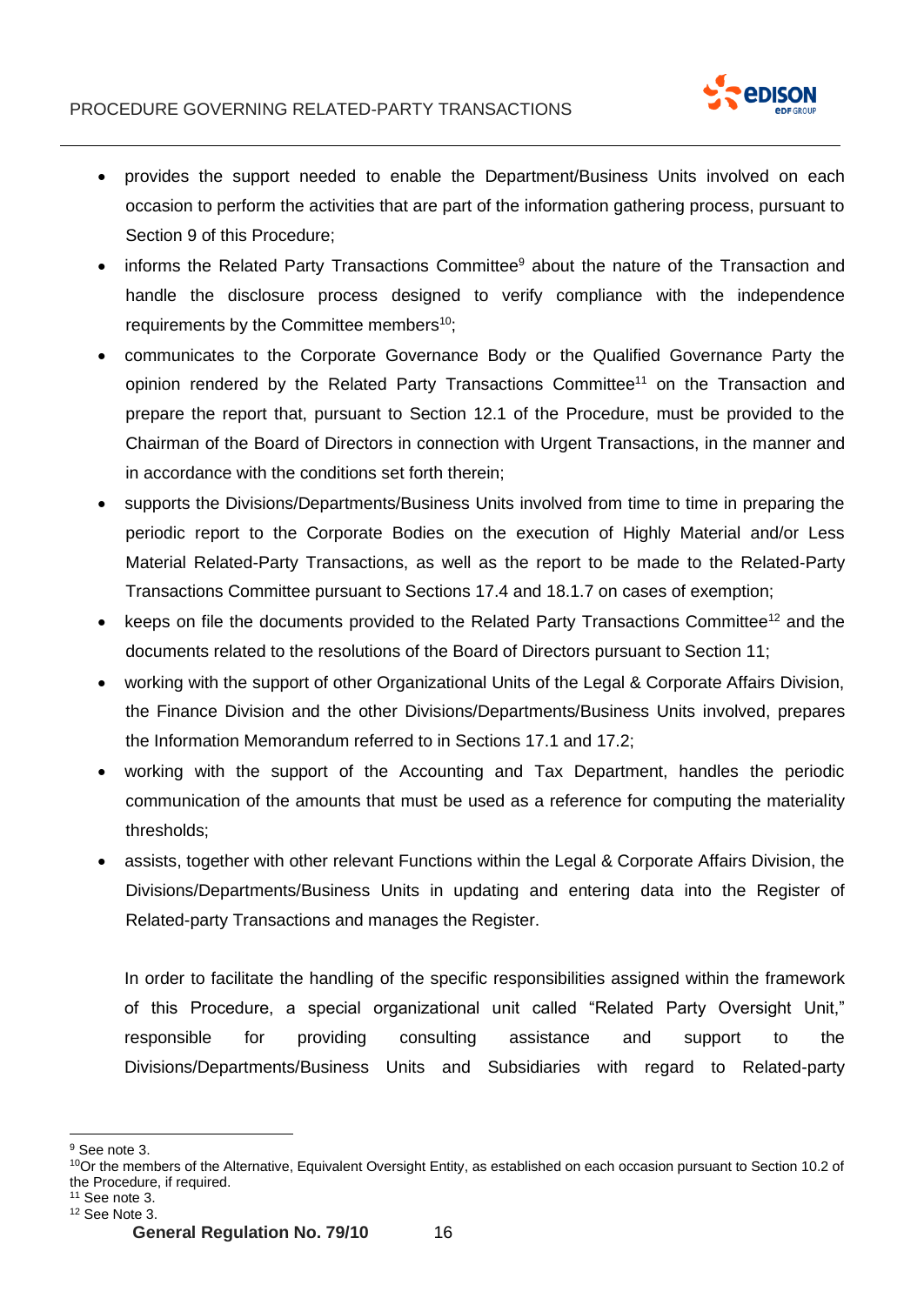

Transactions, shall be established within the Legal & Corporate Affairs Division – Corporate Affairs & Governance Department.

**6.6**. **The Media & External Relations Function of the External Relations & Communications Division**, which handles the preparation of press releases for the public concerning price sensitive Related-party Transactions, working in collaboration with the Corporate Affairs & Governance Department and based on the information provided by the Divisions/Departments/Business Units involved.

# <span id="page-16-0"></span>**7. IDENTIFICATION OF RELATED PARTIES**

**7.1** Taking into account that the Related Parties Regulation identifies related parties on the basis of IAS 24 in force from time to time, for the purposes of the Procedure, the parties identified therein are Related Parties.

Please refer to Annex 1 of the Procedure for the definition of Related Parties, as reported in the extract from the international accounting standards which is an appendix to the Regulations. For the purposes of this Procedure, reference should be made to Annex 1 for the concepts of "control", "joint control", "significant influence", "immediate family" and "executives with strategic responsibilities".

# <span id="page-16-1"></span>**8. EXCLUSIVE JURISDICTION**

Without prejudice to the provisions of the Bylaws and the powers of attorney approved by the Board of Directors, the Board of Directors, acting further to a reasoned favourable opinion by the Related Party Transactions Committee<sup>13</sup>, shall have exclusive jurisdiction over decisions concerning Highly Material Transactions. Should a Transaction involve one of the subject matters over which the Shareholders' Meeting has decision-making jurisdiction, the Board of Directors shall have exclusive jurisdiction over the drafting of the motion that will be submitted to the Shareholders' Meeting for approval.

# <span id="page-16-2"></span>**9. GATHERING INFORMATION ABOUT THE TRANSACTION**

**9.1.** During the initial stage of a Transaction's information gathering phase, and as soon as possible compatibly with the specific characteristics of the different types of Transactions and the

<sup>&</sup>lt;sup>13</sup> Or the Alternative, Equivalent Oversight Entity referred to in Items (i) and (ii) of Section 10.2, as established on each occasion if required, or the prior factual opinion of the Independent Expert referred to in Item (iii) of the above-mentioned Section 10.2, when activated as the Alternative, Equivalent Oversight Entity.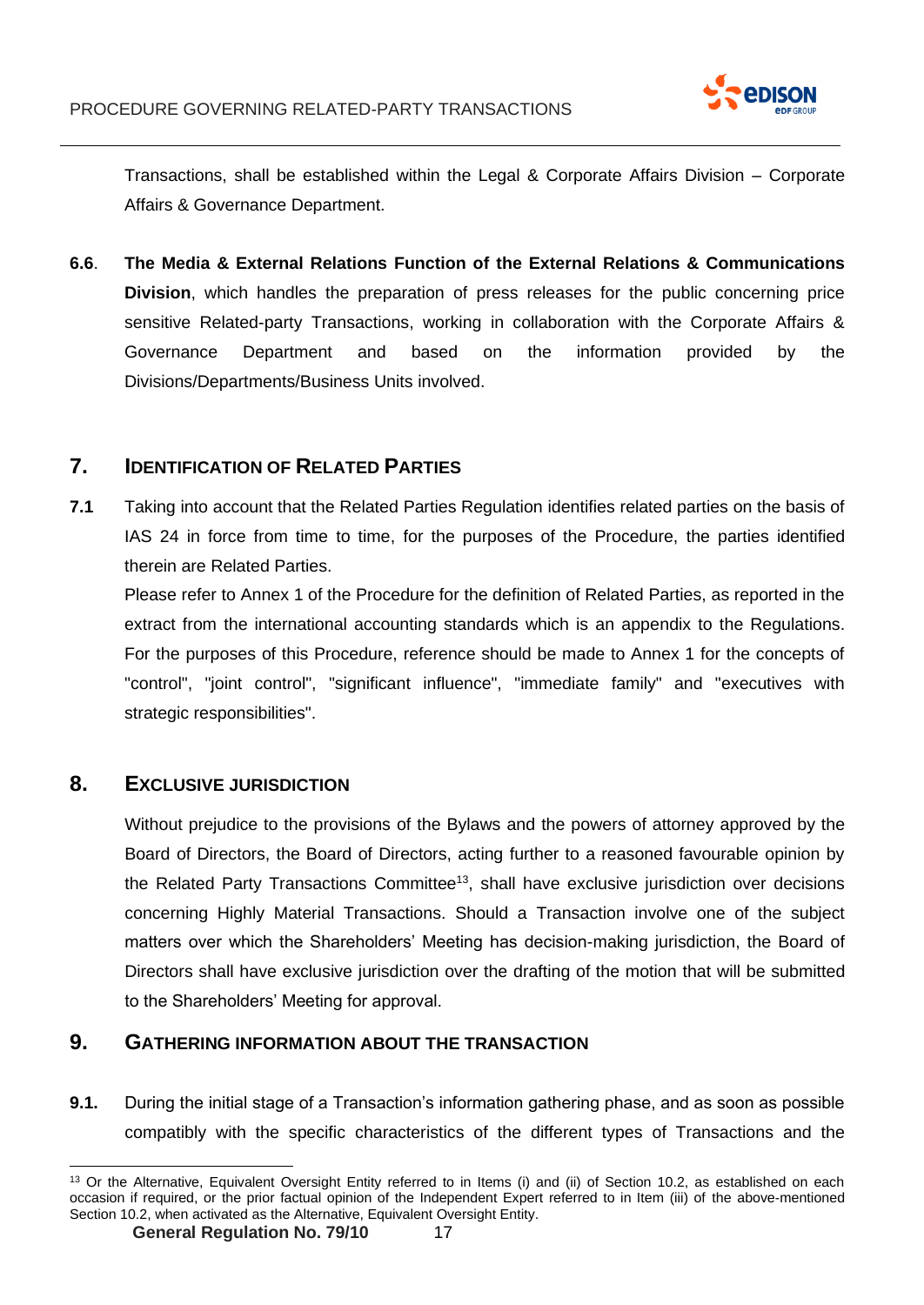

minimum required information available, the Division/Department/Business Unit involved, working with the support of the Corporate Affairs & Governance Department and any other Function of the Legal & Corporate Affairs Division, is required to:

- **(i)** determine:
	- whether the counterparty (or potential counterparties) meets (meet) the requirements for designation as a Related Party;
	- whether the Transaction qualifies for exclusion or total or partial exemption pursuant to this Procedure;
	- **•** whether the Transaction qualifies as a Highly Material Transaction or a Less Material Transaction;
	- which provisions of the Regulations and of this Procedure are applicable to the Transaction;
	- **If the deliberative or decision-making jurisdiction determined based on the applicable** provisions of laws, regulations and Bylaws, instances of exclusive jurisdiction by the Board of Directors set forth in this Procedure notwithstanding;
	- whether a Transaction is "price sensitive" and, therefore, whether the Procedure for the Management of Corporate Information should be applied to the Transaction;
	- **(ii)** activates the preliminary procedure aimed at preparing (except in the case of Transactions of Inconsequential Amount and Intercompany Transactions) an "information note" highlighting:
		- **information about the nature of the related-party relationship;**
		- **how the Transaction will be implemented;**
		- **the schedule and financial terms for the Transaction's implementation (for** Transactions involving continuous or periodic performance, if the overall consideration due for them has not been determined, the Division/Department/Business Unit shall produce an estimate based on the unit value of the services for the entire length of the contract or for one year). If the conditions of the Transaction are defined as equivalent to those of the market or standard, the Division/Department/Business Unit concerned shall collect, give evidence and keep objective terms of reference, with the eventual support of the Planning & Control Department;
		- the reasons why the Transaction is to be considered Regular;
		- the valuation process applied;
		- **.** the underlying interests and motivations;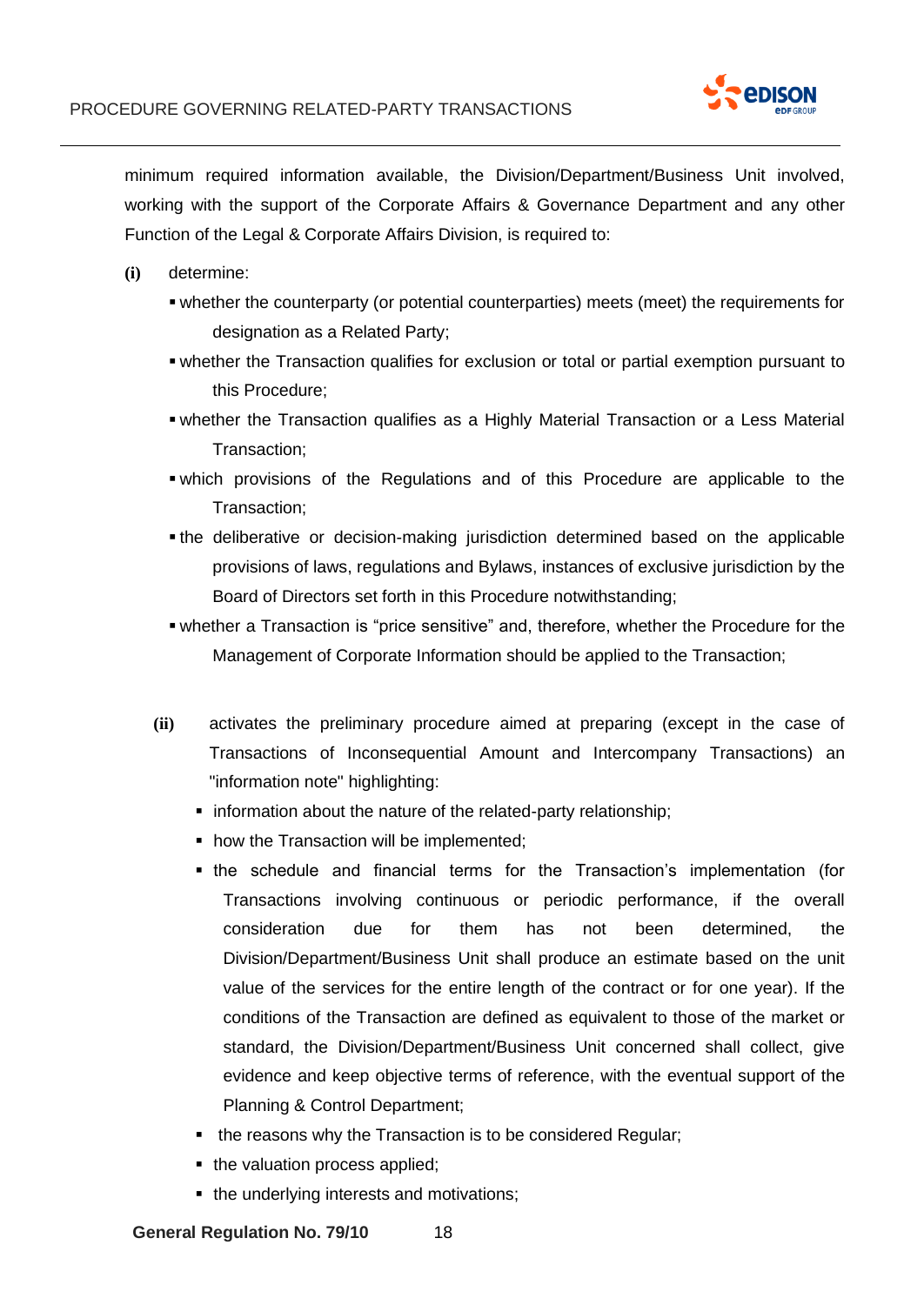

- any risks for the Company and/or its Subsidiaries;
- **(iii)** preserve on file the supporting documents of the information gathering phase for each Related-party Transaction and, when a Transaction does not require an opinion by the Related Party Transactions Committee<sup>14</sup> send an information memorandum, if any, about the Transaction to the Qualified Corporate Governance Body or Party.

# <span id="page-18-0"></span>**10. ESTABLISHMENT AND ACTIVITIES OF THE RELATED PARTY TRANSACTIONS COMMITTEE AND EQUIVALENT ALTERNATIVE OVERSIGHT ENTITIES**

- **10.1.** A Related Party Transactions Committee, the members of which shall be appointed by the Board of Directors for the full length of their term as Director, shall be established to handle Highly Material and Less material Transactions, it being understood that the Alternative, Equivalent Oversight Entities shall be activated automatically on each occasion, in the order listed in Section 10.2. below, in the event of Transactions with regard to which members of the Related Party Transactions Committee disclose that they qualify as a Related Party. It is understood that for these purposes, the independent director who qualifies as a Director Involved in the Transaction is equated with a Related Director.
- **10.2.** The following constitute Alternative, Equivalent Oversight Entities:
	- **(i)** The remaining Independent Directors who are members of the Related Party Transactions Committee, provided that at least two of them are Independent Director who are not Related Parties.
	- **(ii)** The Independent Directors who are neither Related Parties nor members of the Related Party Transactions Committee who may be present, provided that at least two or up to three Directors are available, taken from a list drawn up based on the Directors' seniority of service as a Company Independent Director or, alternatively, their age seniority. If three Independent Directors are available, the Committee shall than be empanelled.
	- **(iii)** An Independent Expert appointed jointly by the Chairman of the Board of Directors and the Chief Executive Officer. If the abovementioned parties cannot reach an agreement, the Independent Expert shall be appointed by the Board of Statutory

<sup>14</sup> See note 3.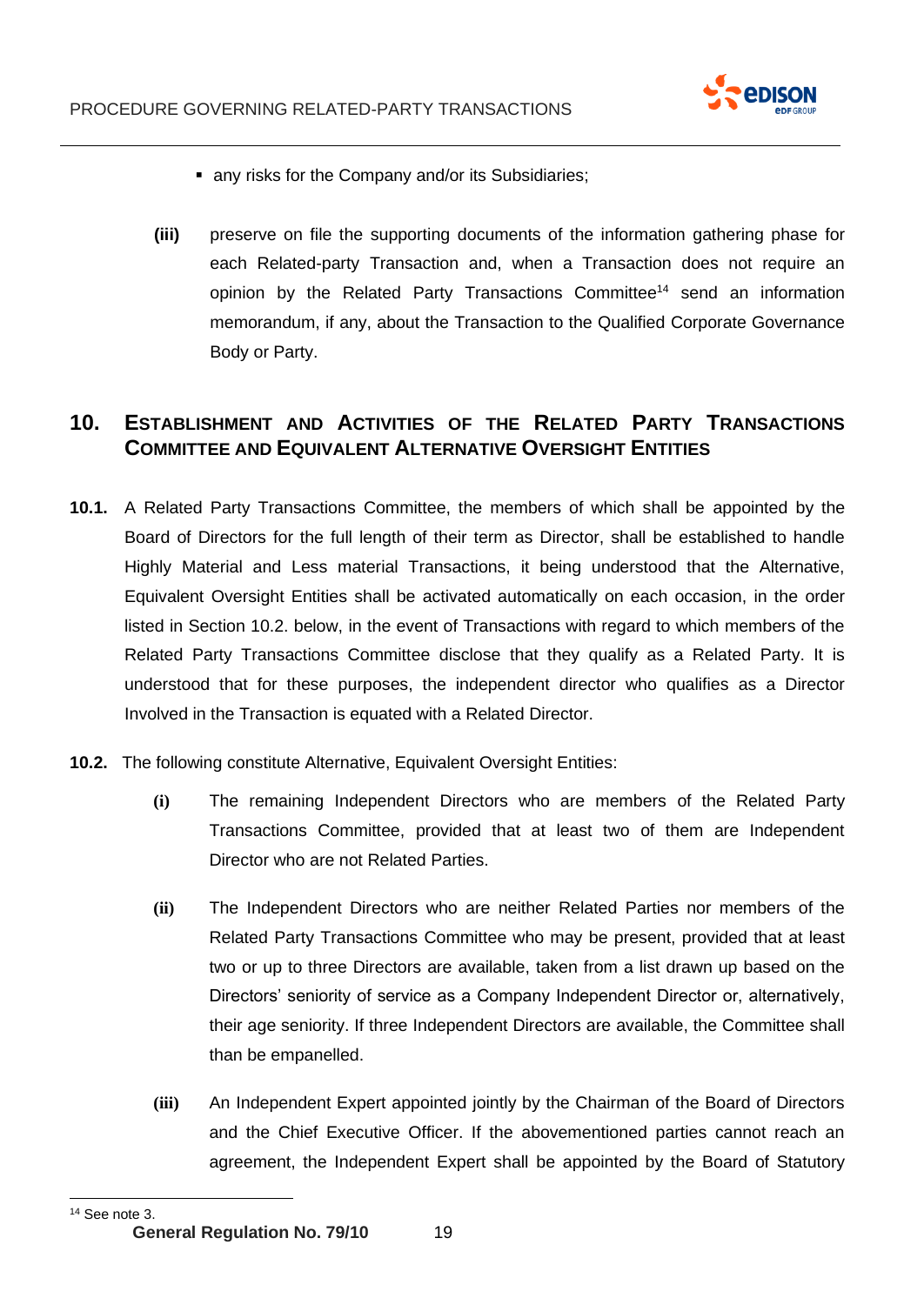

Auditors with a resolution adopted with the favourable vote of at least two Statutory Auditors.

- **10.3.** The Related Party Transactions Committee<sup>15</sup> issues the opinions referred to in Section 11.2.1 and 11.3.1. For this purpose, it shall be provided with the information referred to in Section 10.6 below and, limited to Highly Material Transactions, shall participate promptly, through the Corporate Affairs & Governance Department or other relevant Functions of the Legal & Corporate Affairs Division in the negotiations and the information gathering phase, in accordance with the provisions of Section 10.9 below.
- **10.4.** Once a Transaction is classified as a Highly Material or Less Material Transaction, the Division/Department/Business Unit involved, acting through the Corporate Affairs & Governance Department, shall promptly provide the members of the Related Party Transactions Committee with the necessary information, enabling them to determine whether there are any personal related-party relationships with regard to a specific Related-party Transaction. If there is a related-party relationship, the Independent Director who is a Related Party, acting through the Corporate Affairs & Governance Department, shall promptly inform the other members of the Related Party Transactions Committee, who, when the existence of the above-mentioned related-party relationship is unclear, stall have jurisdiction over deciding this issue. The unanimous vote of all voting Directors is required to exclude the existence of a related-party relationship, but the Independent Director whose relationship is the reason for the voting being held shall not be allowed to cast a vote on each occasion. If none of the members of the Related Party Transactions Committee qualify as a Director Who Is not a Related Party, the Chairman of the Related Party Transactions Committee shall communicate this information to the Chief Executive Officer, who, upon receiving the communication disclosing the relatedparty relationships, shall activate the Alternative, Equivalent Oversight Entities, in the order they are listed in Items (ii) and (iii) of Section 10.2. If there is uncertainty about the existence of a related-party relationship affecting one of the member of the Alternative, Equivalent Oversight Entity, as activate on each occasion, the Chief Executive Officer, acting in concert with the Chairman of the Board of Directors, shall resolve this issue.
- **10.5.** Moreover, if an Independent Director, who is either a member of the Related Party Transactions Committee or serves as an Alternative, Equivalent Oversight Entity, while qualifying as a non-related party nevertheless has a relationship with the counterparty that, in a specific Transaction, could undermine his/her independence vis-à-vis the counterparty, the

<sup>15</sup> See note 3.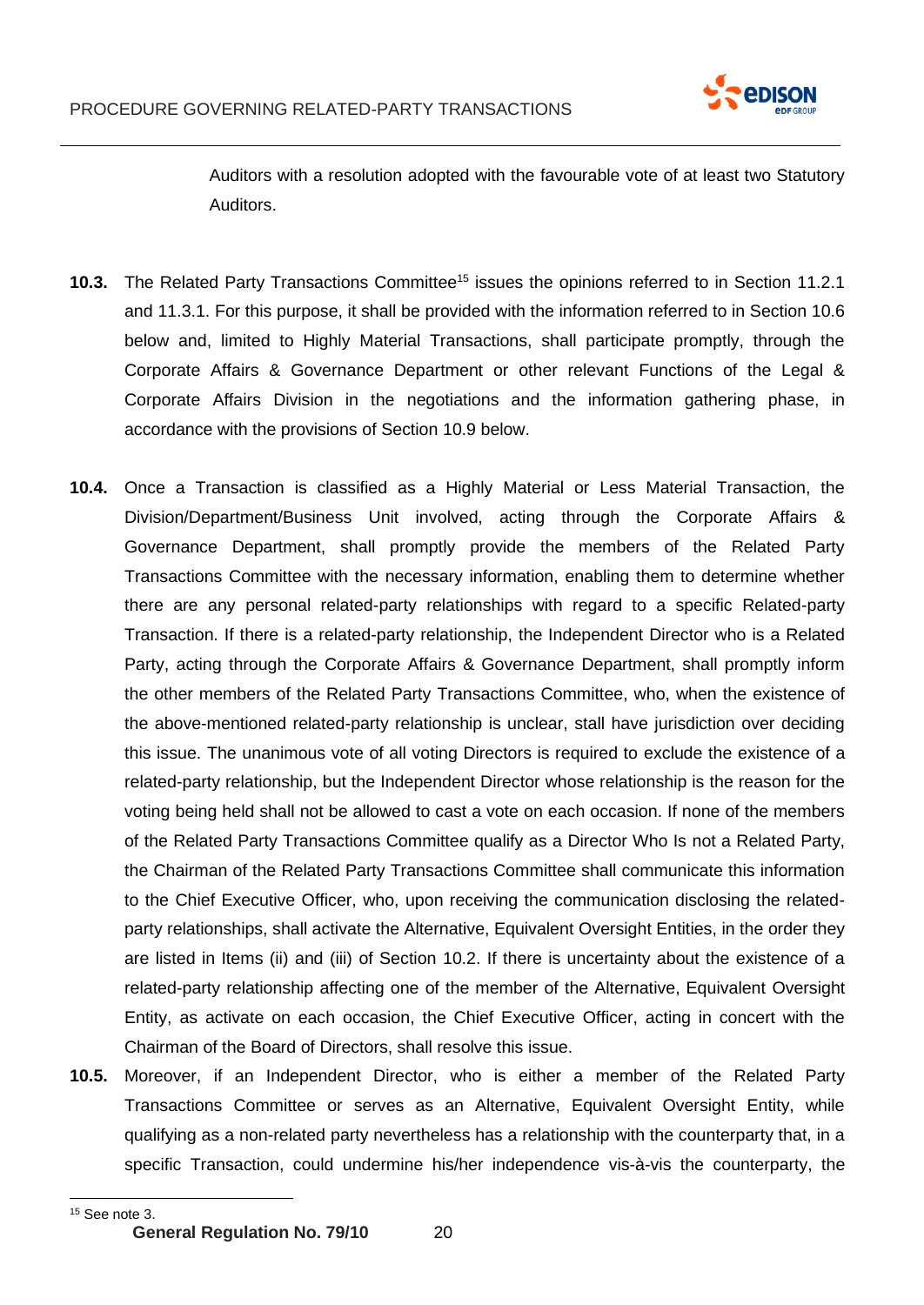

disclosure requirements referred to in Section 10.4 above and the substitution mechanisms required for a related-party relationship pursuant to Section 10.2 above shall apply.

- **10.6.** The Function or Division/Department/Business Unit involved in each case, acting through the Corporate Affairs & Governance Department and preserving on file documentary evidence of its actions, shall provide the Related Party Transactions Committee<sup>16</sup> with an adequate and complete written report of the Transaction, accompanied by the respective supporting documents, so that it may render its opinion in advance. In order to allow the Related Party Transactions Committee<sup>17</sup> to reach an informed decision on the matter, the aforesaid report must be provided by the Division/Department/Business Unit, from time to time competent, without delay as soon as it is available, without prejudice to the provisions of Section 11.1.2 below. The Related Party Transactions Committee, through the same intermediary, receives timely information on any examination of the Transaction carried out by internal committees of the Board of Directors, from the respective secretaries of these committees.
- **10.7.** When a date for a meeting or a decision by the Qualified Governance Body or Party has already been set in connection with a Transaction, the Related Party Transactions Committee<sup>18</sup> shall receive the above-mentioned documents at least 15 (fifteen) days before the date of the above-mentioned meeting or decision, unless there are specific and justified reasons for urgent action. The Related Party Transactions Committee<sup>19</sup> shall review the documents supporting the above-mentioned report in order to render an opinion and allow its transmission to the Qualified Governance Body within the deadline set forth in Section 11.1.2 below.
- 10.8. The Related Party Transactions Committee<sup>20</sup> through the Corporate Affairs & Governance Department, may request from the Division/Department/Business Unit involved on each occasion additional information to supplement those it already received.
- **10.9.** Only in connection with Highly Material Transactions, the Related Party Transactions Committee (or one or more of its members)<sup>21</sup>, acting through the Corporate Affairs & Governance Department or another relevant Function of the Legal & Corporate Affairs Division, shall become promptly involved in the Transaction's negotiation phase and information

<sup>16</sup> See note 3

<sup>17</sup> See note 3.

<sup>18</sup> See note 3.

<sup>19</sup> See note 3.

<sup>20</sup> See note 3.

<sup>&</sup>lt;sup>21</sup> Either the Committee (or one or more members delegated by the Committee) or, if one of the other Alternative, Equivalent Oversight Entities is activated, one or more of the Independent Directors who are not Related Parties who may be present or the Independent Expert.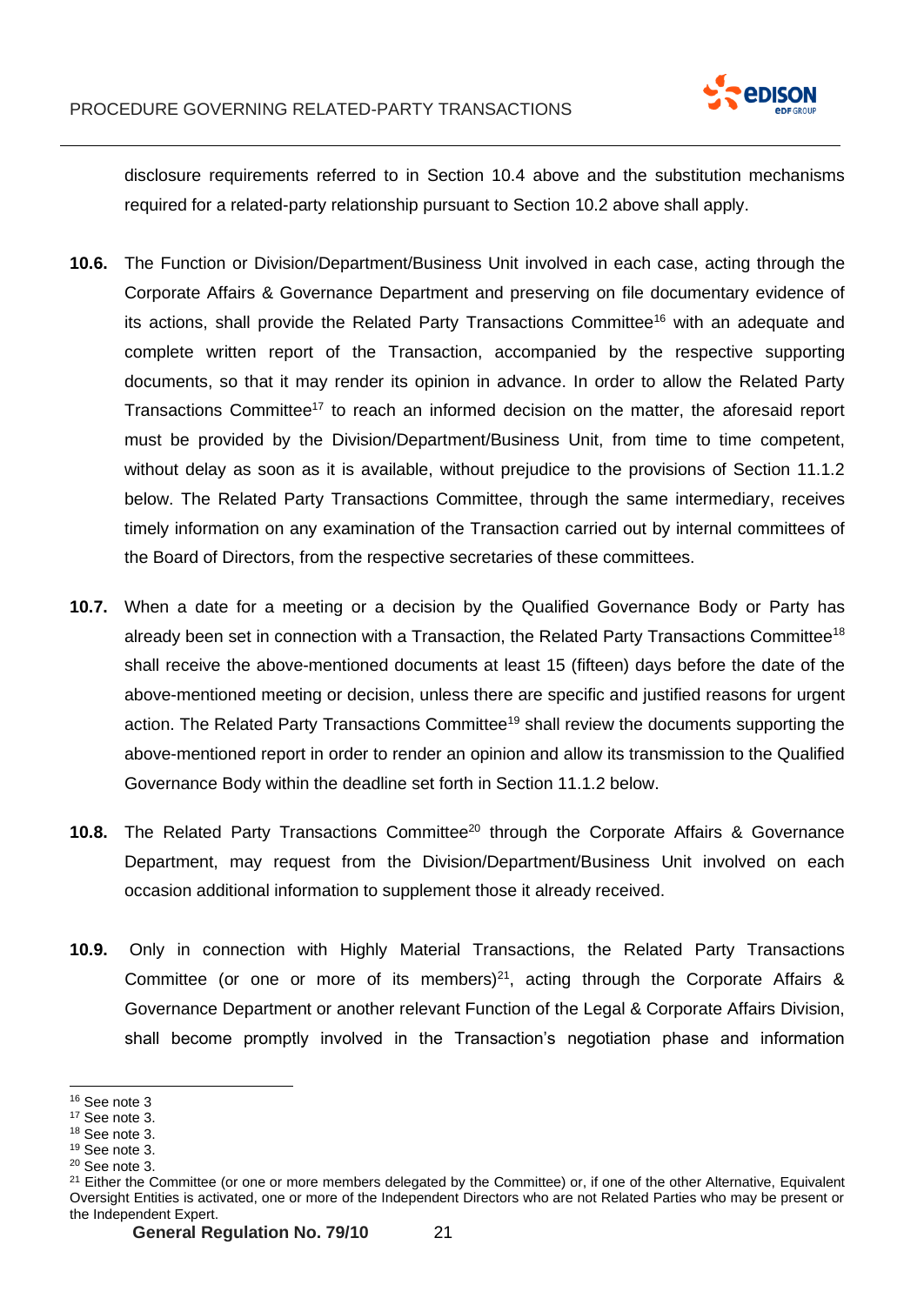

gathering phase, receiving on each occasion a complete and updated flow of information delivered without delay as soon as it becomes available by the Division/Department/Business Unit involved through the Corporate Affairs & Governance Department or another relevant Function of the Legal & Corporate Affairs Division, which shall preserve on file documentary evidence of its actions. More specifically, the reports containing the abovementioned information shall include details about the nature of the related-party relationship, how the Transaction will be implemented, the schedule and financial terms for the Transaction's implementation, the valuation process applied, the underlying interests and motivations and any risks for the Company and/or its Subsidiaries. With regard to the above-mentioned reports, the Related Party Transactions Committee (or one or more of its members to whom they delegated this task)<sup>22</sup> may request additional information and make recommendations to the delegated entities and the parties in charge of the negotiations and the information gathering process. In any case, the Related Party Transactions Committee (or one or more of its members to whom they delegated this task) $^{23}$  shall attend the meetings of the Board of Directors convened to review or deliberate about the Transaction.

- **10.10.** When dealing with Highly Material or Less Material Transactions, the Related Party Transactions Committee<sup>24</sup> may request the support of independent consultants of its choosing, retained at the Company's expense. The Related Parties Transactions Committee verifies in advance the independence of the experts taking into account the reports indicated in section 2.4 of Annex 4 of the Related Parties Regulation, as reproduced in Annex 4 of the Procedure. Experts must declare their independence at the time of their appointment, giving reasons why any relationships indicated in the aforementioned section 2.4 of Annex 4 of the Related Parties Regulation are not relevant for the purposes of judging independence. **10.11.** In the case of Less Material Transactions, the costs and expenses entailed by the services provided by the consultants shall be borne by the Company for an amount of up to 350,000 euros per Transaction. This limit does not apply to Highly Material Transactions, but the costs incurred in connection with them shall never be patently unreasonable.
- **10.11.** The Related Party Transactions Committee<sup>25</sup> shall issue its opinion about the Transaction to the Qualified Governance Body or Party early enough to allow it to develop adequate information about the Transaction, the provisions of Section 11.1.2 below notwithstanding.
- **10.12** The Related Party Transactions Committee, on the basis of information received from the Division/Business Unit concerned and/or from the Finance Division, through the Corporate

<sup>222222</sup> See note 3.

<sup>23</sup> See note 20.

<sup>24</sup> See note 3.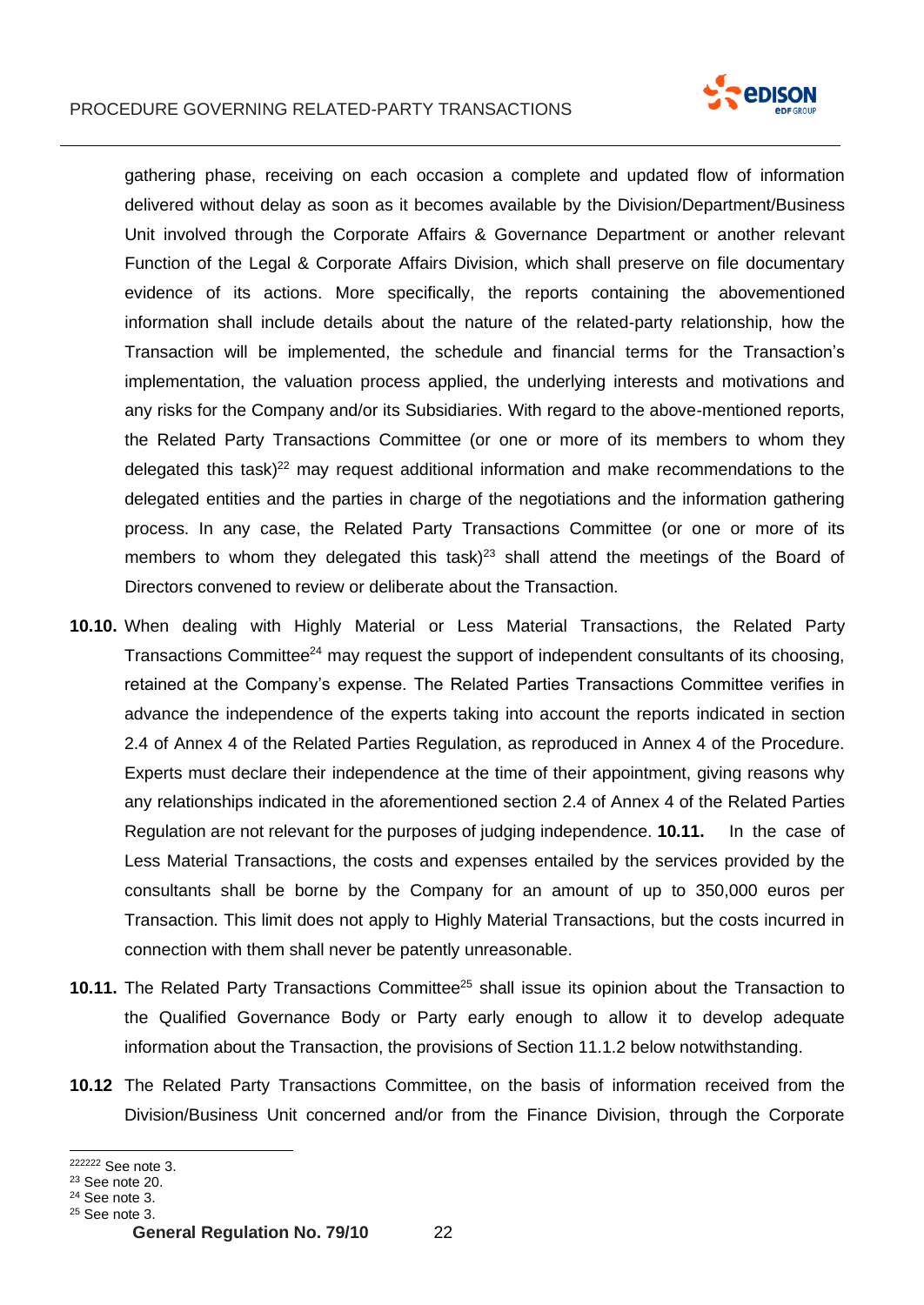

Affairs & Governance Department, shall verify the correct application to Regular Transactions as per Section 18.1.3. of the exemption conditions provided for by the Procedure for Regular Transactions concluded at conditions equivalent to market or standard conditions. For these purposes, the relative disclosure is made to the Related Party Transactions Committee in the terms set out in Section 18.1.7. The Committee shall review such Transactions within 7 days of receipt of the relevant information, reporting to the Board of Directors at the earliest opportunity. If the Regular Transaction referred to in Section 18.1.7 is to be approved by the Board of Directors, the Related Party Transactions Committee shall receive the relevant information at least 10 days before the date set for the meeting of the Board of Directors and shall report on its assessments at that meeting.

**10.13** The Related Party Transactions Committee, on the basis of the information received annually pursuant to Section 17.4, verifies the adequacy, also for the purposes of a possible revision, of the Related Party Procedure with regard to Related Party Transactions subject to partial or total exemption carried out during the financial year. The Committee examines these Transactions within 30 days of receiving the relevant information, reporting back to the Board of Directors at the earliest opportunity.

# <span id="page-22-0"></span>**11. REPORTING AND DECISION-MAKING PHASE**

### *11.1. Highly Material or Less Material Transactions*

- **11.1.1** The Qualified Corporate Governance Body or Party shall receive the following:
	- **(i)** from the Division/Department/Business Unit involved on each occasion, through the conduit of the Corporate Affairs & Governance Department when the Board of Directors has decision-making jurisdiction, a written report, with the corresponding supporting documents, concerning the Transaction, with specific information about the nature of the related-party relationship, how the Transaction will be implemented, the schedule and financial terms for the Transaction's implementation, the valuation process applied, the underlying interests and motivations and any risks for the Company and/or its Subsidiaries;
	- (ii) from the Related Party Transactions Committee<sup>26</sup> through the conduit of the Corporate Affairs & Governance Department, an opinion about the transaction, together with any reports provided by independent consultants.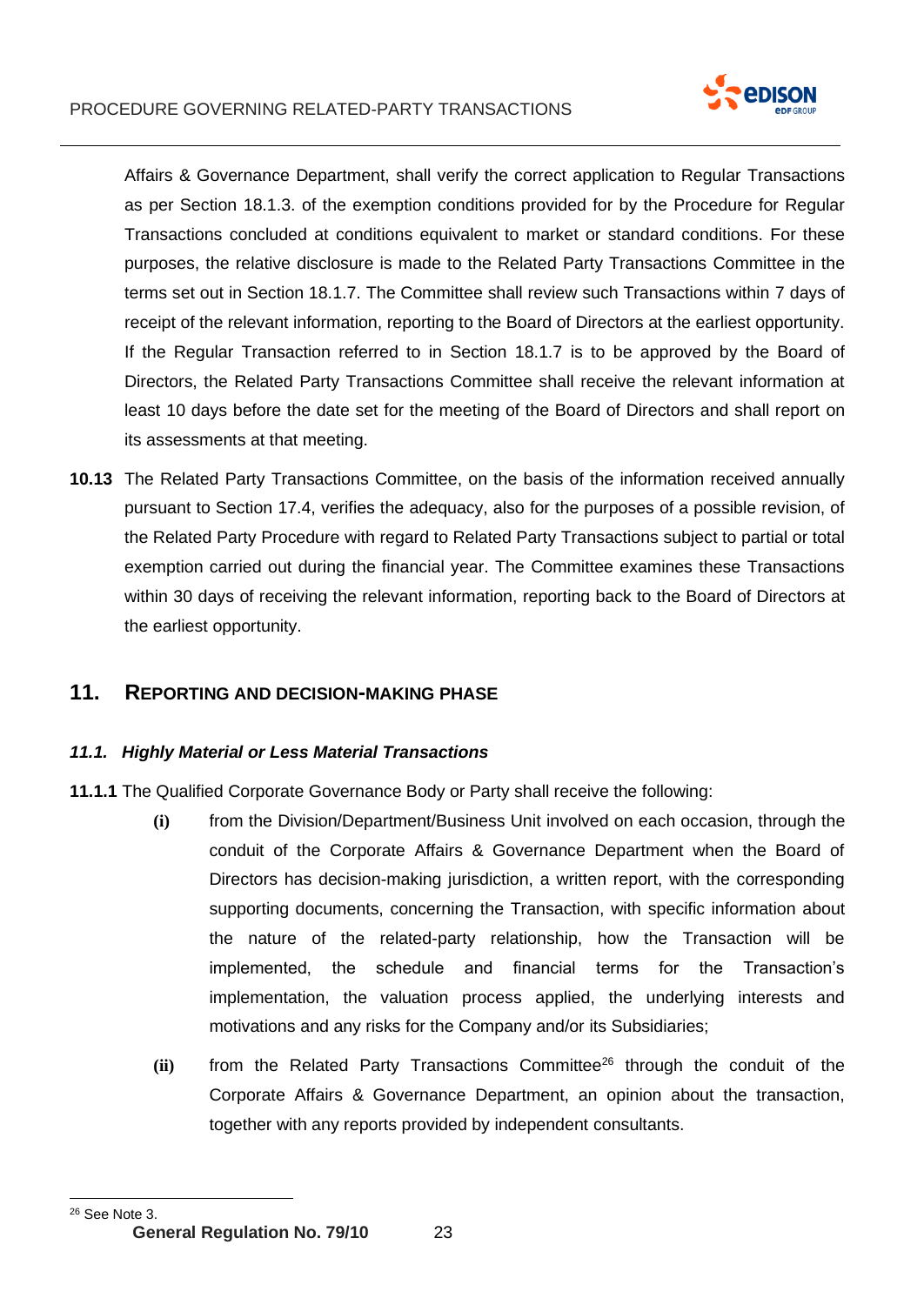

- **11.1.2**. The Qualified Corporate Governance Body or Party must receive the above-mentioned documents and opinions promptly and without delays, as soon as they become available. When a date for the meeting or the decision by the Qualified Corporate Governance Body or Party has already been set in connection with a Transaction, the abovementioned documents and opinions must be received at least 4 (four) days before the date of the abovementioned meeting or decision, unless there are specific and justified reasons for urgent action.
- **11.1.3** The minutes of resolutions or the decisions shall officially record in a clear, analytical and exhaustive fashion the reasons upon which the resolutions or decisions are based, with regard to the Company's interest in executing the Transaction and whether its terms and conditions are beneficial and substantively fair.
	- **11.1.4** The above-mentioned determinations and the respective supporting documents and opinions shall be preserved on file by the Divisions/Department/Business Unit involved on each occasion or by the Corporate Affairs & Governance Department, when a transaction falls within the jurisdiction of the Board of Directors. The Division/Department/Business Unit involved on each occasion shall communicate the above-mentioned determinations to the Accounting & Tax Department within the fifth day of the month following the date of adoption.
	- **11.1.5** If the Transaction is within the jurisdiction of the Board of Directors pursuant to Section 8 above, the Directors Involved in the Transaction shall abstain from voting.

#### **11.2***. Highly Material Transactions Within the Jurisdiction of the Board of Directors*

- **11.2.1** The Board of Directors shall approve Highly Material Transactions based on:
	- **(i)** a prior favourable factual opinion by the Related Party Transactions Committee or, when applicable, the Committee or the Independent Directors Who Are Not Related Parties activated on each occasion in the capacity of Alternative, Equivalent Oversight Entity pursuant to Section 10.2. Items (i) and (ii); or
	- **(ii)** a prior favourable factual opinion by an Independent Expert serving in the capacity of an Alternative, Equivalent Oversight Entity pursuant to Section 10.2. Item (iii).

The opinion shall concern the Company's interest in executing the Transaction and whether the Transaction's terms are beneficial and substantively fair. The opinion is attached to the minutes of the meeting of the Related Party Transactions Committee in which it was approved.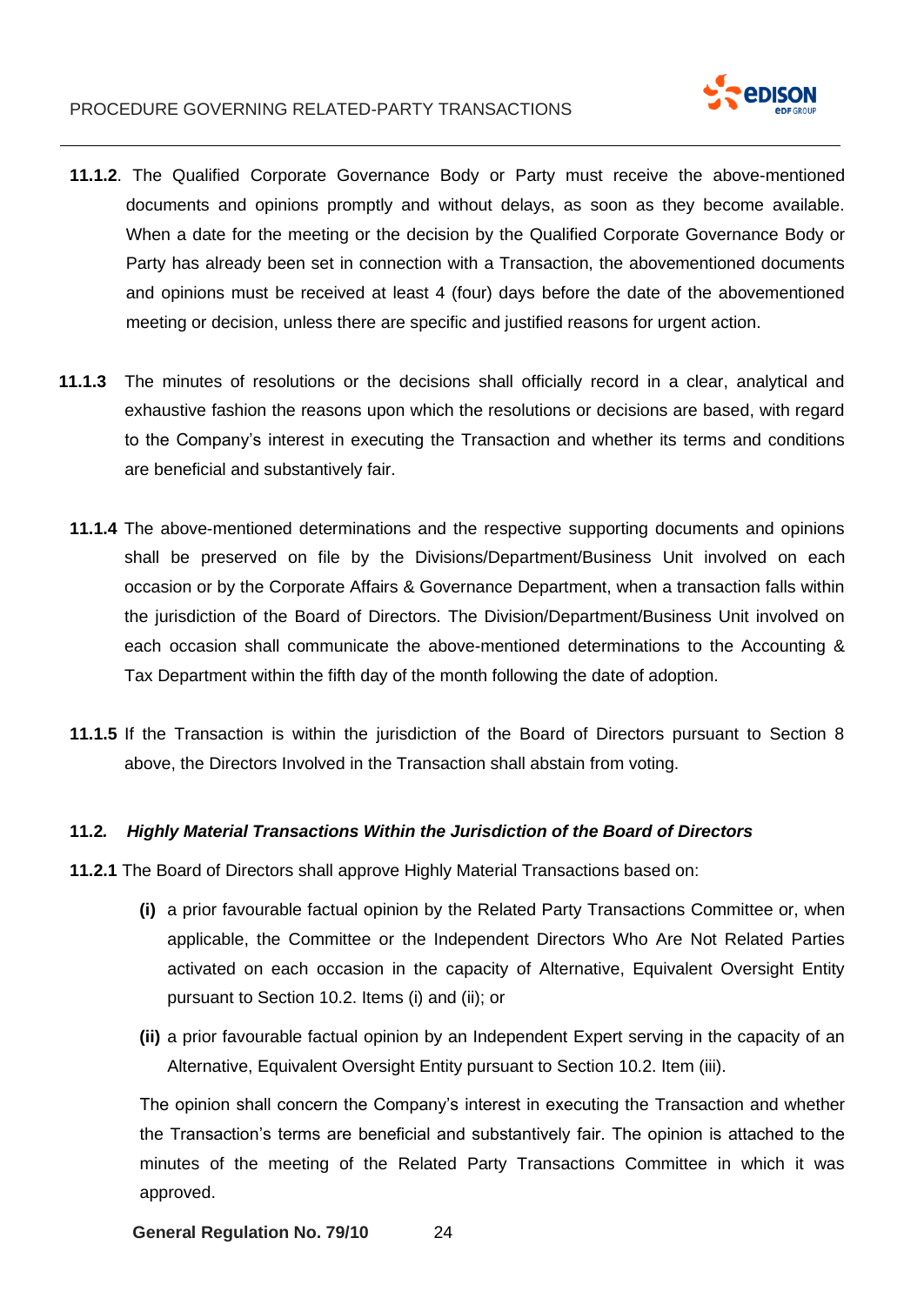

- **11.2.2**.Without prejudice to the provisions of Section 11.2.4 below, an opinion shall be deemed to be favourable only if it approves the Transaction in its entirety and the consent is expressed by:
	- i.a majority of the members of the Related Party Transactions Committee, not counting abstaining members, if activated from time to time as Alternative, Equivalent Oversight Entity, when applicable;
	- ii.unanimously, by two members of the Related Party Transactions Committee who are not Related Parties, as mentioned in Section 10.2, Item (i);
	- iii.the majority of the members of the Committee referred to in Section 10.2, Item (ii), not counting abstaining members;
	- iv.unanimously by two Independent Directors who are not Related Parties or members of the Related Party Transactions Committee, if present, as mentioned in Section 10.2, Item (ii).

If the two Independent Directors who are not Related Parties referred to in Items (ii) and (iv) above or, if one member is abstaining, the two voting Directors referred to in Items (i) and (iii) above should cast a diverging vote, the opinion shall be rendered by the Alternative, Equivalent Oversight Entity referred to in Section 10.2, Item (iii).

- **11.2.3** If the Related Party Transactions Committee<sup>27</sup> renders a negative opinion, the Board of Directors may not approve the Transaction. If the Related Party Transactions Committee<sup>28</sup> renders an opinion conditional on the resolution of specific issues raised in the opinion, the Board of Director may approve the Transaction provided that the above-mentioned issues, as raised, are effectively addressed in the Transaction and that clear evidence thereof is provided to the Related Party Transactions Committee or the Alternative, Equivalent Oversight Entity, it being understood that, in such cases, this Procedure does not require the issuance of a new opinion. In any case, the report on the implementation of the Transaction that must be submitted to the Board of Directors and the Board of Statutory Auditors, as referred to in Section 17 below, shall provide evidence that any conditions placed on the issuance of the opinion in question were effectively satisfied.
- **11.2.4** Limited to instances when the opinion is rendered by an Independent Expert, activated in a specific case as the Alternative, Equivalent Oversight Entity referred to in Section 10.2, Item (iii), the Transaction may be executed as originally planned, even in the event of a negative or conditional opinion and, in the latter case, with no obligation to satisfy the opinion's conditions.

<sup>&</sup>lt;sup>27</sup> Or the Alternative, Equivalent Oversight Entity referred to in Items (i) and (ii) of Section 10.2, as established on each occasion if required. <sup>28</sup> See note 26.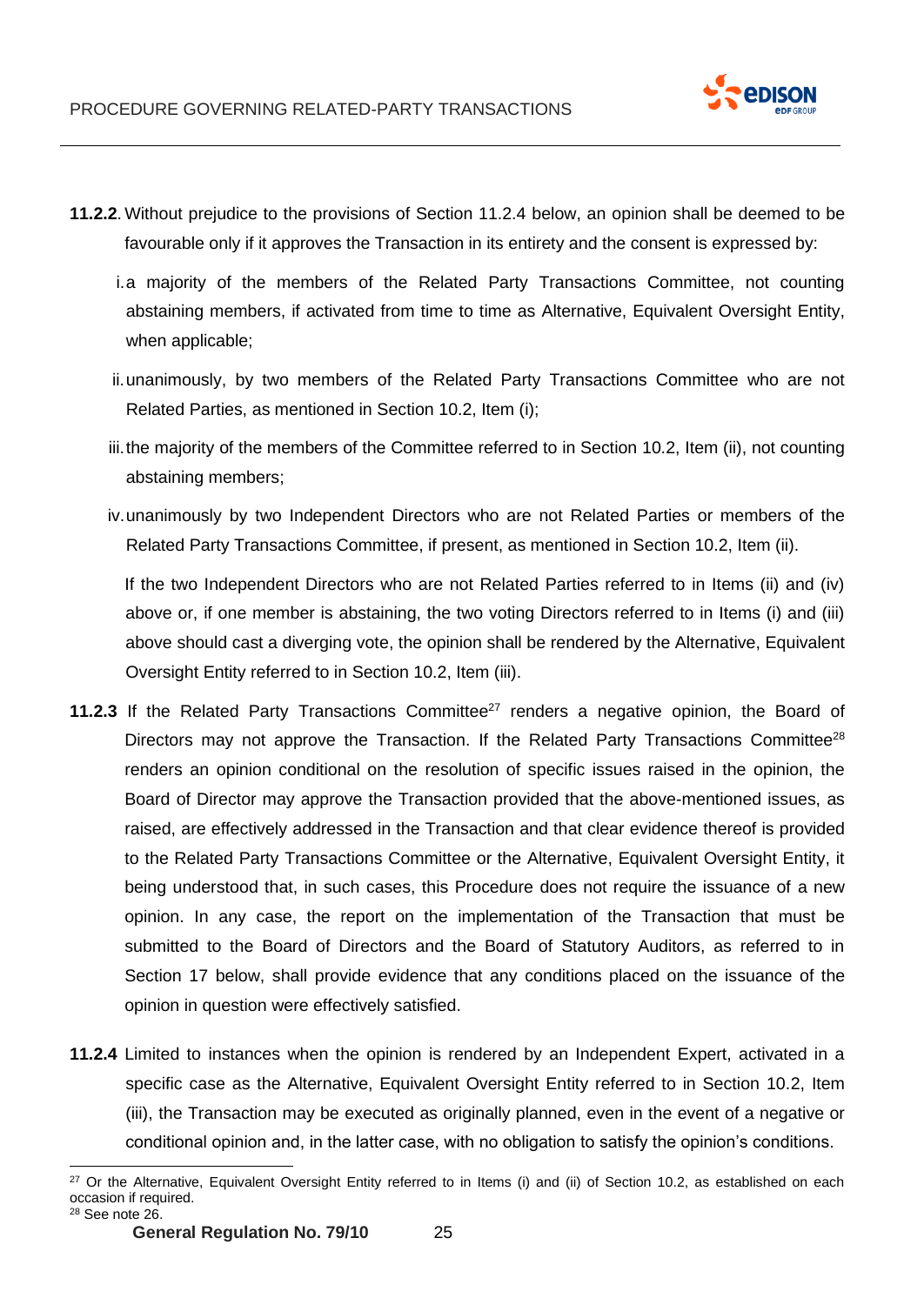

#### **11.3.** *Less Material Transactions*

- **11.3.1** In the case of Less Material Transactions, the Related Party Transactions Committee<sup>29</sup> shall issue in advance a non-binding, factual opinion as to whether a Transaction is in the Company's interest and its terms and conditions are beneficial and substantively fair. Voting shall be carried out in accordance with the provisions of Section 11.2.2. The opinion is attached to the minutes of the meeting of the Related Party Transactions Committee in which it was approved.
- **11.3.2** A Transaction may be executed as originally structured even if the corresponding opinion is negative or conditional (in the latter case without having to effectively comply with the conditions), provided that the disclosure requirements referred to in Section 18.2 below are satisfied.
- **11.3.3** An opinion shall not be deemed to be negative only if it approves the Transaction in its entirety or, in the case of an opinion conditional on the resolution of one or more issues, if these conditions are effectively satisfied upon the approval, stipulation or execution of the Transaction.
- **11.3.4** In the case of resolutions about issues different from those included in the total amount approved in advance by the Shareholders' Meeting, pursuant to Article 2389, Section 3, of the Italian Civil Code, concerning the compensation of Directors serving in special capacities and any other executives with strategic responsibilities, to whom the Related Parties Regulation must be applied, if the conditions of Article 13, Section 3, Letter b) of the Regulations are not complied with, the tasks assigned to the Related Party Transactions Committee and the powers vested in said Committee shall be transferred to the Compensation Committee, established by the Company's Board of Directors pursuant to the Governance Code, provided that it is comprised exclusively of non-executive Directors, the majority of whom are Independent Directors, unless the latter chooses to seek the opinion of the Related Party Transactions Committee.

#### *11.4. Highly Material Transactions Within the Jurisdiction of the Shareholders' Meeting*

In instances in which Highly Material Transactions approved by the Board of Directors involve subject matters over which the Shareholders' Meeting has deliberative jurisdiction, the negotiation phase, the information phase and the phase entailing the approval of the motion

<sup>29</sup> See note 3.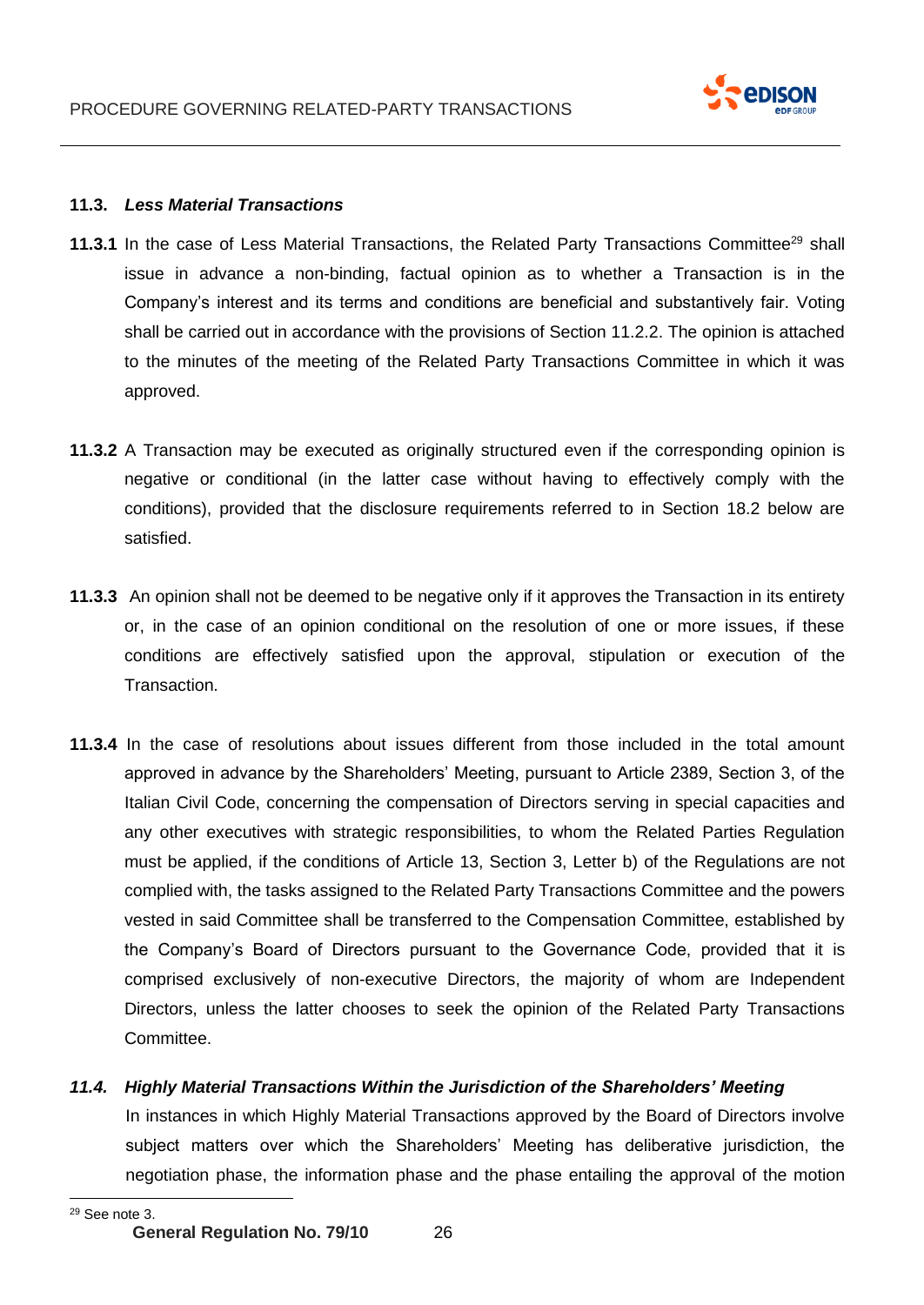

prepared by the Board of Directors for submission to the Shareholders' Meeting shall be governed by the provisions of Sections 9 to 11, the requisite adjustments having been made.

# <span id="page-26-0"></span>**12. URGENT TRANSACTIONS**

- **12.1.** If a Highly Material or Less Material Transaction does not fall within the jurisdiction of the Shareholders' Meeting or does not require its approval, in urgent cases, when allowed by the Bylaws, the Transaction may be executed without meeting the requirements of Sections 9 to 11 with regard to Highly Material and Less Material Transactions, without prejudice in any case, for Highly Material Transactions, to the exclusive decision-making jurisdiction by the Board of Directors, provided that:
	- **(i)** in the case of a Less Material Transaction, when it is not subject to the prior approval of the Board of Directors, the Chairman of the Board of Directors shall be promptly informed in writing by the relevant Division/Department/Business Unit, through the Corporate Affairs & Governance Department, of the reasons for the urgency prior to the execution of the Transaction and of the additional elements referred to in Section 11.1.1 (i). If the Chairman of the Board of Directors does not qualify as an Independent Director who is not a Related Party, the abovementioned information must be provided to: (i) the members of the Related Party Transactions Committee Who Are Not Related Parties; or (ii) if none of the members of the Related Party Transactions Committee qualify as Directors Who Are Not Related Parties, to the other Independent Directors Who Are Not Related Parties, if available;
	- **(ii)** subsequently, the Highly Material or Less Material Transaction, its effectiveness not being affected, shall be the subject of a non-binding resolution by the first available Ordinary Shareholders' Meeting;
	- **(iii)** the Corporate Body convening the Shareholders' Meeting prepares a report containing adequate reasons for the urgency. The Board of Statutory Auditors shall report to the Shareholders' Meeting on its assessment of the existence of the reasons for urgency;
	- **(iv)** the report and assessment referred to in Item (iii) above shall be made available to the public at the Company's head office, at least 21 (twenty one) days before the date of the Shareholders' Meeting, in the manner set forth in Part III, Title II, Chapter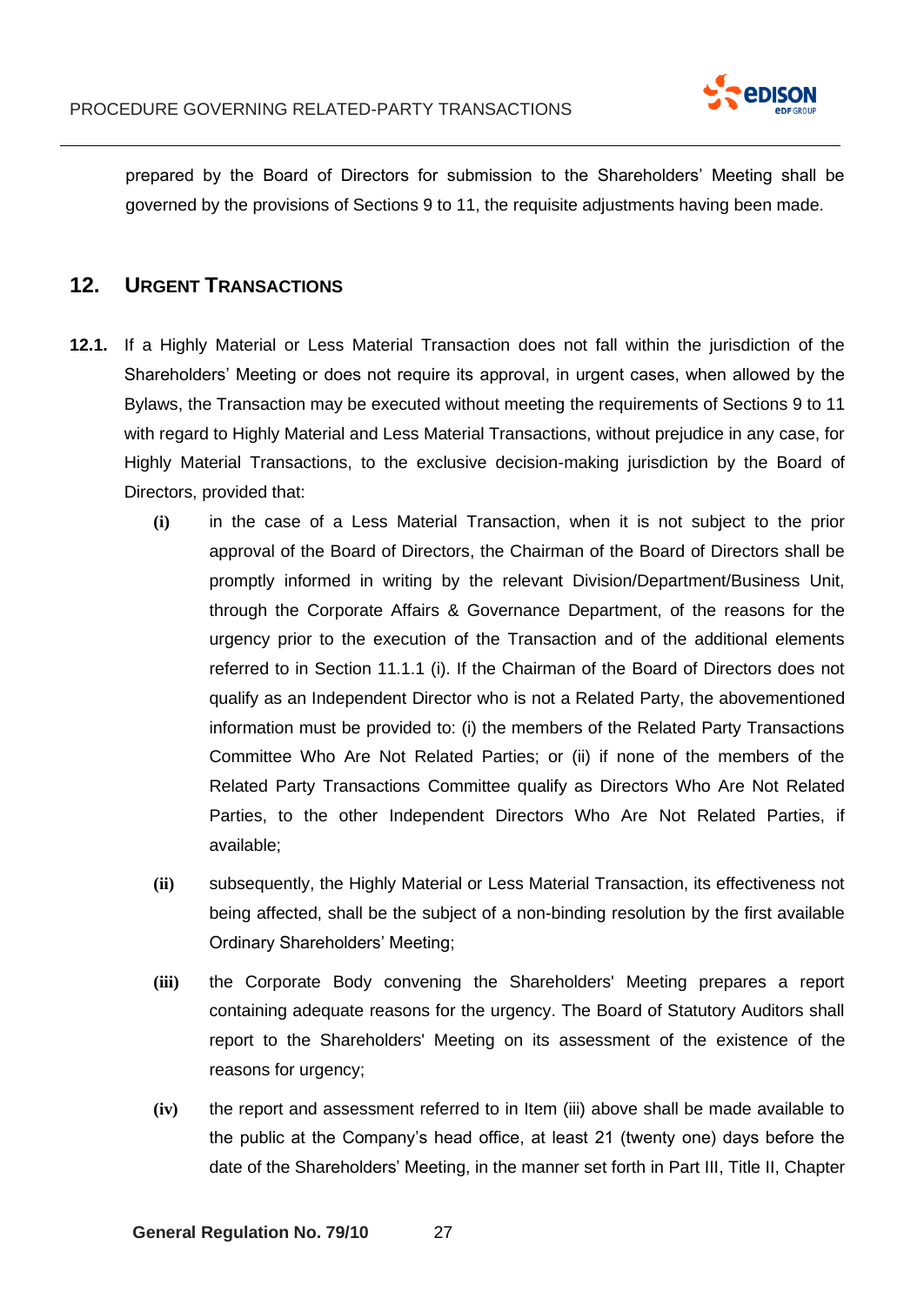

I, of the Issuers' Regulations. These documents may be included in the Information Memorandum referred to in Section 18 below;

- **(v)** within the day following the date of the Shareholders' Meeting, the Company shall make available to the public, in the manner set forth in Part III, Title II, Chapter I, of the Issuers' Regulations, information about the outcome of the vote, specifically with regard to the total number of votes cast by Shareholders who are not Related Parties.
- **12.2.** The effectiveness of the exemption from complying with the provisions of Sections 9 to 11 is predicated upon the adoption of a corresponding amendment to the Bylaws.
- **12.3.** The public disclosure requirements set forth in Section 18 shall also apply.

# <span id="page-27-0"></span>**13. REGULAR TRANSACTIONS**

- **13.1.** Without prejudice to the implementation of Sections 9, 17.3, 18.3, 18.4 and 19, if following the information gathering phase a Transaction is found to be a Regular Transaction, the following provisions shall apply:
- **13.2.** A resolution or a decision concerning a Regular Transaction shall provide evidence, taking also into account the provisions of § 3 of the Consob Communication (Annex 5 to this Procedure), that the Transaction qualifies as a Regular Transaction insofar as it can be viewed as part of the regular exercise of the Company's operating activities or related financial activities, evaluating in particular the subject of the Transaction, the frequency with which Transactions of this type are executed as part of the Company's operations, the size of the Transaction, its contractual terms and conditions (also with regard to the characteristics of the consideration) and the nature of the counterparty. The competent Division/Department/Business Unit must provide evidence of the regular nature of the Transaction and the objective terms of verification with the support of the Planning & Control Department regarding the equivalence of the conditions of the Transaction to market or standard conditions.
- **13.3.** The above-mentioned determinations and the respective supporting documents and opinions shall be preserved on file by the Division/Department/Business Unit involved on each occasion, which shall communicate the above-mentioned determinations to the Accounting and Tax Department with the fifth days of the month following the month of adoption.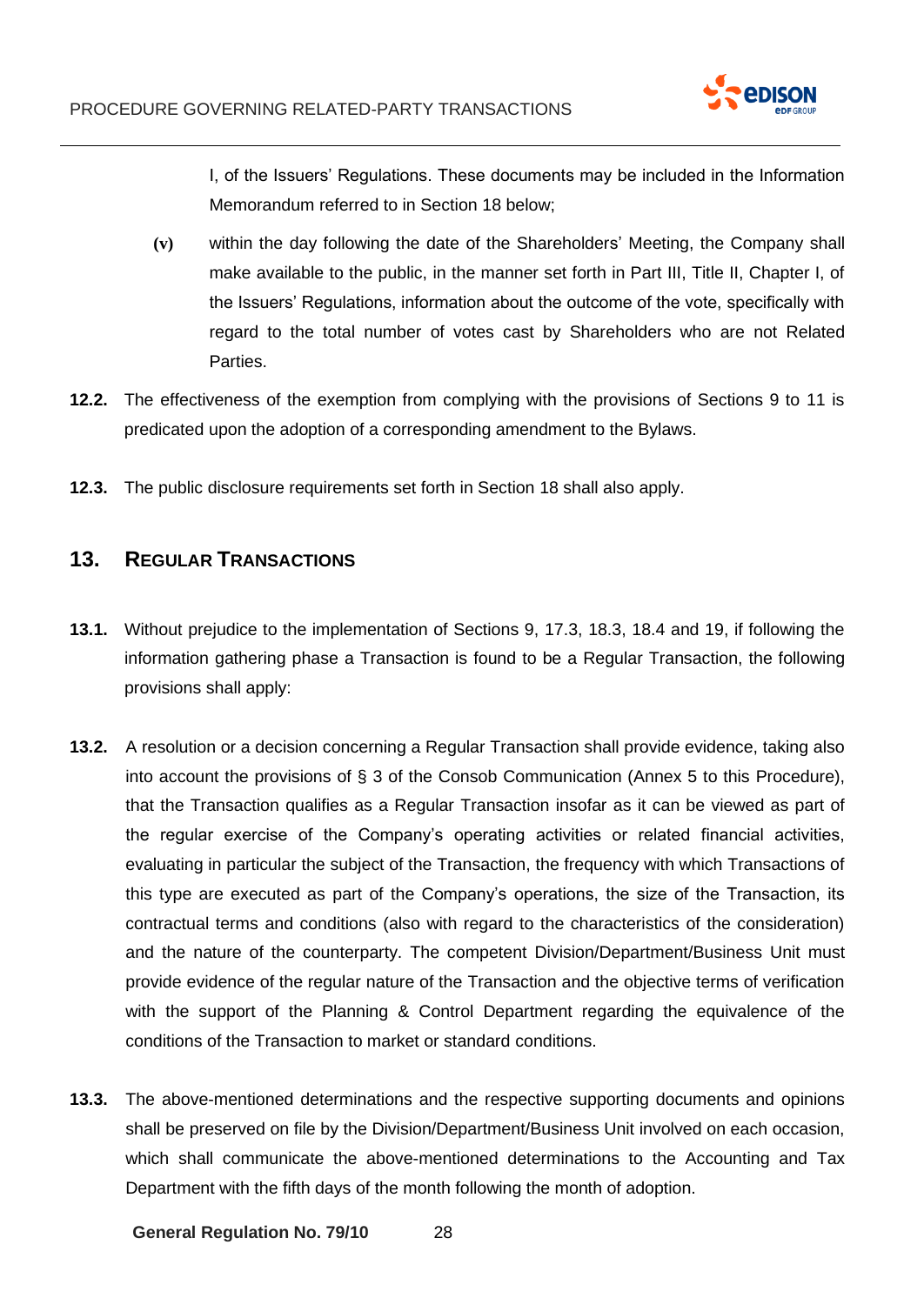

**13.4** The provisions of Sections 10.13, 10.14, 17.4 and 18.1.7 shall also apply to Regular Transactions pursuant to the Procedure, the amount of which exceeds (including as a result of any accumulation) the materiality thresholds used to identify Highly Material Transactions.

## **14. INTERCOMPANY TRANSACTIONS**

- **14.1.** Without prejudice to the implementation of Sections 9 (with the sole exception of the preparation of the information note pursuant to section 9.1 (ii), 17.3, 18.3, 18.4 and 19, if following the information gathering phase a Transaction is found to be an Intercompany Transaction, the provisions of this Procedure shall not apply, provided no Material Interests are involved.
- **14.2.** A resolution or a decision concerning an Intercompany Transaction must provide evidence that no Material Interests are involved with regard to the specific Transaction, making reference to the provisions of § 21 of the Consob Communication.
- **14.3.** The above-mentioned determinations and the respective supporting documents and opinions shall be preserved on file by the Division/Department/Business Unit involved on each occasion, which shall communicate the above-mentioned determinations to the Accounting and Tax Department with the fifth days of the month following the month of adoption.
- **14.4** Transactions that qualify as Intercompany Transactions pursuant to the Procedure, the amount of which exceeds the materiality thresholds used to identify Highly Material Transactions, are also subject to the provisions of Sections 10.14 and 17.4.

## <span id="page-28-0"></span>**15. RELATED-PARTY TRANSACTIONS EXECUTED THROUGH SUBSIDIARIES**

**15.1.** Without prejudice to the application of Sections 9, 17, 18 and 19, if, following the preliminary investigation, the Transaction falls within the sphere of Highly Material or Less Material Transactions Executed through Subsidiaries, the provisions indicated in Sections 15.2 to 15.5 shall apply. If the Transaction is a Regular Transaction, the provisions of Sections 13.2 and, if Highly Material, also the provisions of Section 13.4 shall apply and if the Transaction is an Intercompany Transaction, the provisions of Section 14.2 and, if Highly Material, also the provisions of Section 14.4 shall apply.

**General Regulation No. 79/10** 29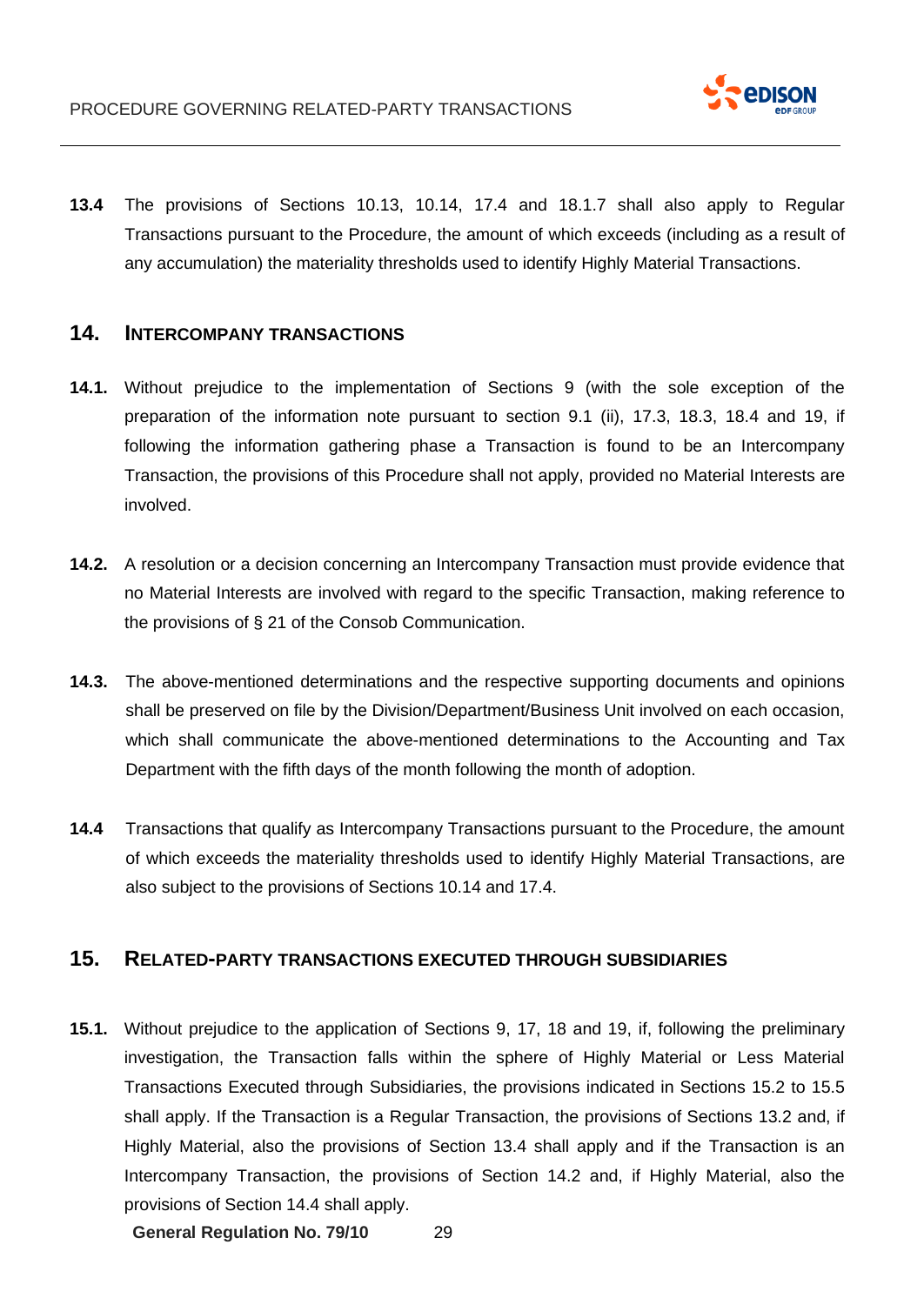

- **15.2.** Less Material Transactions shall be reviewed in advance or approved by the Company's Qualified Corporate Governance Body or Party, based on a factual opinion provided beforehand by the Company's Related Party Transactions Committee $30$  which shall not be binding on the above-mentioned Corporate Governance Body.
- **15.3.** Highly Material Transactions shall be reviewed in advance or approved by the Company's Board of Directors, based on a prior factual favourable binding opinion provided earlier by the Company's Related Party Transactions Committee or, when activated from time to time as the Alternative, Equivalent Oversight Entity, the Committee or the Independent Directors who are not Related Parties or, when activated as the Alternative, Equivalent Oversight Entity, a prior favourable factual opinion by the Independent Expert.
- **15.4.** In order to allow the transparent and correct execution of Highly Material or Less Material Related Party Transactions, the Related Party Transactions Committee<sup>31</sup> receives, within the terms set out in Sections 10.6 and 10.7, from the competent bodies of the Subsidiaries, which shall keep documentary evidence of it and take care of its preservation, through the Corporate Affairs & Governance Department, ample and exhaustive written information, with the relevant documentation, about the Transaction subject to examination or approval by the Company. In turn, the Qualified Corporate Body or Party receives the documentation and opinions within the time limits set out in Section 11.1.2. The provisions of Sections 11.1.3, 11.1.4 and 11.1.5 shall apply.
- **15.5.** In the event of urgency, Highly Material or Less Material Transactions executed through Subsidiaries, where permitted by the Bylaws, may be examined or approved by the Qualified Corporate Bodies or Parties, notwithstanding the provisions of Sections 15.3 and 15.4 above, except for the application of Section 12.1(i) and without prejudice to the application of Section 15.2 to Highly Material Transactions.

<sup>30</sup>Or the Company's Alternative, Equivalent Oversight Entity, as established on each occasion pursuant to Section 10.2, if required.  $31$  See note 3.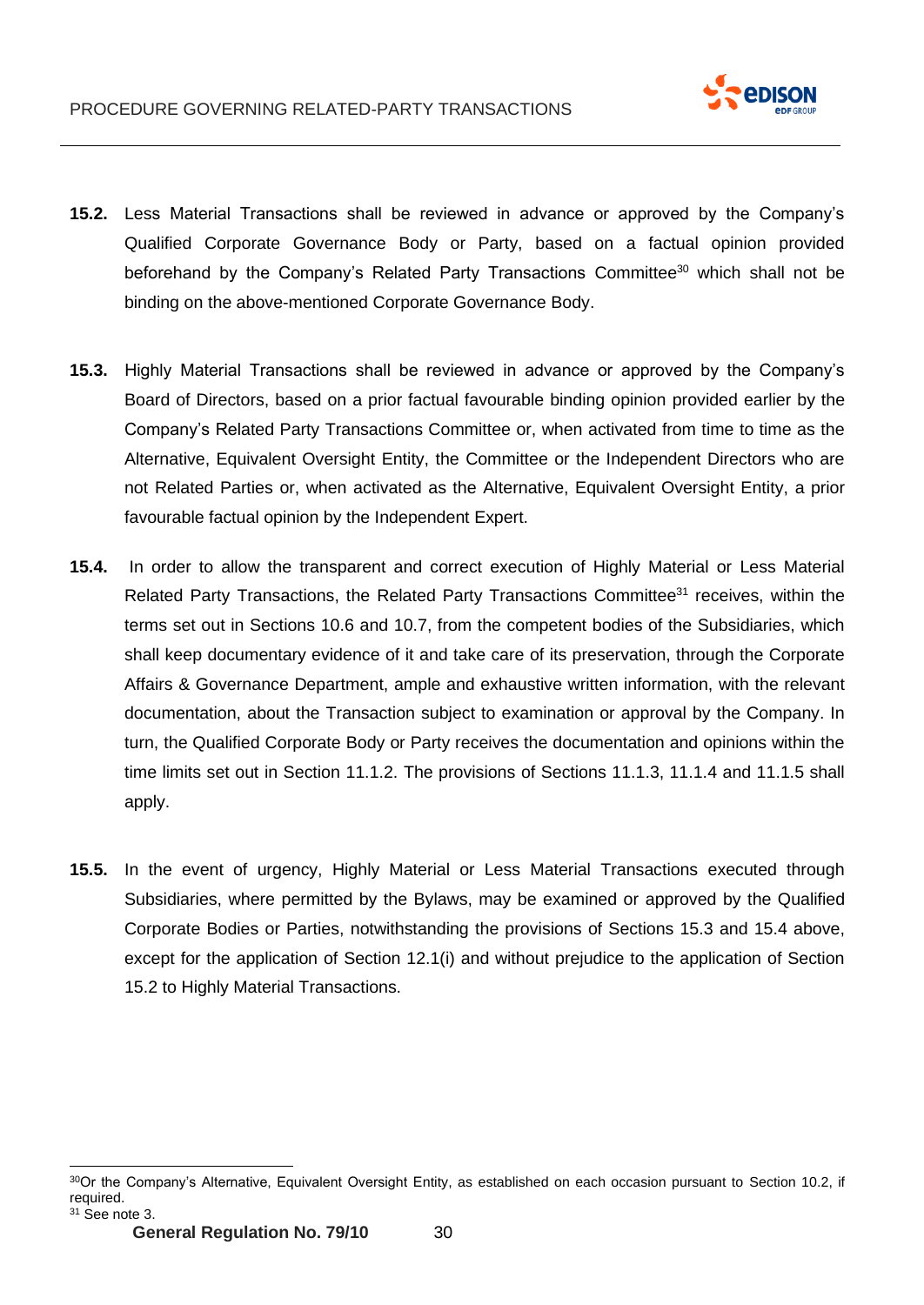

# <span id="page-30-0"></span>**16. OTHER EXEMPTIONS**

- **16.1.** The provisions of this Procedure shall not be applicable to resolutions adopted by the Shareholders' Meeting pursuant to Article 2389, Section 1, and Article 2402 of the Italian Civil Code, concerning compensation payable to Directors and Statutory Auditors, or to resolutions concerning the compensation of Directors serving in special capacities, when included in the total amount approved in advance by the Shareholders' Meeting pursuant to Article 2389, Section 3, of the Italian Civil Code.
- **16.2.** The provisions of this Procedure and the Regulations do not apply to transactions resolved by the Company and addressed to all shareholders on equal terms, including:
	- a) share capital increases by option, including those servicing convertible bonds, and free capital increases as provided for by Article 2442 of the Italian Civil Code;
	- b) full or partial demergers in the strict sense of the term, with proportional share allocation;
	- c) reductions in share capital by means of reimbursement to shareholders pursuant to Article 2445 of the Italian Civil Code;
	- d) purchases of treasury shares pursuant to Article 132 of the TUF.
- **16.3.** The provisions of this Procedure shall also not be applicable to transactions executed in the normal course of business activity or related to the Company's financial activities that are executed through trading platforms or other means through which it is impossible to know the identity of the trading counterparty.
- **16.4.** The Provisions of Section 19.4 do not apply to Intercompany Transactions where no Material Interests are involved, to transactions involving the purchase and sale of commodities, foreign exchange, or hedging commodity price, foreign exchange and interest rate risks, provided that such transactions are recorded in company systems that are capable of ensuring the traceability and documentation of contractual terms and conditions and that make it possible to detect, as a result of any accumulation, the materiality thresholds set forth in Section 18.1.7.
- **16.5** Without prejudice to the applicability of the provisions of Article 5, Section 8, of the Relatedparty Regulations, the provisions of this Procedure shall not apply to the following Transactions:
	- **(i)** Transactions of Inconsequential Amount, as defined in Annex 2 to this Procedure, to which only Section 9 shall apply;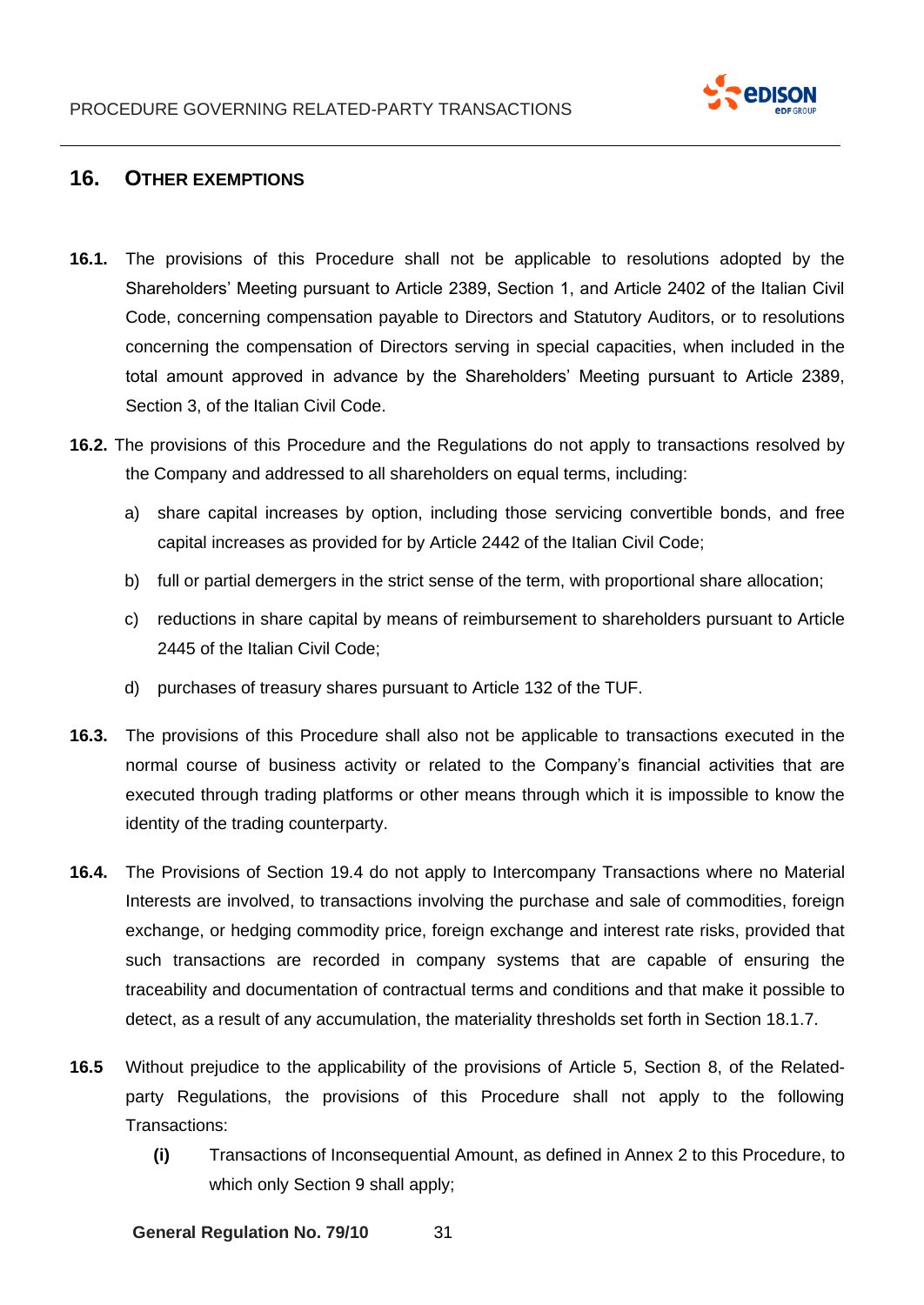

- **(ii)** Compensation plans based on financial instruments approved by the Shareholders' Meeting pursuant to Article 114-bis of the TUF and related implementative transactions;
- **(iii)** Resolutions, different from those referred to in Section 16.1 above, concerning the compensation of Directors who perform special functions and Executives with strategic responsibilities, to which the Related Parties Regulation applies, to which the provisions of Article 13, Section 3, Letter b) of the Regulations shall apply.

## <span id="page-31-0"></span>**17. PERIODIC REPORTS TO CORPORATE BODIES**

- **17.1.** Without prejudice to statutory and regulatory disclosure requirements, the Division/Department/Business Unit involved on each occasion, acting through the Corporate Affairs & Governance Department, shall submit on a quarterly basis to the Board of Directors and the Board of Statutory Auditors a written report, together with any supporting documents, providing information about the implementation of the Highly Material and Less Material Transactions. This disclosure may be included among the communications made by the Chief Executive Officer pursuant to Article 150 TUF. More specifically, when there is a discrepancy with the information provided to the Board of Directors during the Transaction's review and/or approval phase, the abovementioned report must provide the following information:
	- **(i)** the nature of the related-party relationship;
	- **(ii)** the Transaction's implementation process, as actually observed or planned;
	- **(iii)** the schedule and financial terms for the Transaction's implementation;
	- **(iv)** the valuation process applied;
	- **(v)** the underlying interests and motivations.
- **17.2.** In the case of Highly Material and Less Material Transactions Executed Through Subsidiaries, the quarterly information referred to in Section 17.1 shall be provided to the Parent Company's Board of Directors and Board of Statutory Auditors, on the occasion of meetings of the Company's Board of Directors, by the Qualified Governance Bodies of the Subsidiaries by means of a report describing the implementation of Transactions executed by the Subsidiaries and reviewed or approved by the Company. This disclosure may be included among the communications made by the Chief Executive Officer pursuant to Article 150 TUF.
- **General Regulation No. 79/10** 32 **17.3.** The Parent Company's Board of Directors and its Board of Statutory Auditors shall be informed about Related-party Transactions executed by the Company and its Subsidiaries, taken on an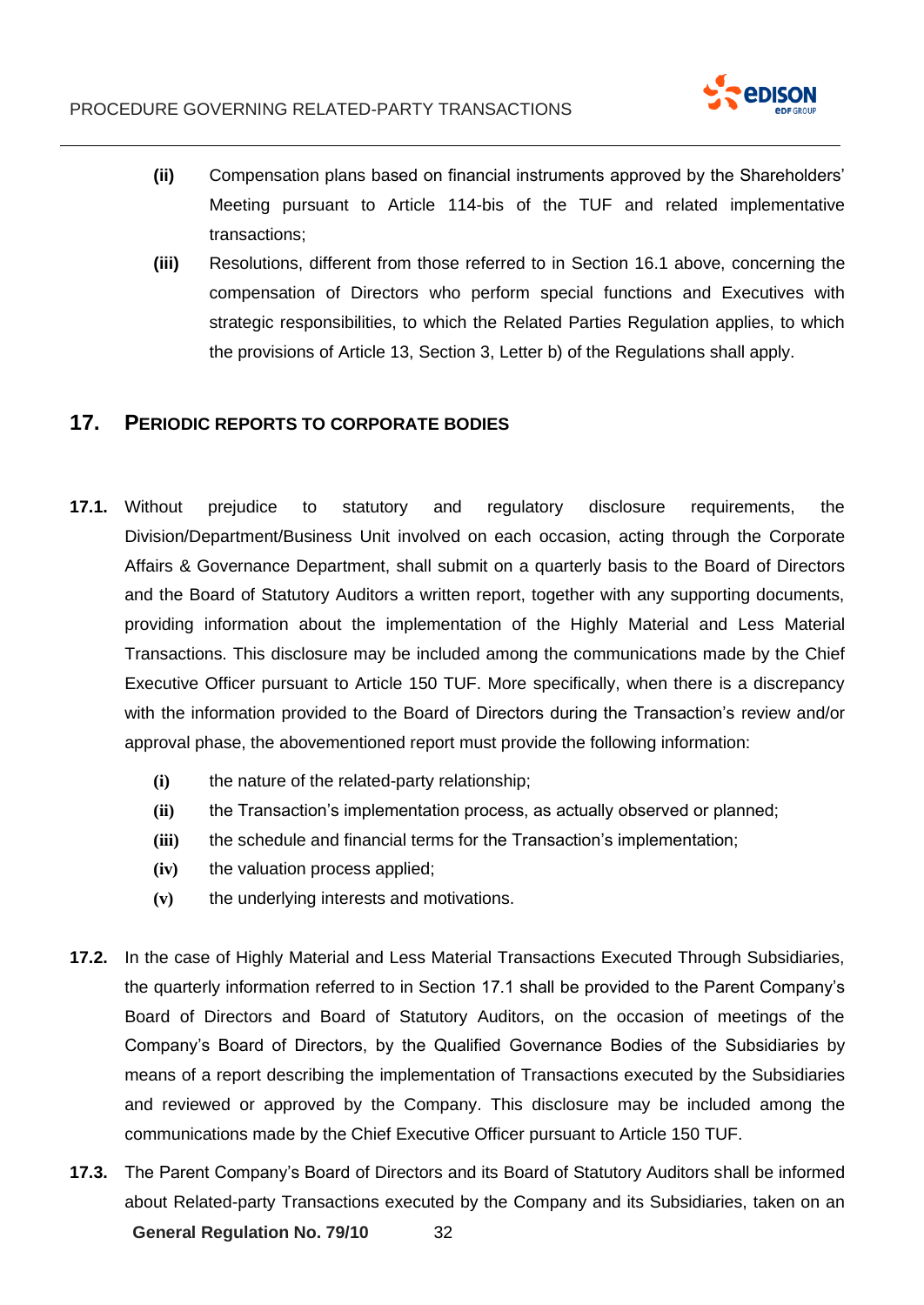

aggregate basis, by the Accounting & Tax Department, pursuant to and consistent with the requirements of the Accounting Control Model 262, on the occasion of the approval of the financial reports required by Article 154-ter of the TUF, which shall contain a special section about Related-party Transactions.

**17.4** The Related Party Transactions Committee is informed by the Division/Department/Business Unit concerned and/or by the Finance Division through the Corporate Affairs & Governance Department about the application of the cases of exemption as per sections 13, 14 and 16 to Transactions (carried out also through Subsidiaries) that have exceeded the size thresholds used to identify Highly Material Transactions, on an annual basis and in any case by the month of February of the year following the year in which the Transaction was carried out. Section 10.14 shall apply.

## **18. PUBLIC DISCLOSURES ABOUT RELATED-PARTY TRANSACTIONS**

#### **18.1.** *Highly Material Transactions*

- **18.1.1**. When Highly Material Transactions are being executed by directly by the Company or by its Subsidiaries, the Corporate Affairs & Governance Department, working, if necessary, with the support of other Functions of the Legal & Corporate Affairs Division involved on each occasion or the relevant Division/Department/Business Unit and the Finance Division, shall draw up an Information Memorandum prepared in accordance with Annex 4 to the Regulations (see Annex 4 to this Procedure), which shall be governed by the provisions of Article 5 of the Related-party Regulations.
- **18.1.2** If, over the course of the fiscal year, the Company or its Subsidiaries were to execute with a Related Party or with parties related to it or to the Company a series of homogeneous transactions or transactions executed in pursuit of a common purpose that, while failing to qualify individually as Highly Material Transactions, exceed in the aggregate the materiality threshold, the Corporate Affairs & Governance Department Function, working, if necessary, with the support of other Functions of the Legal & Corporate Affairs Division involved on each occasion or the relevant Department/Business Unit and the Finance Division, shall prepare an Information Memorandum, which shall be governed by the provisions of Article 5 of the Related-party Regulations. In such cases, only Transactions executed since the start of the fiscal year that do not qualify as excluded Transactions under the Regulation and Procedure shall be counted to verify whether the materiality thresholds were exceeded. Moreover, the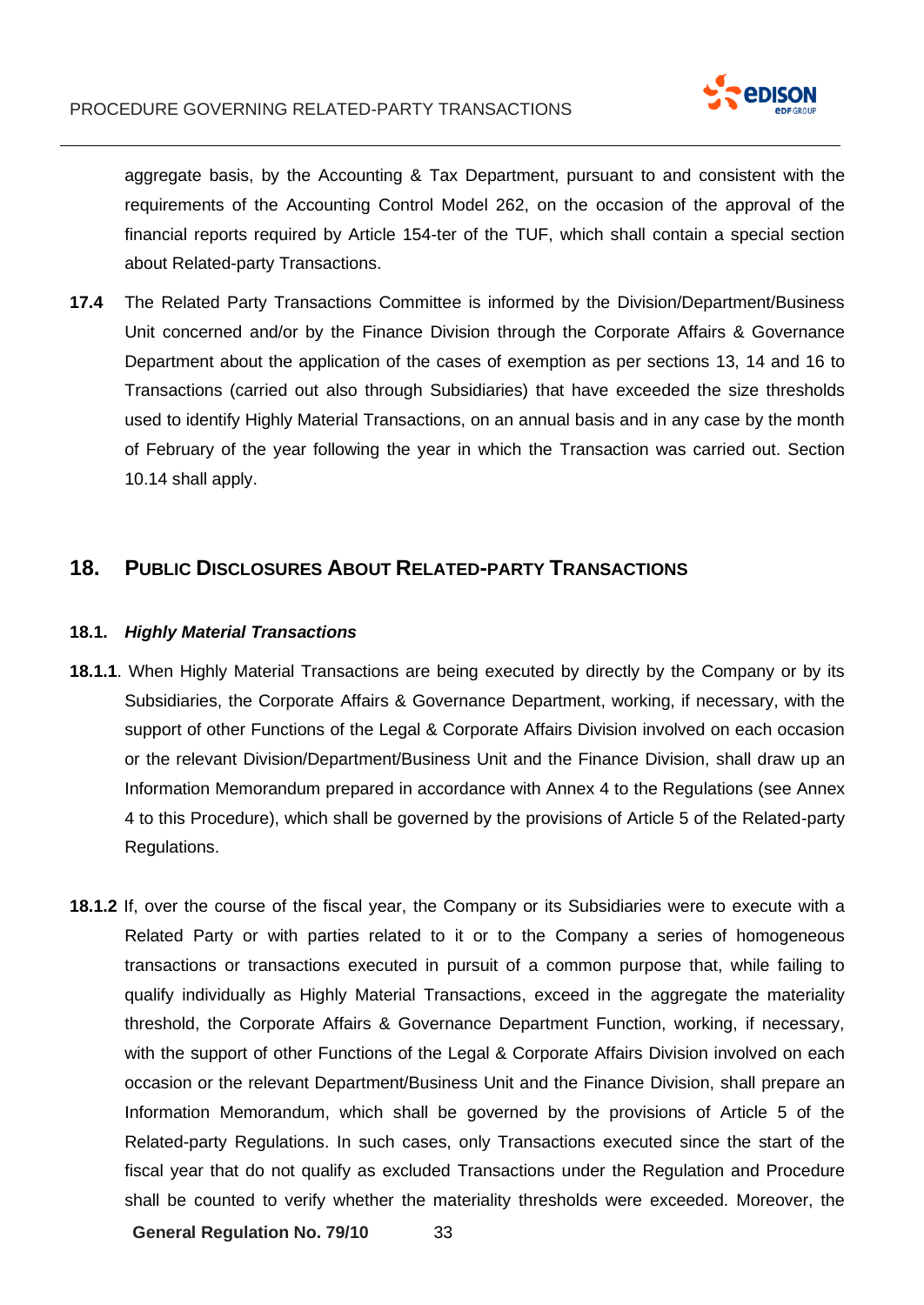

Transactions disclosed in the Information Memorandum published when the size thresholds are exceeded due to the effect of the aggregate computation will no longer have to be taken into account, even if the reporting year has not ended, when determining whether the size thresholds had again been exceeded on an aggregate basis.

- **18.1.3** The Information Memorandum shall be made available to the public within the deadlines and in the manner specified in Part III, Title II, Chapter I, of the Issuers' Regulations.
	- **(i)** Within 7 (seven) days from the approval of a transaction by a Qualified Corporate Governance Body or Party or, if the Qualified Corporate Governance Body or Party decides to submit a contract proposal, from the moment a final or preliminary contract is executed, pursuant to the applicable statutes. When a transaction falls within the jurisdiction of the Shareholders' Meeting, the corresponding Information Memorandum shall be made available within 7 (seven) days from the approval of the motion that will be submitted to the Shareholders' Meeting.
	- **(ii)** Within 15 (fifteen) days from the approval of a transaction or the execution of a contract that causes the transaction amount to exceed a materiality threshold, when exceeding the materiality threshold is caused by aggregating transactions that are either homogeneous or executed in pursuit of a common purpose with the same related party or with parties related to it or to the same companies.
	- **(iii)**Within 15 (fifteen) days from the moment the Company is informed that a transaction was approved or from the execution of a contract that causes the transaction amount to become material, when exceeding the materiality threshold is caused by transactions executed by Subsidiaries. For the purpose of meeting this requirement, Subsidiaries shall promptly provide the information needed to prepare the Information Memorandum.
	- **(iv)** Concurrently with its dissemination to the public, the Information Memorandum shall be forwarded to the Consob, together with the relevant supporting documents and opinions, and in the manner specified in Article 5, Section 7, of the Related-party Regulations.
- **18.1.4** It shall be understood that when the materiality thresholds are exceeded due to effect of aggregating multiple Transactions, the Company may also provide the required information on an aggregate basis, for homogeneous Transactions, in accordance with the provisions of Article 5, Section 4, of the Regulations.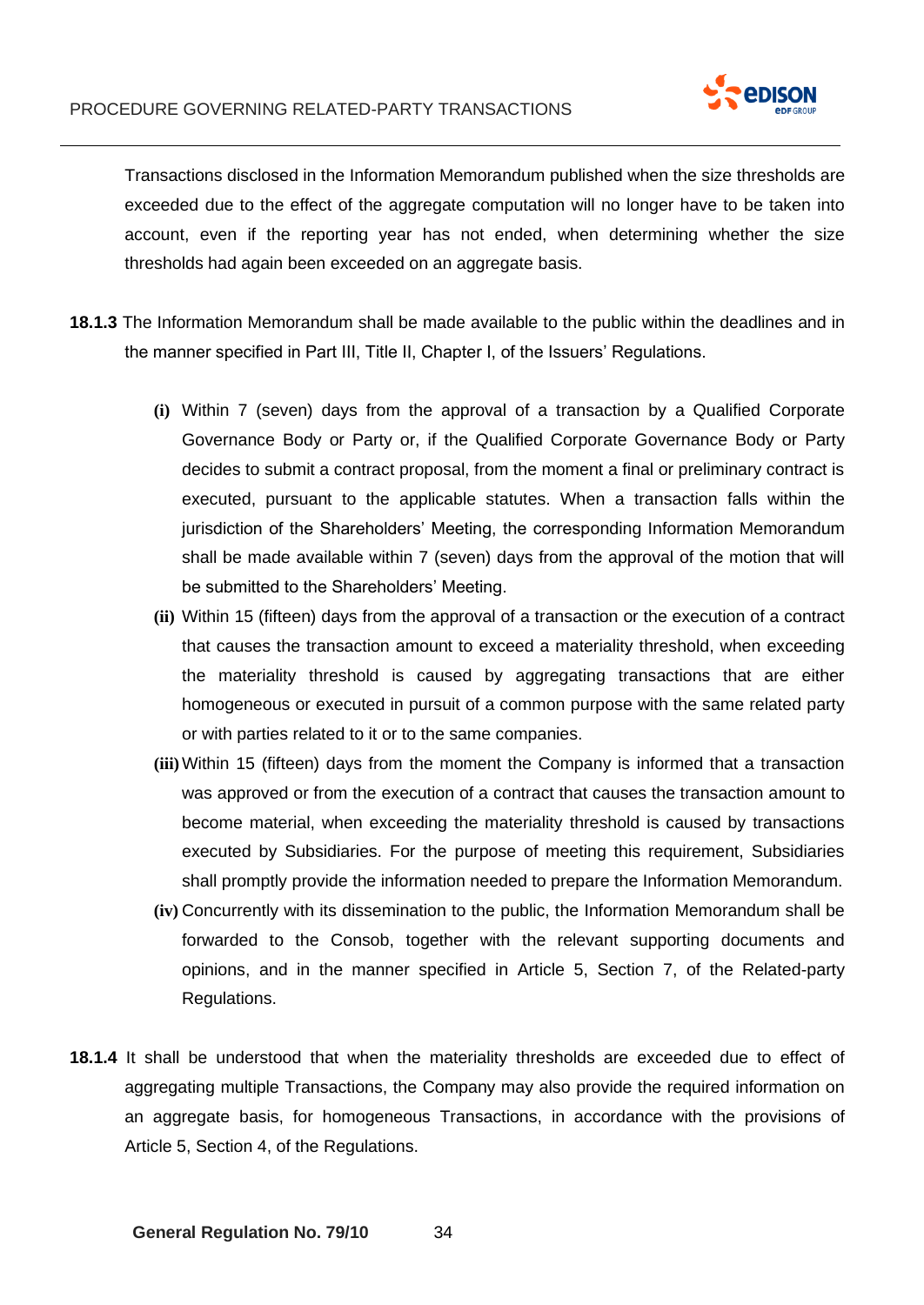

- **18.1.5** When a Transaction consists of a merger, demerger, capital increase through a conveyance in kind or a significant acquisition or divestment (pursuant to Article 70, paragraphs 4 and 5 and Article 71 of the Issuers' Regulations), if the Consob asks a company that chose to avail itself of the option of not publishing the Information Memorandum required by the above-mentioned regulations to instead proceed with the publication of such a document, the company in question may comply with this requirement by publishing a single Information Memorandum containing the information that, pursuant both to Article 70 and Article 71 of the Issuers' Regulations and to Article 5, Section 1, of the Related-party Regulations, must be made available to the public within the shortest of the various deadlines set forth in each of the applicable provisions. The Corporate Affairs & Governance Department, with the support of the various Departments of the Finance Division, shall ensure that the Company proceeds with the publication of this document.
- **18.1.6** For the purposes of the provisions of Article 154-*ter* of the TUF, the disclosure to the public of individual Highly Material Transactions is included by reference to the Information Memoranda published pursuant to Article 5, Sections 1, 2 and 6, of the Related-party Regulations, providing any significant updates.
- **18.1.7** In the case of Regular Transactions the amount of which exceeds the materiality thresholds used to qualify transactions as Highly Material Transaction (including instances when this is caused by aggregating transactions that are either homogeneous or executed in pursuit of a common purpose with the same related party or with parties related to it or to the Company), without prejudice to the obligation to disclose to the market price sensitive transactions, pursuant to Article 17 of Regulation (EU) no. 596/2014, the Company notifies Consob, by the deadline specified under Section 18.1.3 above, and the Related Party Transactions Committee, under the terms indicated in Section 10.13 above, of the name of the counterparty and the purpose and consideration of any transaction that benefited from an exemption from the publication requirements applicable to Highly Material Transactions pursuant to the Regulations and the reasons why it is considered that the Transaction is Regular and concluded at arm's length or standard conditions, providing objective evidence thereof. The disclosure obligation does not apply to Transactions of Inconsequential Amount which are eligible for the exemption and, consequently, are not counted for cumulative purposes.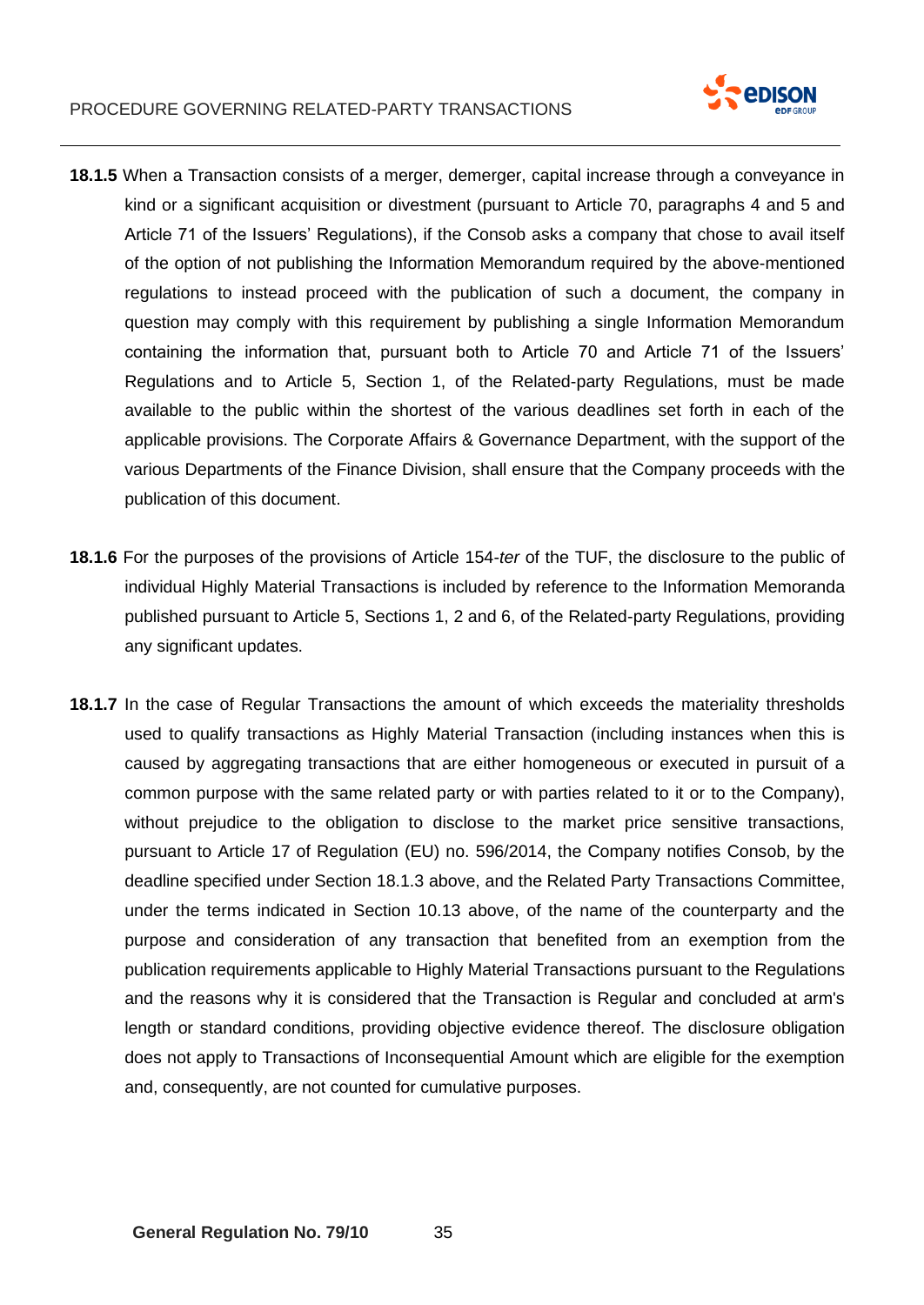

#### **18.2. Less Material Transactions**

In cases when Less Material Transactions are approved or decided despite a negative opinion by the Related Party Transactions Committee or the Alternative, Equivalent Oversight Entity, the Corporate Affairs & Governance Department, working, if necessary, with the support of other internal Functions of the Legal and Corporate Affairs Division specified on each occasion or the relevant Division/Department/Business Unit and the Finance Division, shall prepare and make available to the public the Memorandum within 15 (fifteen) days from the end of each quarter of the reporting year.

Concurrently with its dissemination to the public, the Memorandum shall be forwarded to the Consob, together with the relevant supporting documents and opinions, and in the manner specified in Article 5, Section 7, of the Relate-party Regulations.

#### **18.3. Price Sensitive Information**

When a Transaction is also subject to the disclosure requirements of Article 17 of Regulation (EU) no. 596/2014, the press release issued to the public, which shall be prepared by the Media & External Relations Function in concert with the Corporate Affairs & Governance Department, based on the information provided by the Division/Department/Business Unit involved on each occasion and in accordance with the Procedure for the Management of Corporate Information, cited here by reference, shall provide, in addition to the information disclosed pursuant to the above-mentioned provision, the information required by Article 6, Section 1, Letters a) to f), of the Related-party Regulations.

#### **18.4. Disclosures in the semi-annual and annual financial reports**

- **18.4.1** Pursuant to Article 154-ter of the TUF and consistent with the guidelines set forth in §10 of the Consob Communication (Annex 5 to this Procedure), the Company must provide in its semiannual and annual financial report information about:
	- **(i)** Individual Highly Material Transactions executed during the reporting period;
	- **(ii)** Any other individual Related-party Transaction, executed during the reporting period that had a material effect on the Company's balance sheet or income statement;
	- **(iii)** Any changes or developments affecting Transactions described in the latest annual report that had a material effect on the Company's balance sheet or income statement during the reporting period.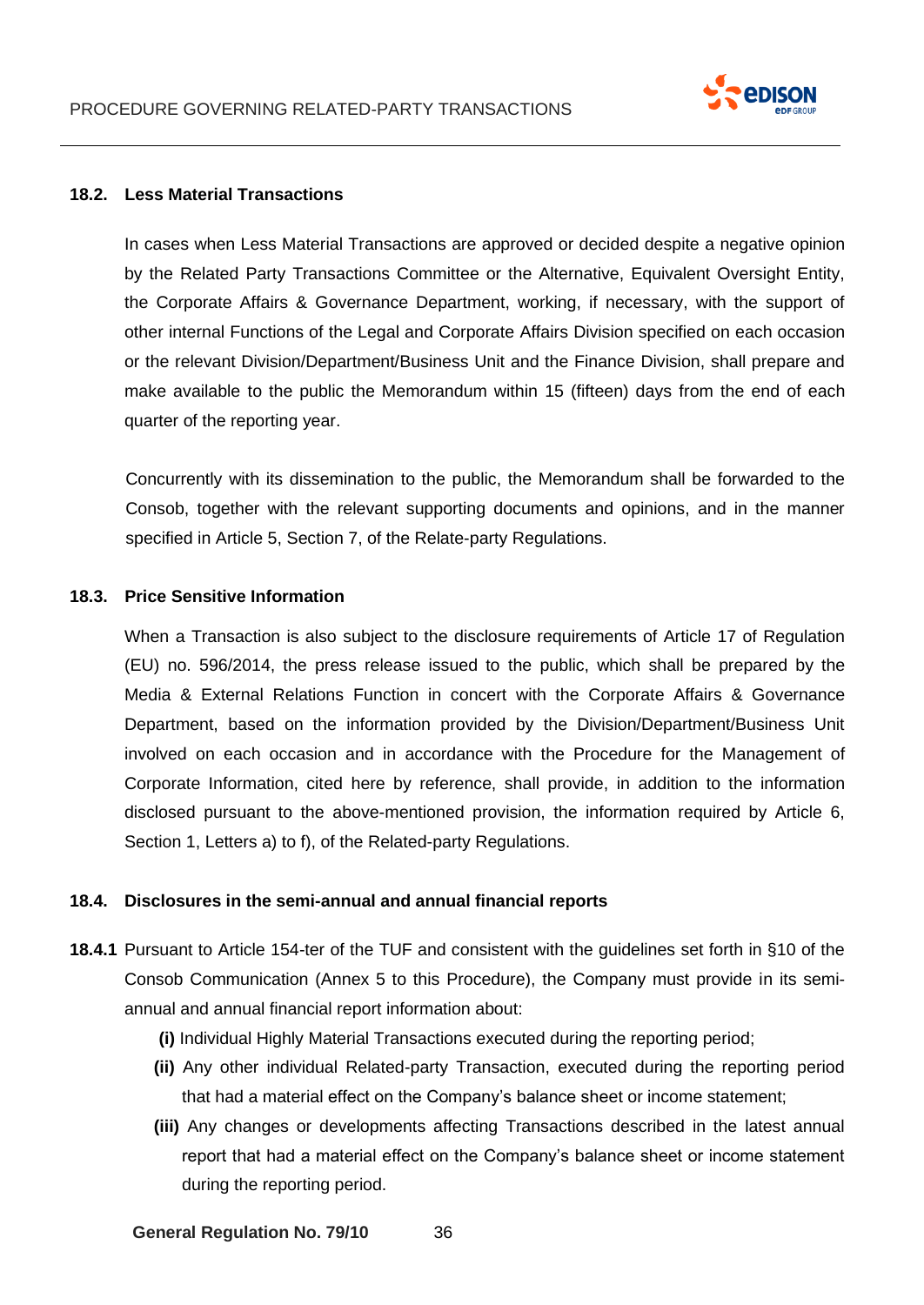

**18.4.2** In the case of the Regular Transactions referred to Section 18.1.7 above, the information referred to in Section 18.4.1 above provided in interim and annual reports on operations shall list the transactions that were executed benefiting from exemptions for said Regular Transactions.

# <span id="page-36-0"></span>**19. PRESERVING SUPPORTING DOCUMENTS AND MONITORING THE PROCEDURE**

- **19.1.** Each relevant Division/Department/Business Unit shall preserve on file supporting documents concerning the activities and reviews performed pursuant to Section 9 above and the resolutions adopted by the Qualified Corporate Governance Body or Party pursuant to Sections 13 and 14 above concerning Related-party Transactions.
- **19.2.** The Corporate Affairs & Governance Department shall preserve on file the supporting documents concerning the communications provided to the Related Party Transactions Committee<sup>32</sup> and the documents concerning the determinations adopted by the Board of Directors pursuant to Section 11 above.
- **19.3.** Each Division/Department/Business Unit, for transactions within its jurisdiction, shall prepare a written report about the execution of Highly Material and Less Material Related-party Transactions, which it shall submit on a quarterly basis to the Company's Board of Directors, as required by Section 17 above. A copy of this report, which shall be forwarded to the Accounting & Tax Department.
- **19.4.** Each relevant Division/Department/Business Unit, working, if needed, with the support of the Corporate Affairs & Governance Department and other Functions that are part of the Legal & Corporate Affairs Division, shall provide input for the Register of Related-Party Transactions for multiple purposes, including identifying the cumulative thresholds referred to in Section 18.1.2 above. The Register of Related-Party Transactions must be updated within 3 (three) days from the date of approval of Highly Material and Less Material Transactions and the execution of the Regular Transactions referred to in Section 18.1.7, or the date when a contract is executed or a commitment is undertaken, and on a monthly basis within fifth day of the following months for all other Transactions. For Transactions reflected in contracts or requiring commitments with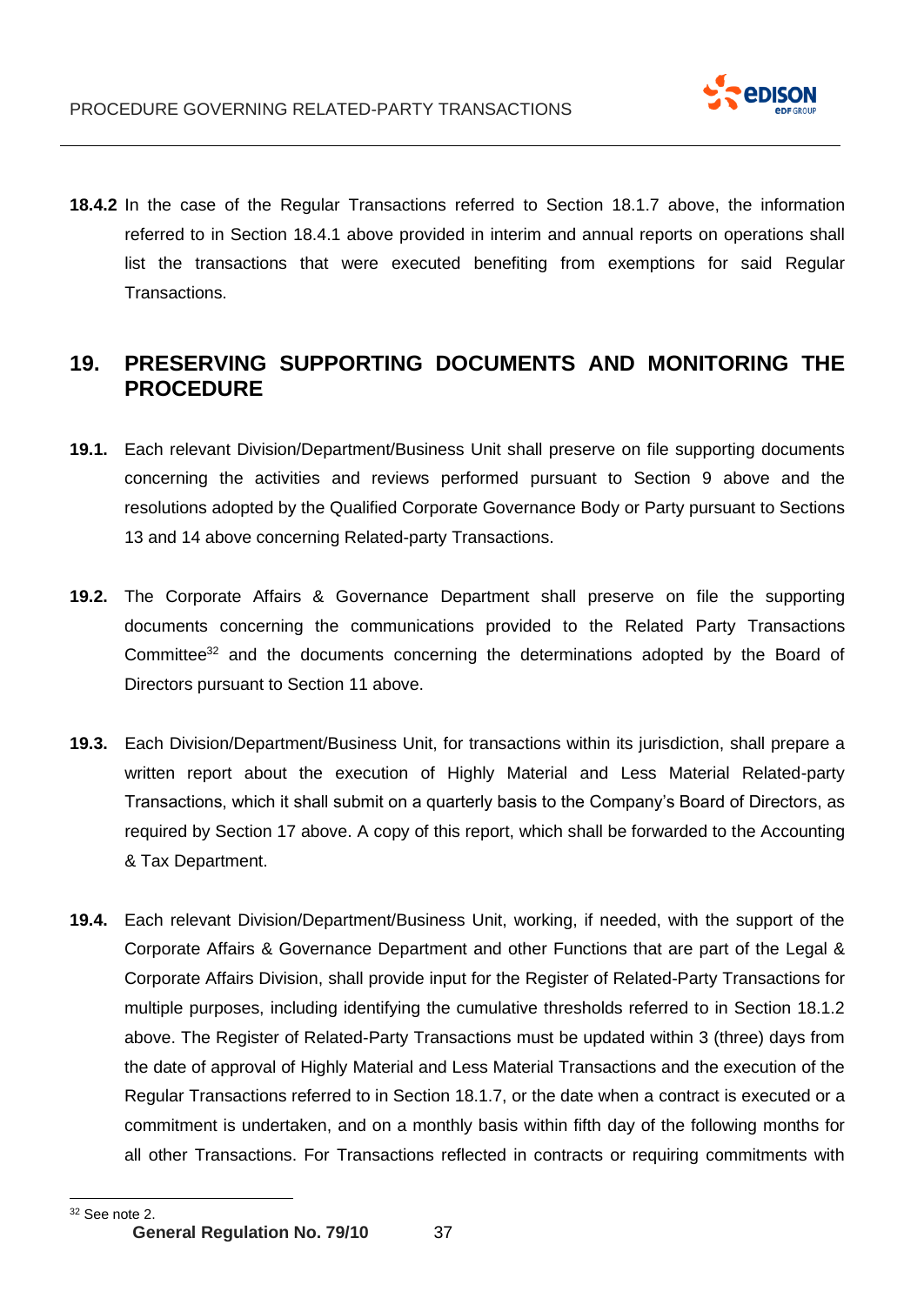

effectiveness or duration spanning multiple reporting years, within 30 (thirty) days from the start of the reporting year, each Division/Department/Business Unit shall verify, for the transactions it entered into the Register, whether a third-party relationship still exists and, in the affirmative, reenter the Transaction into the Register.

- **19.5** In order to allow the preparation of the periodic disclosures that must be included in the semiannual and annual financial reports, each relevant Division/Department/Business Unit shall provide the Accounting & Tax Department with any additional specific information that it may require with special instruction.
- **19.6.** The compliance requirements set forth in Sections 19.1 to 19.5 above shall also apply to Subsidiaries for the transactions that they execute.

### <span id="page-37-0"></span>**20. CONFIDENTIALITY**

Insofar as the Transactions governed by this Procedure are concerned, all information received or otherwise obtained by Independent Directors, Independent Experts and managers of the Company's Divisions/Departments/ Business Units and of the companies of the Edison Group, who are involved for any reason in the above-mentioned Transactions, must be treated as strictly private and confidential and, when the information qualifies as insider information pursuant to the Procedure for the Management of Corporate Information, must be handled in accordance with the above-mentioned Procedure, unless it is communicated to the public as part of the disclosures required by Section 18 of this Procedure and/or its disclosure is otherwise indispensable for correct compliance with this Procedure or to comply with mandatory obligations pursuant to law, regulations or court orders.

## <span id="page-37-1"></span>**21. FINAL PROVISIONS**

- **21.1.** All contracts stipulated by the Company with a Related Party shall contain a declaration whereby the parties mutually acknowledge that they are Related Parties, based on the requirements of the Procedure. The above-mentioned contracts shall be preserved on file by the relevant Divisions/Department/ Business Unit.
- **General Regulation No. 79/10** 38 **21.2.** It shall be understood that, insofar as they are applicable and compatible with the provisions of this Procedure, specific rules set forth in the Company's internal regulations shall continue to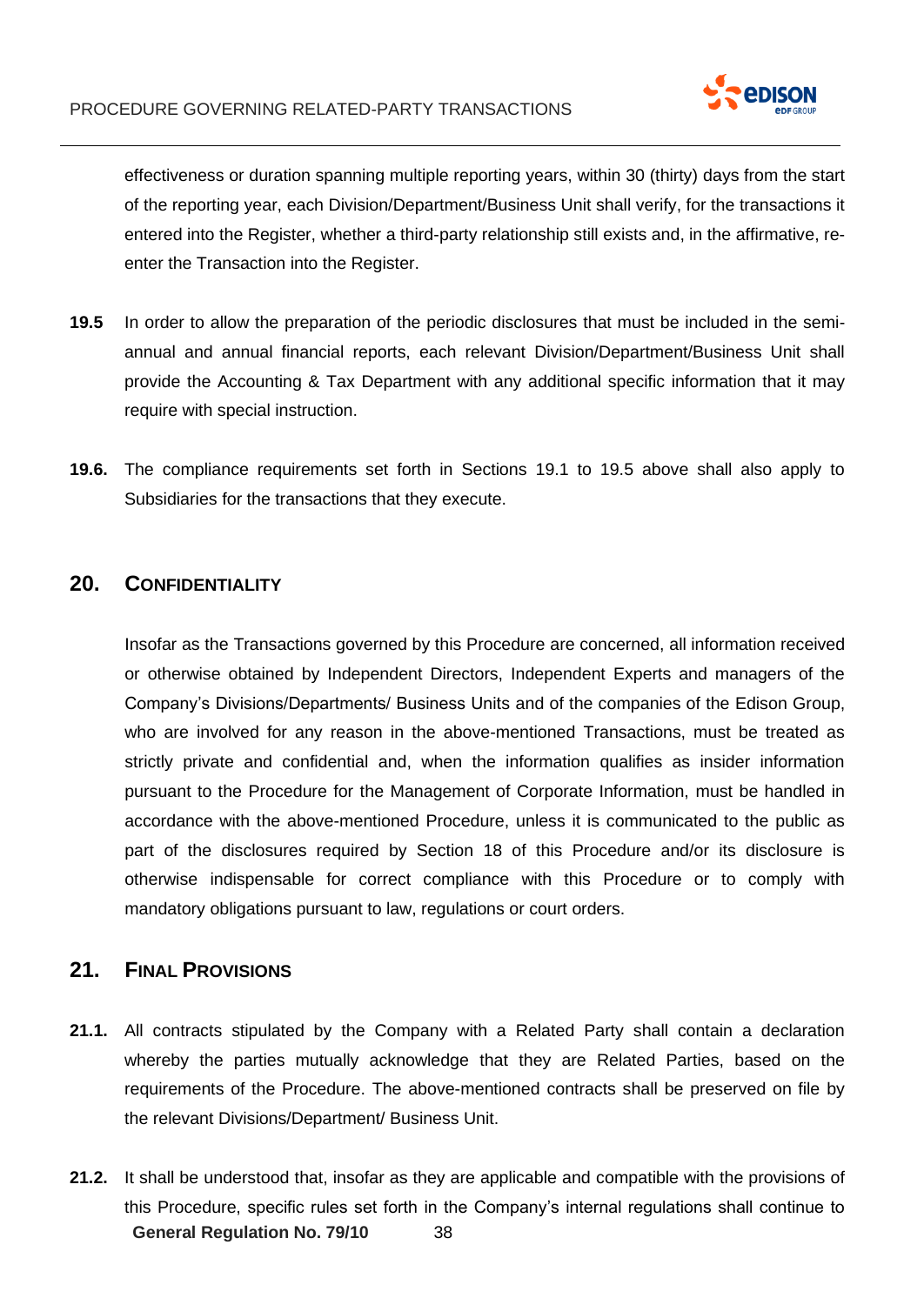

apply.

- **21.3.** All amendments to this Procedure shall be approved by the Company's Board of Directors, further to a favourable opinion rendered by the Related Party Transactions Committee, or the Committee, except for mandatory amendments to this Procedure—for which, therefore, no other option is available—required as a result of amendments to earlier Consob regulations that are reproduced or cited in this Procedure or its Annexes, which shall be handled by the Chief Executive Officer. Before rendering an opinion, the Committee may seek the input of the Board of Statutory Auditors.
- **21.4.** The Company's Board of Directors shall draw up any motions to amend the Bylaws that may be necessary to implement the rules and procedural mechanisms defined in this Procedure (as updated from time to time) and in the applicable laws and regulations.
- **21.5.** This Procedure, as updated or amended over time, shall be published on the Company's website by the Corporate Affairs & Governance Department through the Media & External Relations Function. In addition, the obligation to provide the same disclosure in the annual report on operations must also be complied with by citing the above-mentioned website.
- **21.6.** The Procedure, as amended, shall apply as of July 1, 2021.
- **21.7.** The provisions of sections 3.4, 6.1 and 15 shall apply to Subsidiaries subject to functional unbundling requirements, consistent with and within the limits of the applicable industry regulations.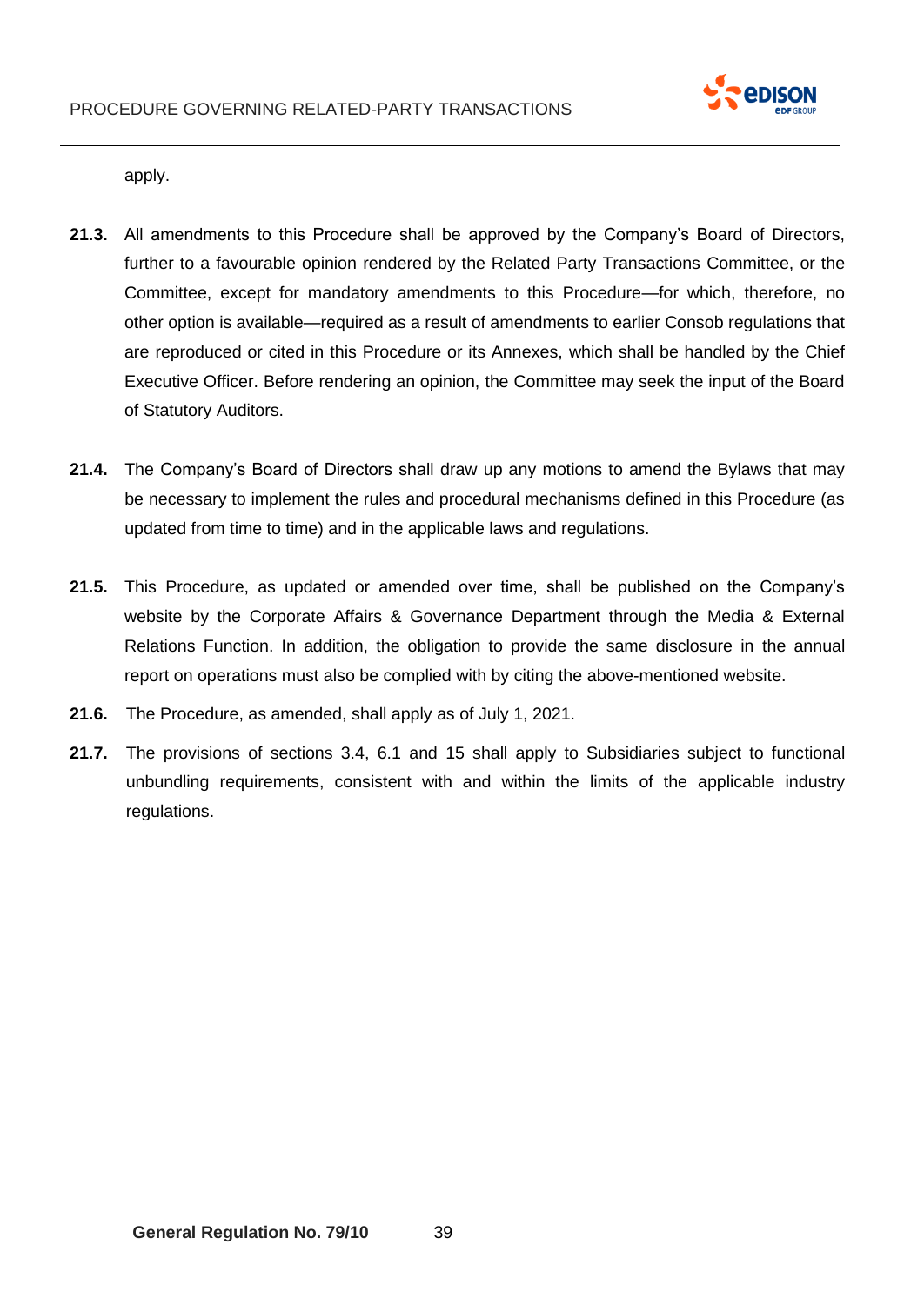

# <span id="page-39-0"></span>**Annex 1: Related Parties**

*The following is an excerpt of the definitions of related parties pursuant to IAS 24 as of the date of issue of the 04 version of the procedure, as well as a reminder of the additional definitions of related parties provided by the international accounting standards*

# **1. Definitions of related parties and related party transactions under international accounting standards**

#### *Related parties*

A related party is a person or entity that is related to the reporting entity.

- a) A person or a close family member of that person is related to a reporting entity if that person:
	- i) has control or joint control over the reporting entity;
	- ii) has significant influence over the reporting entity; or
	- iii) is an executive with strategic responsibilities of the reporting entity or one of its parents.
- b) An entity is related to a reporting entity if any of the following conditions applies:
	- i) the entity and the reporting entity are members of the same group (which means that each parent, subsidiary and group member is related to the others);
	- ii) an entity is an associate or joint venture of the other entity (or an associate or joint venture that is part of a group of which the other entity is a member);
	- iii) both entities are joint ventures of the same third party;
	- iv) one entity is a joint venture of a third entity and the other entity is an associate of the third entity;
	- v) the entity is a post-employment benefit plan for the benefit of employees of the reporting entity or an entity related to the reporting entity;
	- vi) the entity is controlled or jointly controlled by a person identified in (a);
	- vii) a person identified in (a)(i) has significant influence over the entity or is an executive with strategic responsibilities of the entity (or of a parent of the entity);
	- viii) the entity, or any member of a group to which it belongs, provides key management personnel to the reporting entity or the reporting entity's parent [IAS 24, paragraph 9].

In the definition of related party, an associate includes the subsidiaries of the associate and a joint venture includes the subsidiaries of the joint venture. Therefore, for example, a subsidiary of an associate and the investor that has significant influence over the associate are related to each other [IAS 24, paragraph 12].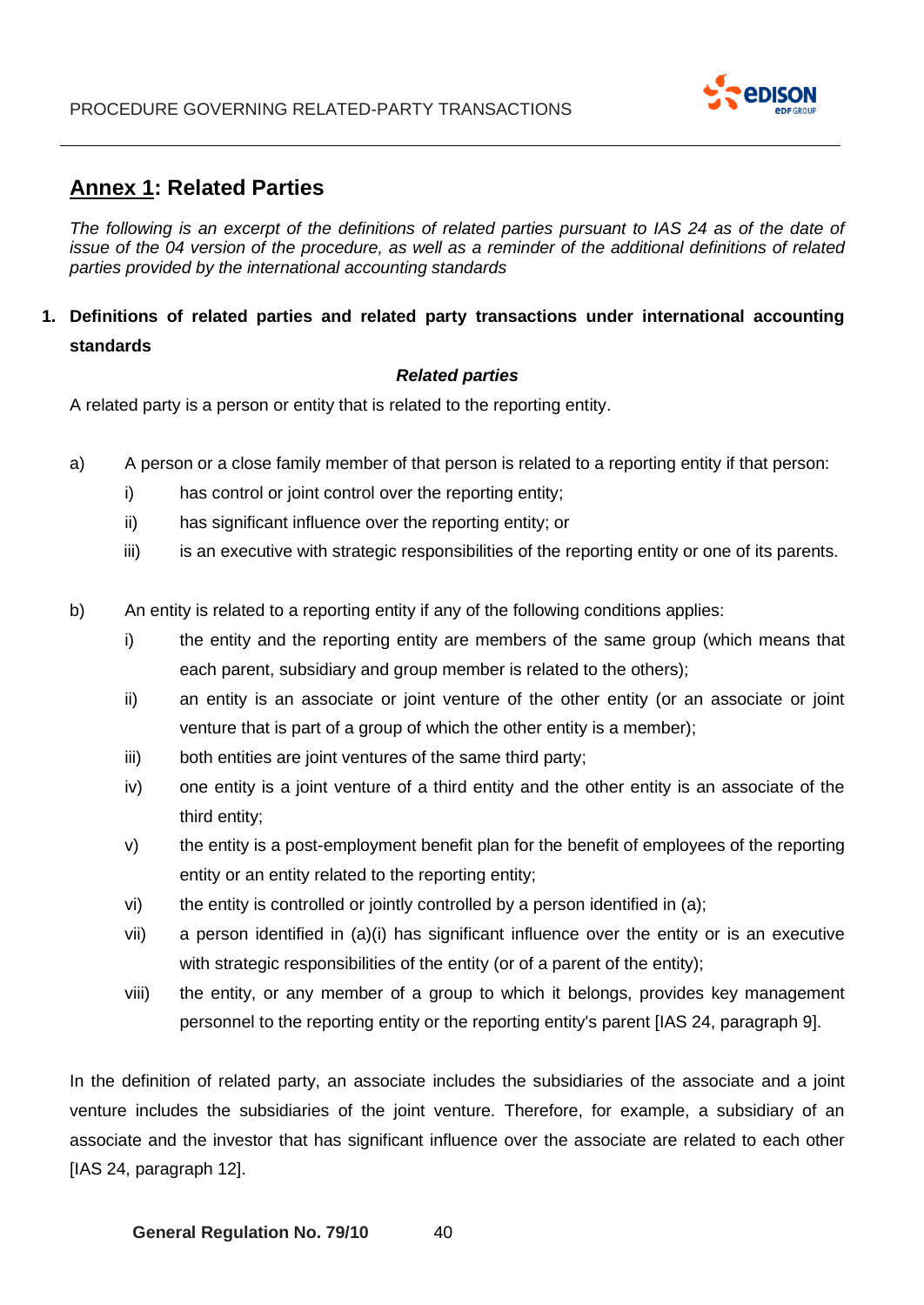

### *Related party transactions*

A related party transaction is a transfer of resources, services or obligations between an entity and a related party, regardless of whether a consideration is agreed [IAS 24, paragraph  $9]^{33}$ .

# **2. Definitions functional to those of "related parties" and "related party transactions" according to international accounting standards**

The terms 'control', 'joint control' and 'significant influence' are defined in IFRS 10, IFRS 11 (Arrangements for Joint Control) and IAS 28 (Investments in Associates and Joint Ventures) and are used with the meanings specified in those IFRSs [IAS 24, paragraph 9].

#### *Executives with strategic responsibilities*

An executive with strategic responsibilities is a person who has the power and responsibility, directly or indirectly, to plan, manage and control a company's activities. Company directors, with or without executive authority, are also deemed to be executives with strategic responsibilities [IAS 24, paragraph 9].

#### *Immediate family*

The members of a person's immediate family are those relatives who are presumed to have influence over, or be influenced by, the above-mentioned person in their dealings with the Company, including:

- (a) the children and spouse or cohabiting partner of that person;
- (b) the children of that person's spouse or partner;
- (c) the dependants of that person or of a spouse or cohabiting partner [IAS 24(9)].

### **3. Principles of interpretation of definitions**

- 3.1 In reviewing each related party relationship, attention shall be paid to the substance of the relationship and not simply its legal form [IAS 24, paragraph 10].
- 3.2 The above definitions shall be interpreted by reference to the body of international accounting standards adopted in accordance with the procedure laid down in Article 6 of Regulation (EC) no. 1606/2002.

<sup>33</sup> Such transactions include:

<sup>-</sup> mergers, demergers by incorporation or demergers in the strict non-proportional sense, if carried out with related parties;

<sup>-</sup> decisions relating to the allocation of remuneration and economic benefits, in any form, to members of the management and control bodies and to executives with strategic responsibilities.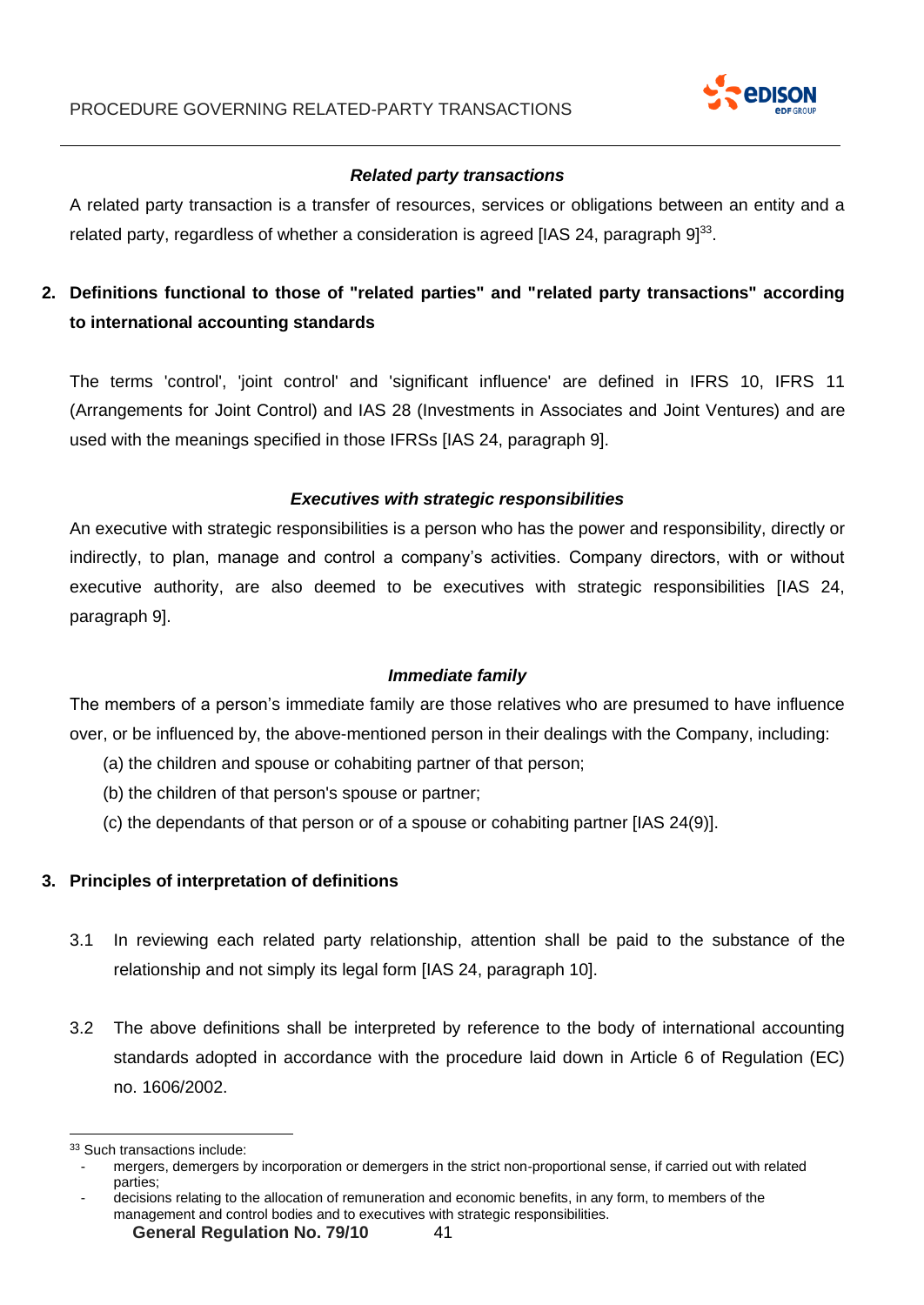

# <span id="page-41-0"></span>**Annex 2: CRITERIA DEFINING TRANSACTIONS OF INCONSEQUENTIAL AMOUNT**

For the purposes of this Procedure, the expression Transactions of Inconsequential Amount shall be understood to mean the following:

- **(i)** Transactions entailing the supply of facilities and services and collaborative agreements to operate and develop business activities for amounts of up to 500,000 (five hundred thousand) euros per Transaction or multiple Transactions executed in pursuit of a common purpose or Transactions in which the Related Party is one of the parties listed in Letter (a) in Annex 1, for amounts of up to **150,000 (one hundred and fifty thousand) euros**.
- **(ii)** Mergers and demergers that meet all of the following parameters taken from the latest published or available financial statements:
	- **(a)** total assets of the company or of the activities/business operations subject of the Transaction: up to **10,000,000 (ten million) euros;**
	- **(b)** profit before taxes of the company or (when determinable) of the activities/business operations subject of the Transaction: up to **3,000,000 (three million) euros**;
	- **(c)** total shareholders' equity of the company the activities/business operations subject of the Transaction: up to **1,000,000 (one million) euros**.
- **(iii)** Other types of transactions, different from those listed in Items (i) and (ii) above (including acquisitions and divestments of companies, equity investments, businesses or business operations, issues of financial instruments, provisions of loans and guarantees) for amounts of up to **1,000,000 (one million) euros** or, if the Related Party is one of the subjects listed under Letter (a) of Annex 1, up to **300,000 (three hundred thousand) euros** per Transaction or multiple Transactions executed in pursuit of a common purpose.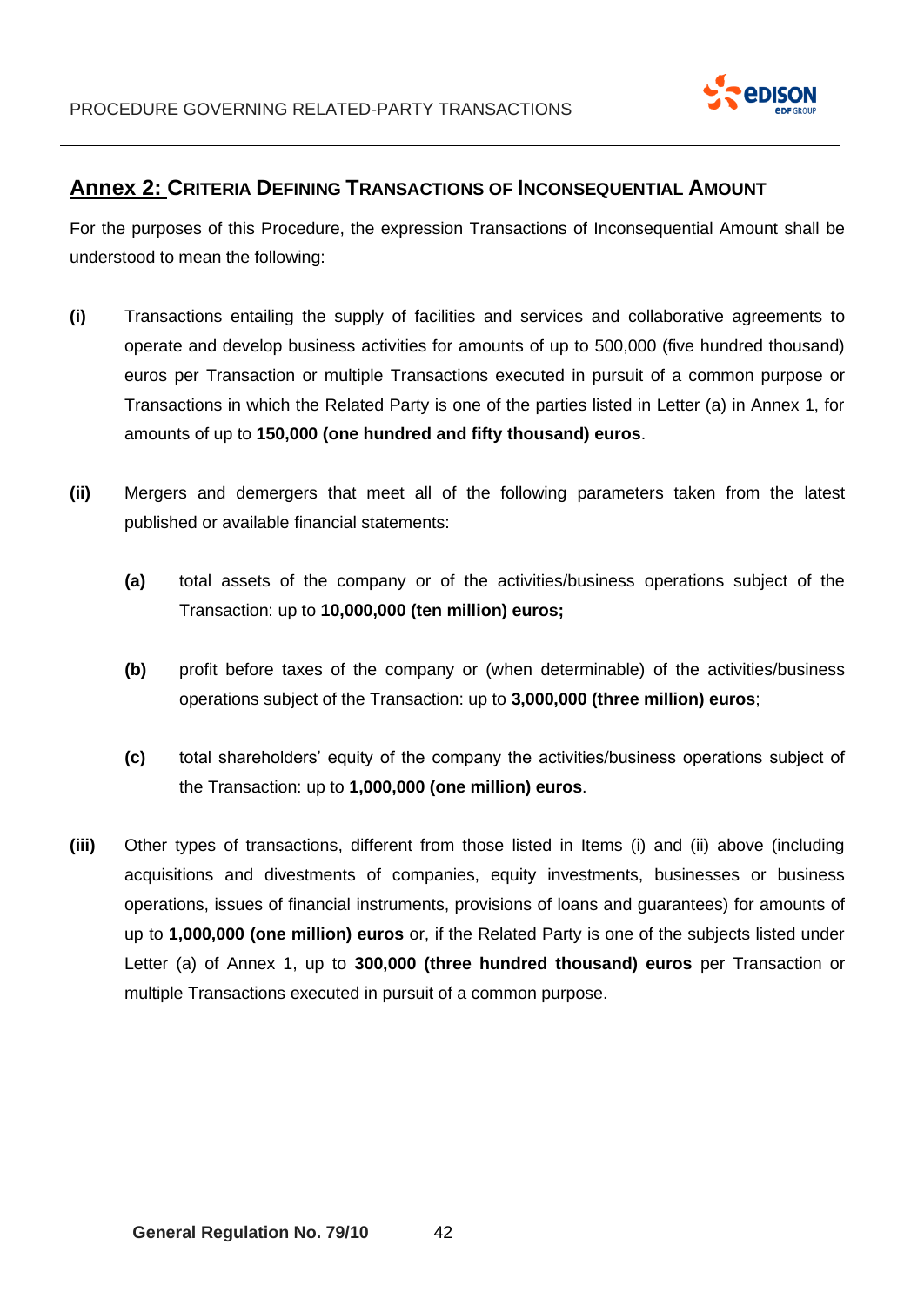

# <span id="page-42-0"></span>**Annex 3: Materiality Indices**

*a) Transaction amount materiality index:* It is the ratio between the transaction amount and the company's shareholders' equity, taken from its most recent published balance sheet (consolidated, if one is prepared), or, for publicly traded companies, the company's capitalization measured at the close of the last stock market trading day included in the reference period of the most recent periodic accounting document published by the company (annual or semi-annual financial report or interim report on operations), whichever is greater.

If the financial terms of a transaction are specified, the transaction amount is:

- **i)** for cash components, the amount paid to/by the contractual counterparty;
- **ii)** for components consisting of financial instruments, their fair value determined on the transaction date in accordance with the international accounting principles adopted pursuant to EC Regulation no. 1606/2002;
- **iii)** for transactions involving financing or the provision of guarantees, the maximum disbursable amount.

If the financial terms of a transaction are based on whole or in part on quantities that are not yet known, the transaction amount is the highest receivable or payable amount pursuant to the agreement.

*b) Asset materiality index:* It is the ratio between the total assets of the entity subject of the transaction and the company's total assets. The data used for this purpose should be taken from the Company's most recent published balance sheet (consolidated, if one is prepared); whenever possible, data of the same type should be used to determine the total assets of the entity subject of the transaction.

For transactions involving the acquisition or divestments of equity interests in companies that have an impact on the scope of consolidation, the numerator amount is the value of the investee company's total assets, irrespective of the share capital percentage that is being divested.

For transactions involving the acquisition or divestment of equity interests in companies that do not have an impact on the scope of consolidation, the numerator amount is equal to:

**i)** For acquisitions, the transaction amount plus any liabilities of the acquired company assumed by the buyer;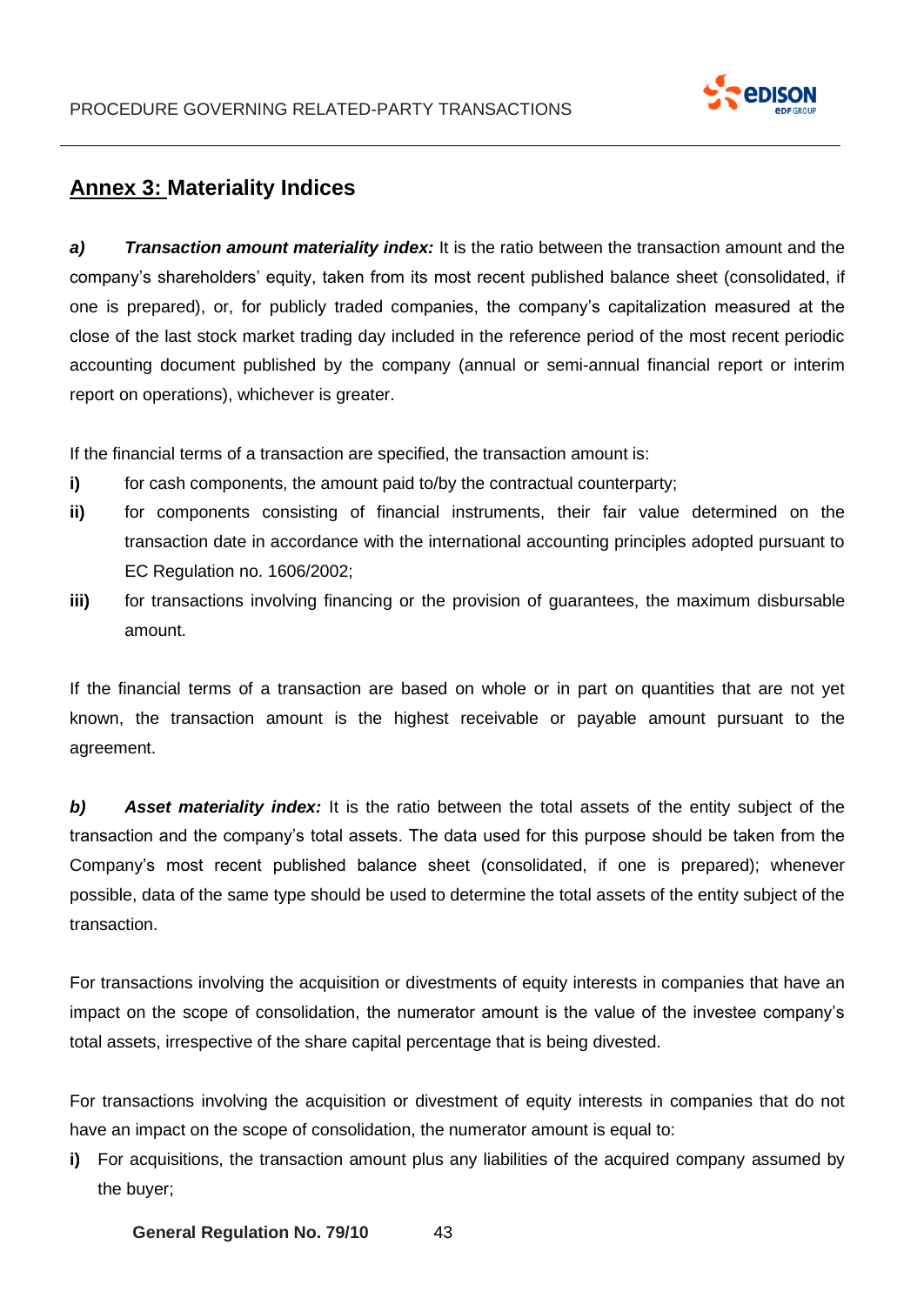

### **ii)** For divestments, the consideration for the divested assets.

For transactions involving the acquisition or divestment of other assets (different from the acquisition of an equity interest), the numerator amount is equal to:

- **i)** For acquisitions, the transaction's consideration or the book value that will be attributed to the assets, whichever is greater;
- **ii)** For divestments, the book value of the assets.

*c) Liability materiality index:* It is the ratio between the total liabilities of the acquired entity and the Company's total liabilities. The data used for this purpose should be taken from the Company's most recent published balance sheet (consolidated, if one is prepared); whenever possible, data of the same type should be used to determine the total liabilities of the acquired company or business operations.

See the information provided in § 2 of the Consob Communication for additional details.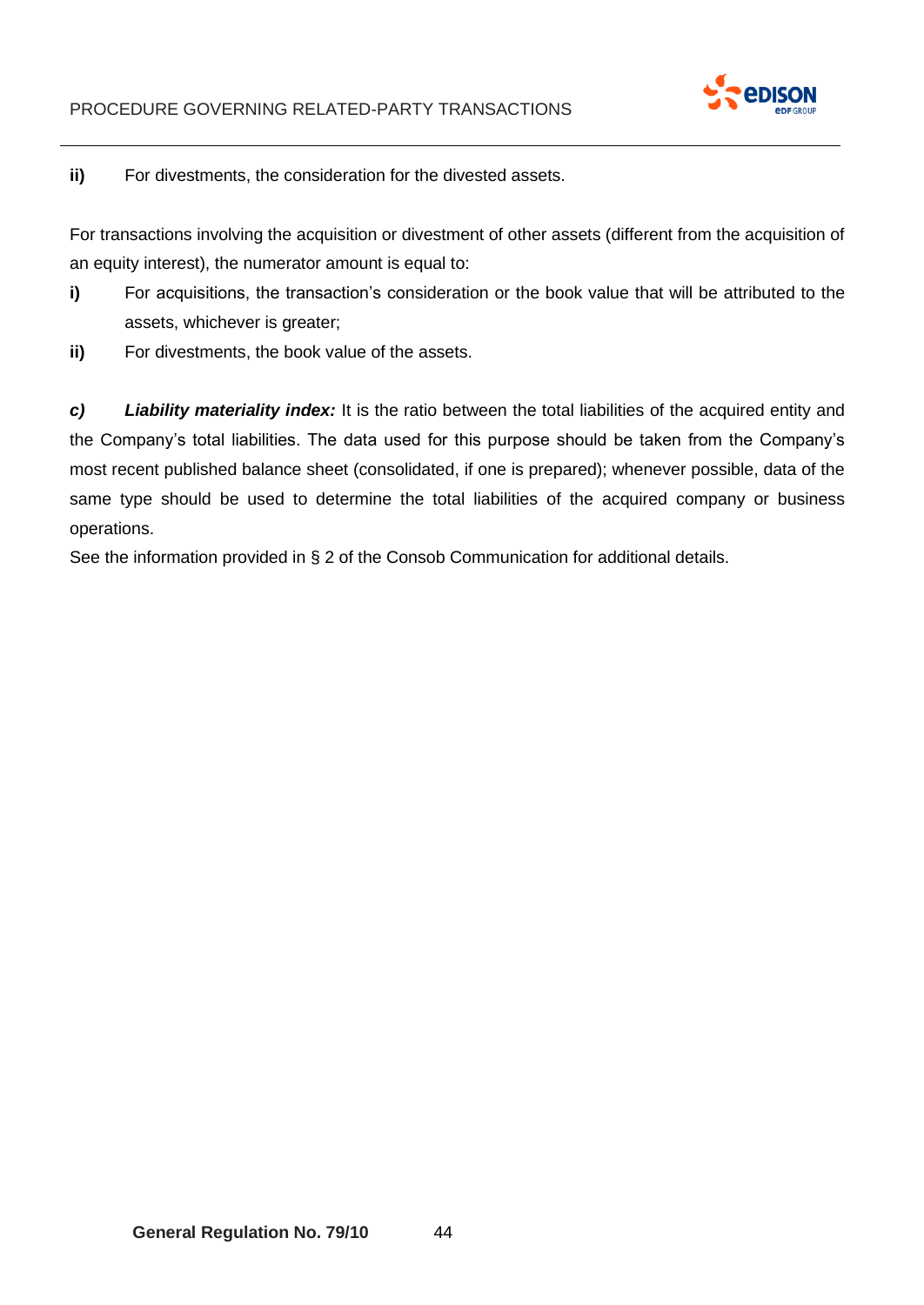

# <span id="page-44-0"></span>**Annex 4: Information Memorandum**

The Information Memorandum required pursuant to Article 5 of the Regulations, which must be published for Highly Material Transactions executed by the Company or its Subsidiaries, must provide, as a minimum, the following information:

#### *Contents*

#### *1. Disclaimer*

Provide an overview of the risks arising from the potential conflicts of interest inherent in the relatedparty transaction described in the Memorandum.

#### *2. Information About the Transaction*

**2.1.** A description of the transaction's characteristics, implementation methods, terms and conditions.

**2.2.** A listing of the related parties with whom the transaction was executed, the nature of the relationship and, when such information was provided to a corporate governance body, the nature and scope of the related parties' interest in the transaction.

**2.3.** An explanation of the financial reasons for the transaction and why the Company would benefit from the transaction. When a transaction is approved despite an adverse recommendation by the Board of Directors or the independent directors, an analytical and adequate explanation of the reasons why the abovementioned recommendation was disregarded.

**2.4.** The method used to determine the transaction's consideration and assessments about the consideration's fairness vis-à-vis market values for similar transactions. If the transaction's financial terms are found to be equivalent to market or standard terms, adequately justify such a statement with objective supporting data. State whether independent experts provided opinions supporting the consideration's fairness and list their conclusions, providing the following information:

- The governance bodies or parties who requested the opinions and appointed the experts;

- the assessments made to select the independent experts and the verifications of their independence. In particular, indicate any economic and financial relations between the independent experts and: (i) the related party, its subsidiaries, the parties that control it, the companies subject to joint control and the directors of the aforesaid companies; (ii) the company, its subsidiaries, the parties that control it, the companies subject to joint control and the directors of the aforesaid companies, taken into consideration for the purposes of qualifying the expert as independent and the reasons why these relationships were considered irrelevant for the purposes of the judgement on independence. Information about any existing relationships may be provided by annexing an affidavit by the independent experts;

**General Regulation No. 79/10** 45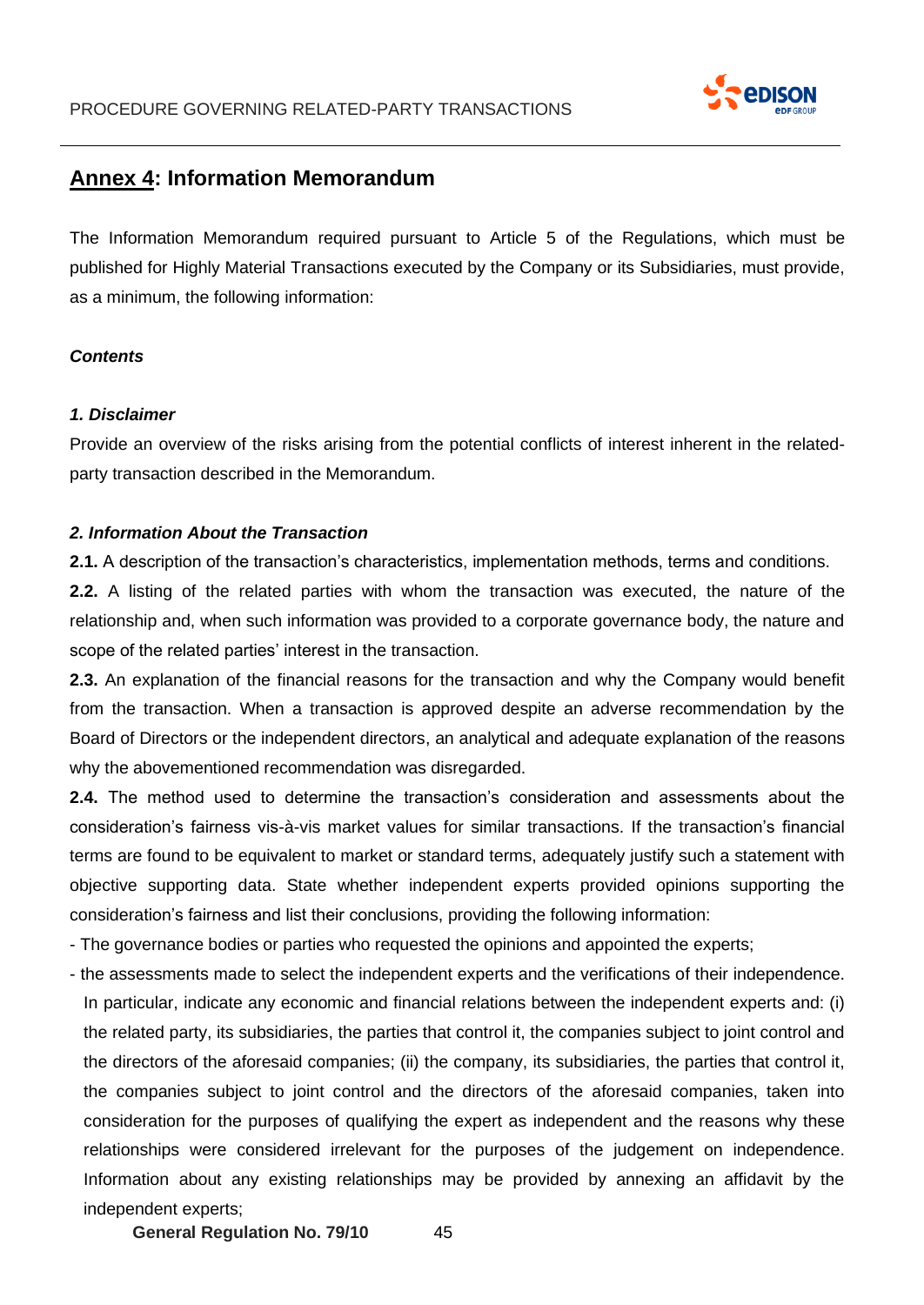

- The terms and subject of the assignment awarded to the experts;
- The names of the experts retained to assess the fairness of the consideration.
- State whether, pursuant to Article 5 of the Issuers' Regulations, the opinions of the independent experts or the key elements of the opinions are annexed to the Information Memorandum or have been published on the Company website. The key elements of the opinions that must always be published include the following:
- If applicable, evidence of any specific restrictions encountered in performing their assignment (e.g., with regard to accessing material information), of the assumptions used and of any conditions upon which the opinion is conditional;
- Evidence of any problems pointed out by the experts with regard to the transaction in question;
- Indication of the valuation methods used by the experts to express an opinion on the fairness of the consideration;
- Indication of the relative importance assigned to the valuation methods adopted for the purposes specified above;
- Indication of the valued generated by each valuation method used;
- If the valuation methods used produced a range of values, explanation of the criteria used to determine the final value of the consideration;
- Description of the sources used to determine the relevant data used for computation purposes;

- Description of the main parameters (or variables) used as benchmarks when applying each method.

With regard to the published elements of the experts' opinions, confirm that the information that is being presented is consistent with the content of the corresponding opinions and, to the best knowledge of the issuer, that the information being presented does not contain omissions that could make it inaccurate or deceptive.

**2.5.** An illustration of the transaction's impact on the income statement, balance sheet and financial position, providing, as a minimum, the key applicable indices. If the transaction exceeds the materiality parameters determined by the Consob pursuant to Articles 70 and 71 of the Issuers' Regulations, indicate that pro forma financial information will be published in the Memorandum required, depending on the situation, by Section 4 of the above-mentioned Article 70 or by Article 71 and within the deadlines specified in the above-mentioned provisions. In any case, the option of publishing a single Memorandum, pursuant to Article 5, Section 6, is also available.

**2.6.** If the amount of the compensation of the members of the corporate governance body of the Company or its subsidiaries changes as a result of the transaction, detailed indications of the changes. If no changes are expected, include a statement to that effect.

**2.7.** In the case of transactions in which the related parties are members of the management and control bodies, general managers and executives of the issuer, information concerning the issuer's financial instruments held by the abovementioned parties and the interests of such parties in the

**General Regulation No. 79/10** 46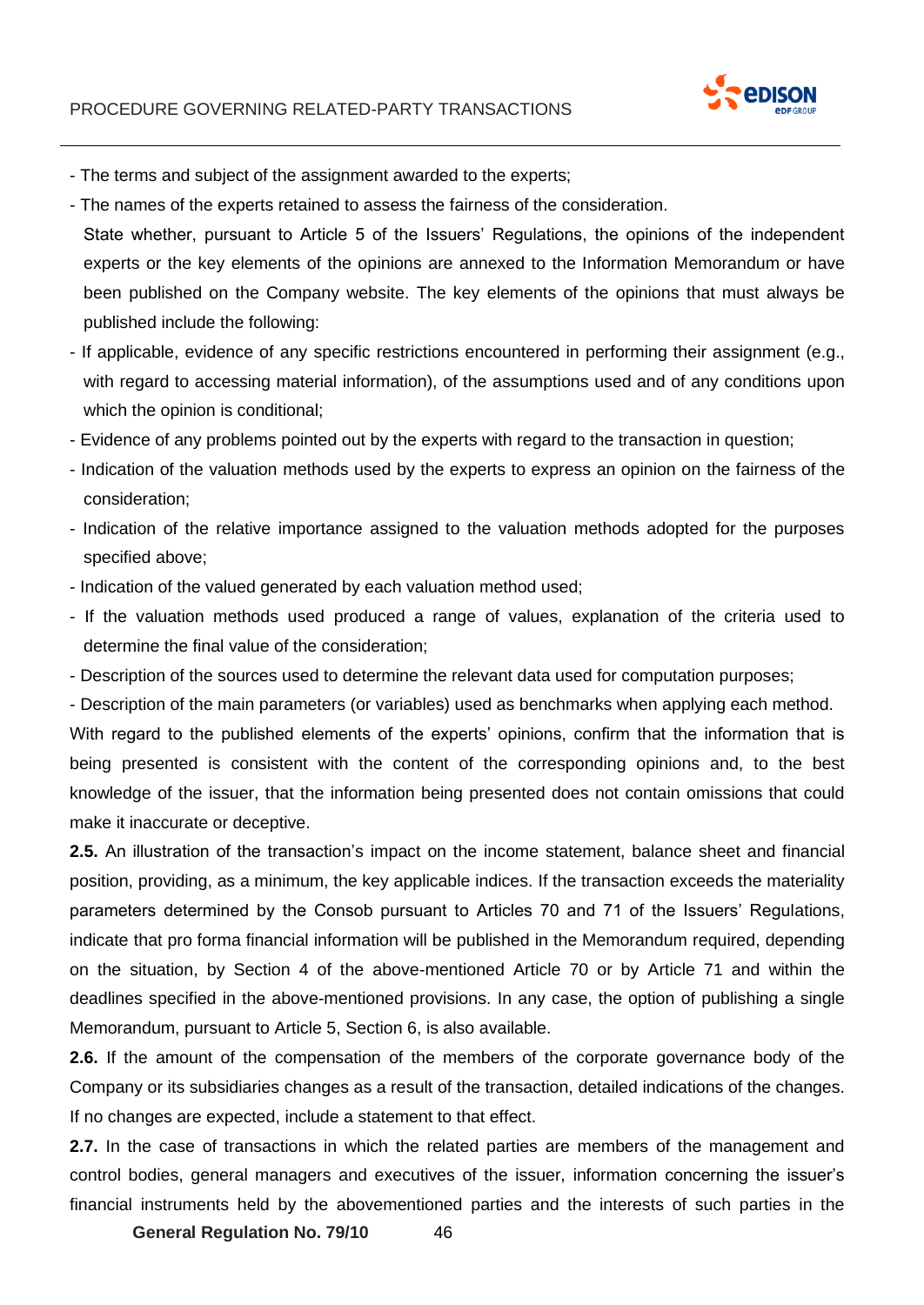

extraordinary transactions referred to in Sections 14.2 and 17.2 of Annex I to Regulations No. 809/2004/EC.

**2.8.** Indication of the corporate bodies or directors who handled or were involved in the negotiations and/or researched and/or approved the transaction, specifying their respective roles, specifically mentioning any independent directors. With regard to the resolutions approving the transaction, list the names of those who voted for or against the transaction or abstained, specifying in detail the reasons for any negative votes or abstentions. State that, pursuant to Article 5 of the Issuers' Regulations, the opinions of any independent directors have been annexed to the Information Memorandum or published on the Company's website.

**2.9.** If, pursuant to Article 5, Section 2, the materiality of the transaction results from the cumulative value of multiple transactions executed during the year with the same related party or with parties related to it or to the Company, the information listed in the preceding sections must be supplied for all of the abovementioned transactions.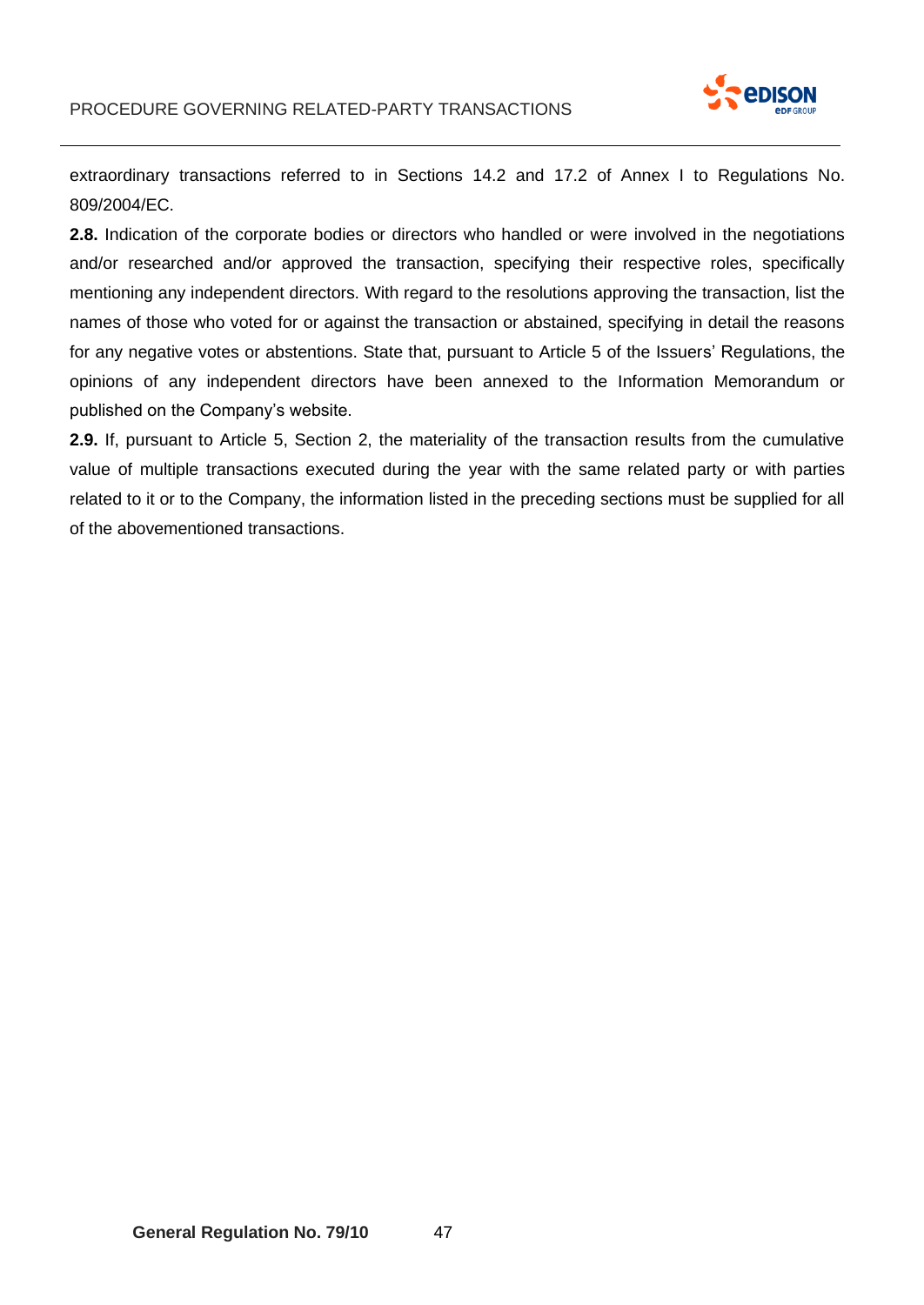

# <span id="page-47-0"></span>**Annex 5: Consob Communication (§ 3, § 10 and § 21)**

#### **§ 3. Definition of "Regular Transactions" [Article 3, Letter** *d)* **of the Regulations]**

**3.1.** The Regulations provide companies with the option of applying a system of exemptions with regard to disclosures and procedures, when related-party transactions can qualify as "regular transactions," provided that the transactions are executed on market or standard terms.

The reason for this provision stems from the desire to calibrate the compliance burden, taking into account the resulting costs for a company's operations, in the case of transactions that entail lower risks of harming the interests of the shareholders. The exemption thus applies to transactions that are part of the "*regular exercise of a company's operating activities*" or related "*financial activities*."

In some cases, the characteristics that are relevant for the definition of *regular transactions* are already known to companies in that they are based in part on the international accounting principles and, therefore, for the most part<sup>34</sup> are taken into account in the preparation of accounting documents, with special emphasis on the classification of the origin of cash flows, as required to prepare the statement of cash flows (IAS 7)<sup>35</sup>.

According to the Regulations, a "regular" transaction occurs when two selection criteria are met concurrently. First of all, the transaction must be attributable to the operating activities or, alternatively, to the related financial activities (see Sections 3.2 and 3.3). Second of all, in order to qualify for the exemption, the transaction must be executed as part of the "regular" exercise of the operating activity or the related financial activity (see Section 3.4).

**3.2.** The main element of the definition of *regular transaction* is the notion of *operating activities,*  which is the expression used to indicate the whole complex of (i) a company's main revenue producing activities; and (ii) all other business activities that cannot be classified as "investment" or "financial" activities.

The notion of operating activities thus includes, in the affirmative, transactions that are part of activities that contribute to producing the main revenue components—or for non-industrial companies, that are part of current operations—and, in the negative, all other transactions that,

<sup>34</sup> The transactions taken into account in this Communication include transactions that are not reflected in the statement of cash flows because they do not entail the use of cash or cash equivalents (so-called non-cash transactions).

<sup>35</sup> Therefore, the characteristics that in this Communication define *regular transactions* are interpreted by the Consob in accordance with international accounting principles. On the other hand, the notion of *regular transaction* set forth in the Regulations and the guidelines provided for its use obviously have no impact on the interpretation of the definitions contained in the international accounting principles.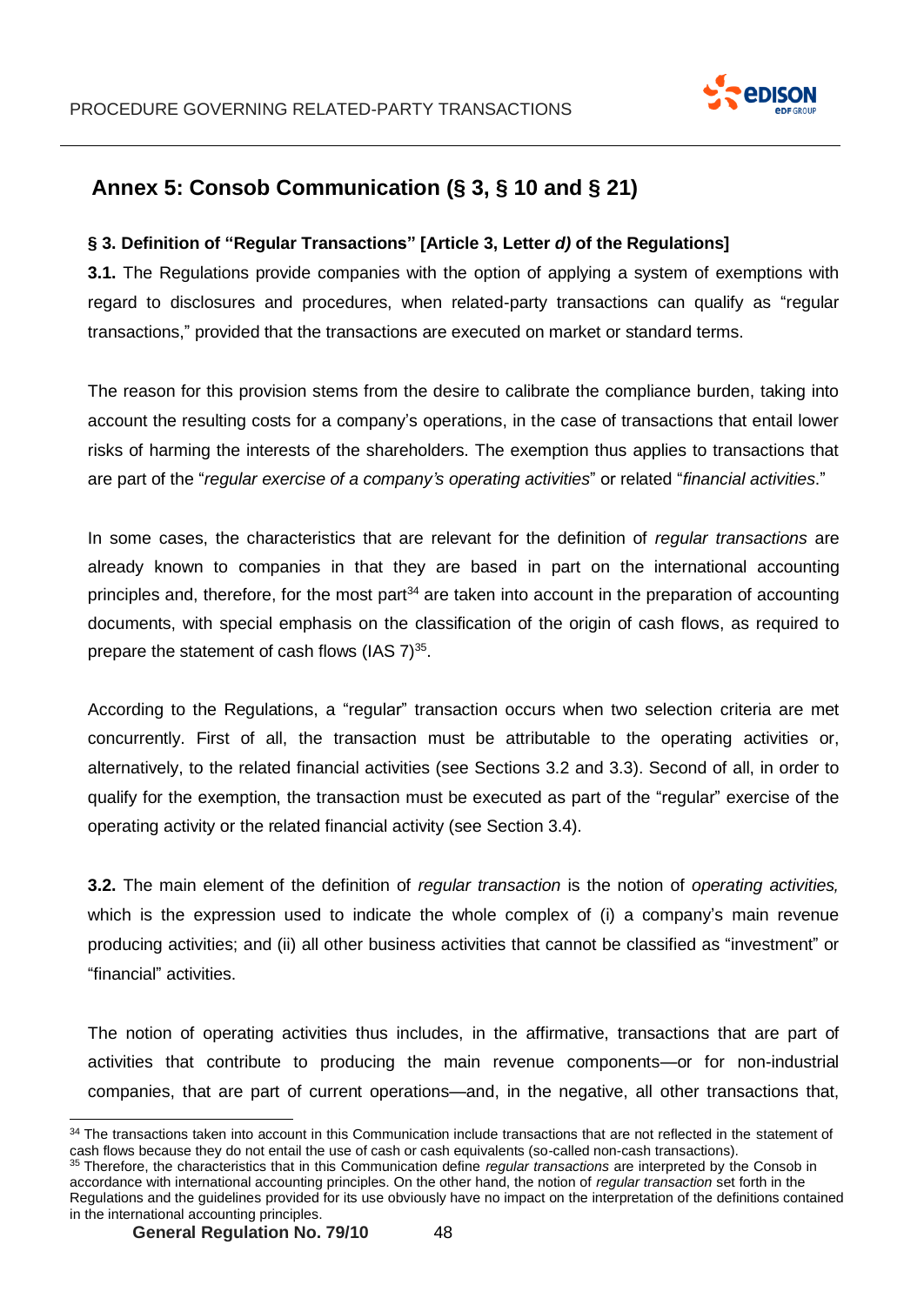

while not part of the main activity within the corporate purpose, cannot be classified under the other two areas of business (investing and financial).

For the purposes of this document, investing activities include the following:

- *(i*) Transactions resulting in purchases or sales of non-current assets—such as, for example, purchases and sales of buildings, plant and machinery or intangible assets—except for noncurrent <sup>36</sup> assets held for sale;
- (*ii*) financial investments that do not qualify as "cash equivalents." 37

Therefore, transactions resulting in purchases or sales of non-current assets held for sale and cash equivalents can be deemed to be exempt, provided they are executed as part of the regular exercise of a company's operating activities, as specified more in detail in Section 3.4. below.

Financial activities include activities that produce changes in:

- (*i*) the size and composition of the paid-in share capital;
- (*ii*) the financing facilities obtained by the company.

Obviously, the classification of a transaction under one of the three broad areas of activity (operating, investing, financial) should be made in the most appropriate manner, taking into account the type of business pursued by the company: take, for example, the activities carried out by banks or the financial companies referred to in Articles 106, 107 and 113 of Legislative Decree No. 385 of September 1, 1993 ("Uniform Bank Code"), for which the granting of loans, in any form, is usually classifiable as an operating activity, rather than an investing activity, as it is one of the company's main revenue producing activities.

**3.3.** The second element of the definition of "regular transaction" is represented by the *financial activity* (also called "financing activity") related to the operating activity. This element makes it possible to extend the benefit of the exemption to transactions that, in principle, would qualify as financial transactions, to the extent that they are incidental to the performance of operating activities.

<sup>36</sup> The expression "non-current" indicates tangible, intangible and financial assets of a long-term nature. An asset is deemed to be current when: *(i)* it is presumed that it was built or held for sale or consumption, in the regular operating cycle of an entity; or *(ii)* it is held mainly for trading purposes; or *(iii)* it is presumed that it will be realized within 12 months from the date of the financial statements; or, lastly, *(iv)* it consists of cash or cash equivalents, unless it may not be exchanged or used to satisfy an obligation for at least 12 months from the date of the financial statements. When the regular operating cycle of an entity cannot be identified, it is assumed to last 12 months.

 $37$  Cash and cash equivalents include, in addition to cash and sight deposits (so-called "liquid assets"), short-term and highly liquid financial investments that can be readily converted into cash and are exposed to a negligible risk of changes in their value.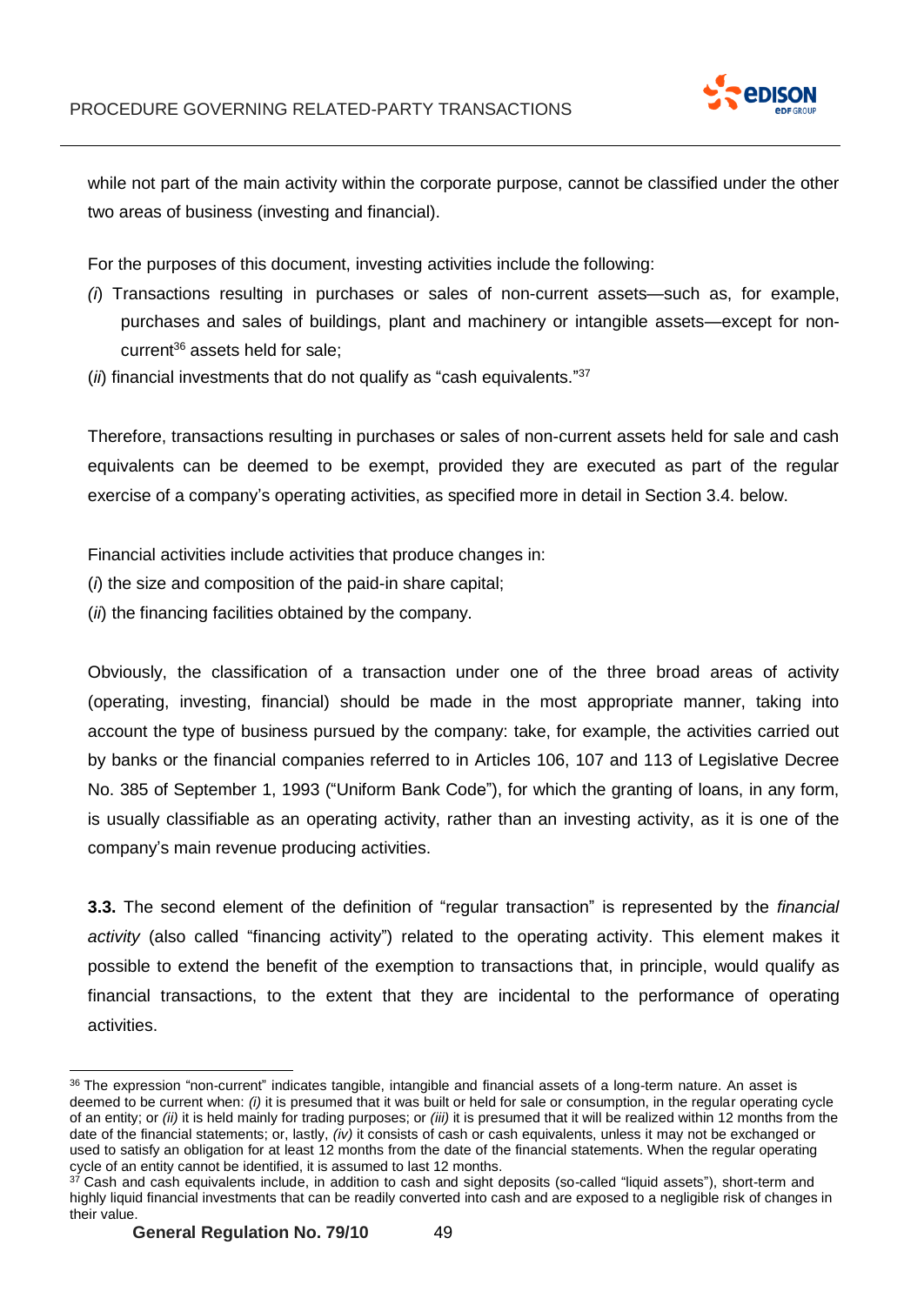

On the other hand, financing obtained to execute transactions that are not part of operating activities (because they are related to investing activities) do not qualify as *regular transactions.*

In some instances, the requirement of an incidental relationship is easily met because such a relationship is evident in the purpose of the loan agreement (think, for example, of special purpose loans and non-cash transactions<sup>3835</sup>) or can be unequivocally inferred by the transaction's characteristics (think, for example, of short-term liabilities incurred to purchase raw materials): among the other criteria taken into account in the monitoring activity, special attention should be paid to the duration of a loan, taking into account the useful lives acquired with it. As a rule and except for specific exceptional circumstances, an incidental relationship with the operating activities is deemed to exist also in the case of bank "bridge loans" obtained for the purpose of securing temporarily financial continuity or to meet a financial requirement.

If a financing transaction lacks sufficient objective elements to allow an unambiguous reconstruction of its nature as incidental to the operating activities, the presence of circumstances that can justify a reasonable belief that the financing will be used for that purpose is deemed to be sufficient. To that effect, the reasonableness of such a conclusion will be assessed based on the circumstances that exist when the transaction is executed, irrespective of different subsequent destinations, when justified by changes in actual circumstances.

As a rule, capital increases with exclusion of the preemptive right—the only ones that are relevant, as capital increases with preemptive rights are not considered "related-party transactions," as defined in Section 1—are not deemed to be part of the regular exercise of financial activities related to operating activities (see Section 3.4).

**3.4.** Lastly, the definition of *regular transactions* requires that a transaction, in order to benefit from the exemption must be part of the *regular exercise* of the operating activities or the related financial activities. Therefore, an additional selection criteria must be applied, compared with the classifications mentioned above.

More specifically, the following elements must be taken into account to determine whether a transaction is part of a company's operating activities or the related financial activities:

*i*) *Subject of the transaction*. A transaction the subject of which is extraneous to the activities normally carried out by a company is an indication of anomaly and could indicate that the

<sup>&</sup>lt;sup>38</sup> These are financing transactions that do not generate flows of cash or cash equivalents (for example, the acquisition of an asset through the assumption of debt).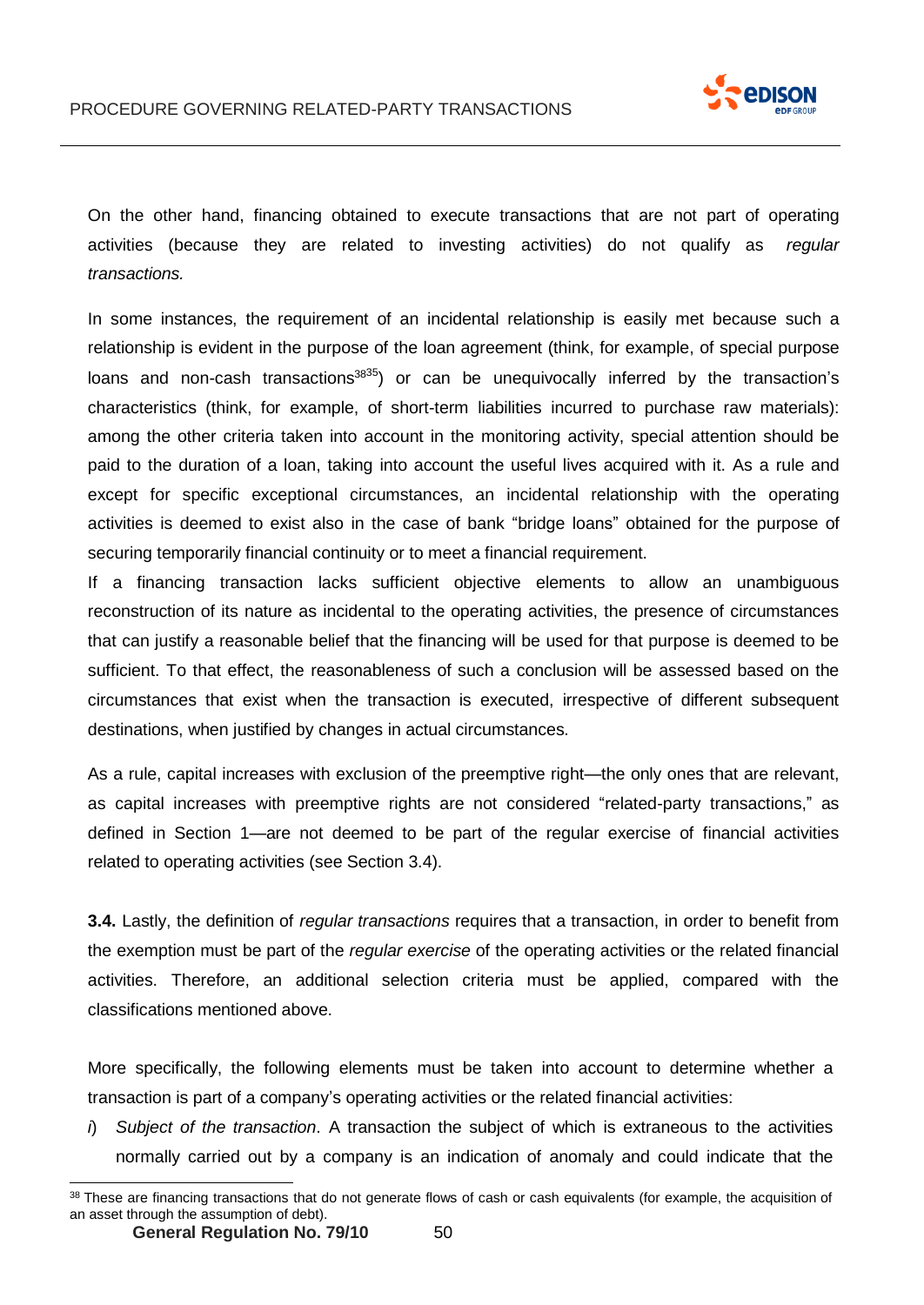

transaction is not a regular transaction.

- *ii*) *Recurring nature of this type of transaction within the framework of a company's activities.* Specifically, absent other indications to the contrary, the repetition of a transaction on a regular basis by a company constitutes a significant indication that the transaction is part of its regular activities. 3936
- *iii*) *Size of the transaction.* A transaction that is part of a company's operating activities could be viewed as not being part of the regular exercise of such activity because it is of a particularly material size. However, it is important to keep in mind that the exemption discussed here can also be applicable to highly material transactions (i.e., transactions that exceed the materiality thresholds computed in accordance with Annex 1). In order to qualify as a regular transaction, a transaction's size must not be significantly larger than that of similar transactions executed by the company.
- *iv*) *Contractual terms and conditions, also regarding the characteristics of the consideration.* As a rule, transactions that entail non-cash consideration, even when appraised by an independent expert, are deemed to be outside the exercise of a company's operating activity. Likewise, contract clauses that are not consistent with contractual uses and practices can be a significant indicator that a transaction may not be a regular transaction.
- *v*) *Nature of the counterparty.* Within the scope of the transactions subjectively qualified because they are executed with related parties, it is possible to identify a subset of transactions that are not executed as part of the regular exercise of a company's operating activities (or related financial activities) in that they are executed with a counterparty with characteristics that are anomalous for transactions of such type: take, by way of example, the case of a company that sells a production asset, classified as a non-current asset held for sale, to a company controlled by a director that does not operate in the industry in which the asset would be used or clearly lacks an organization capable of using the asset.

The relevance of the elements discussed above must also be assessed by paying special attention to the timing of a transaction's approval and execution. More specifically, when evaluating the indicators that qualify a transaction as part of regular exercise of a company's operating activities and related financial activities, one should keep in mind that an indicator of anomaly can have greater weight in the evaluation process if a transaction is approved near the close of the fiscal

<sup>&</sup>lt;sup>39</sup> Consider in particular the role played by the repetition element for the purpose of identifying a company's regular activities within the *Systematic framework for the preparation and presentation of financial statements* (Section 72), according to which "it is common practice to differentiate between those revenues and cost items that originate from an entity's regular activities and those that do not. This distinction is made because of the fact that the source of an item is relevant when assessing an entity's ability to generate future flows of cash or cash equivalents. For example, extraordinary transactions, such as the divestment of a long-term equity investment, are unlikely to recur on a regular basis. When a *distinction between different elements is made on this basis, the nature of an entity and of its activity must be taken into account. Elements that originate from an entity's regular activities may be unusual for another entity."*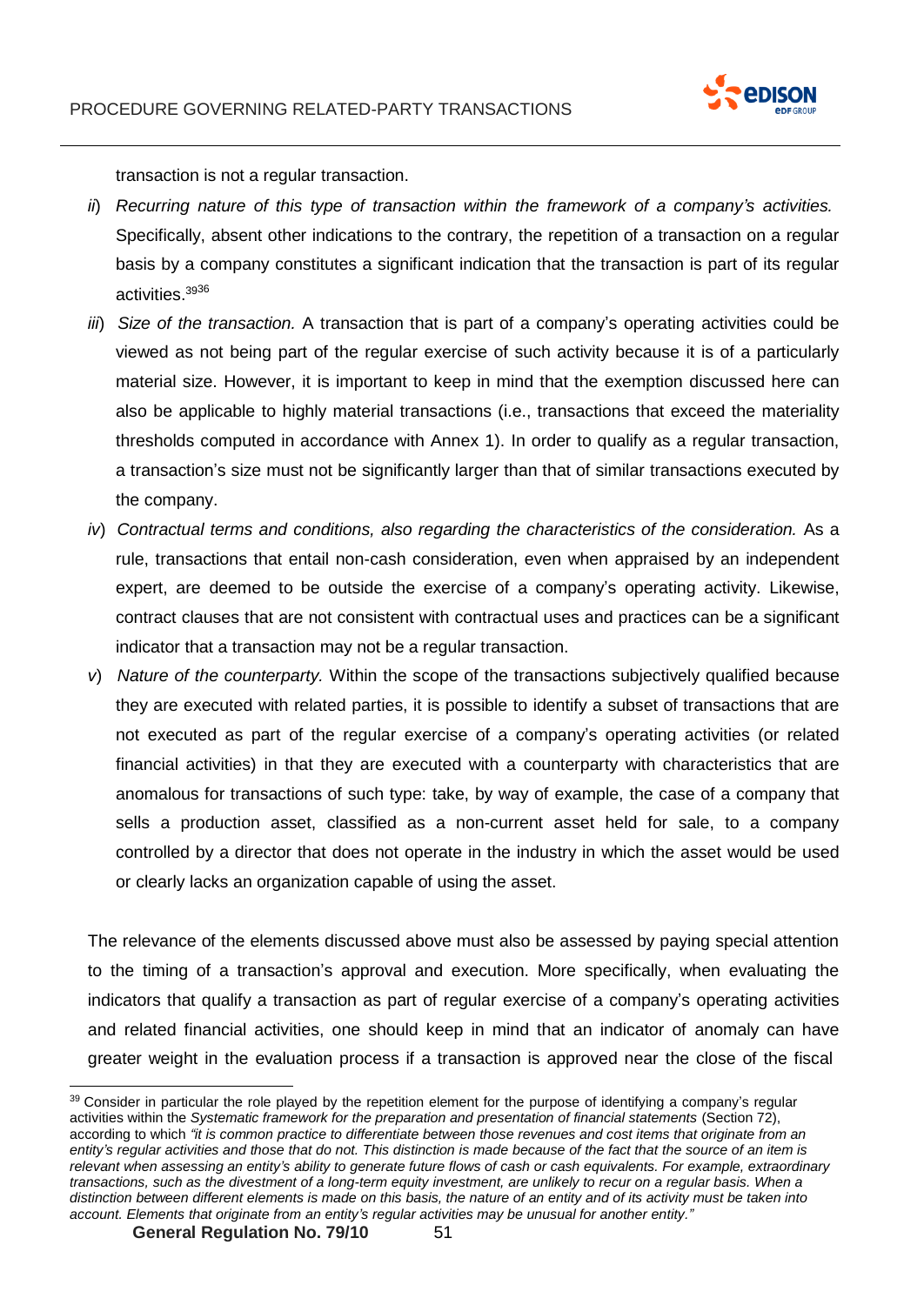

year of a publicly traded company or a related party.

**3.5.** When determining whether a transaction may qualify as a "regular transaction," attention must also be paid to the type of activity carried out by the company that executes the transaction: this is also true when the company executing the transaction prepares consolidated financial statements or is included in the scope of consolidation of the financial statements prepared by a company required to apply this Procedure. Therefore, if the transaction is executed by a subsidiary of a publicly traded company, the relevant activity will be the activity carried out (or one of the activities carried out on a regular basis) by the subsidiary. However, if the company executing a relatedparty transaction is a vehicle company established for the purpose of executing the transaction, the test as to whether the transaction is an ordinary transaction must be performed also with respect to at least one of the activities carried out by the vehicle company's group, which is comprised of the companies included in the consolidated financial statements prepared by the publicly traded controlling company or by a controlling company higher up on the chain of control. This is because, in the case of transactions executed by a vehicle company, the concurrent satisfaction of both conditions (ordinary nature for the company executing the transaction and ordinary nature in light of one of the group's business activities) is more consistent with the logic, as explained above, that underlies the exemption provided for ordinary transactions. This approach makes it impossible to use the exemption through vehicle companies established for the sole purpose of executing a transaction that is extraneous to the core activities carried out up to that point by companies included in the scope of consolidation.

**3.6.** For the purpose of applying the exemption for regular transactions executed on market or standard terms, the procedures adopted by companies pursuant to Article 4 of the Regulations can identify more specifically, based also on the activity carried out by each company, the general characteristics of transactions to which the exemption may apply.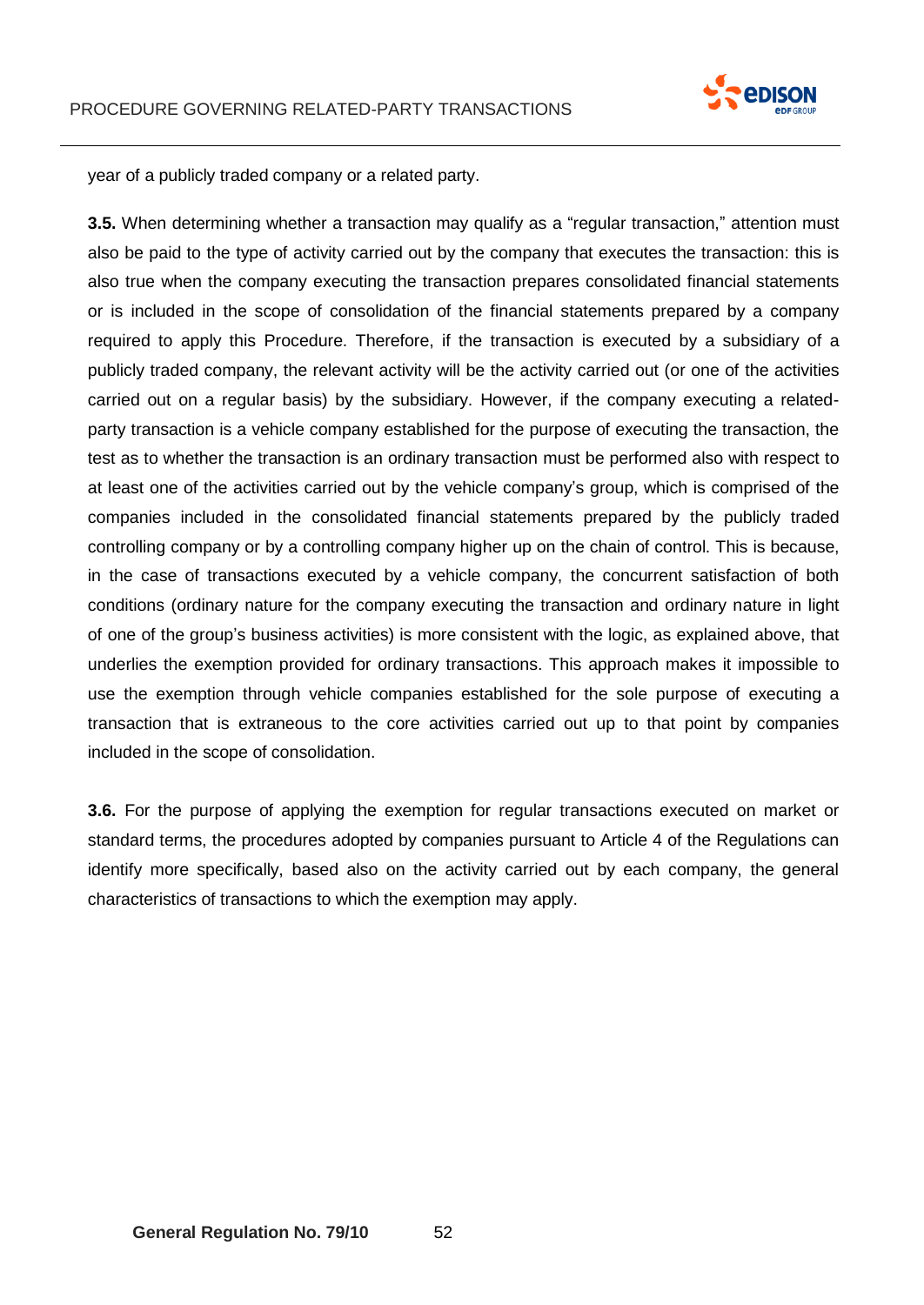

### **§ 10. Periodic Financial Reporting [Article 5, Section 8 of the Regulations]**

The disclosure requirements of IAS 24 notwithstanding, Article 5, Section 8, of the Regulations sets forth rules concerning the periodic reporting of transactions with related parties.

More specifically, the interim report on operations and the annual report on operations must provide information about:

- *a)* individual highly material transactions executed during the reporting period (Article 5, Section 8, Letter *a)*);
- *b)* other individual related-party transactions "with a material impact" on the company's balance sheet and income statement (Article 5, Section 8, Letter *b)*);
- *c)* changes or developments affecting related-party transactions described in the previous annual report that had a "material impact" on the company's balance sheet and income statement during the reporting period (Article 5, Section 8, Letter *c*)).

The provisions of Letters *b)* and *c)* implement, consistent with Article 154-*ter*, Section 6, of the Uniform Financial Code, the provisions of the EU directives about related party transactions that must be disclosed in the interim report on operations (Article 5, Section 4, of Directive No. 2004/109/EC and Article 4 of Directive No. 2007/14/EC). For this reason, the subject of the disclosure, including the relevant scope of the correlation, is defined by making reference to the notion set forth in the international accounting principles, as required by the EU directives applicable to companies that prepare their financial statements in accordance with the abovementioned principles (see Whereas Clause 5 of Directive No. 2007/14/EC)<sup>40</sup>. On the other hand, Letter a) refers to "highly material transactions" as defined pursuant to Article 3, Section 1, Letter *b*), of the Regulations insofar as both subjective determinations and a transaction's materiality criteria are concerned.

As for the information that must be included in periodic reports on individual transactions, the following is deemed to be material information:

*a) In the annual report on operations:*

- 1) When applicable, a description of the policies governing related-party transactions, also concerning the strategy pursued with these transactions;
- 2) The following information, optionally presented in a table, about each transaction:
	- $\cdot$  the name of the transaction's counterparty;
	- $\cdot$  the nature of the relationship with the related party;
	- $\cdot$  the subject of the transaction;
	- $\cdot$  the transaction's consideration;
	- any other information that may be necessary to understand the impact of the related-

<sup>&</sup>lt;sup>40</sup> The clarification is no longer necessary since the notion of Related Party assumed by the Consob Regulations is identical to that of the international accounting standards.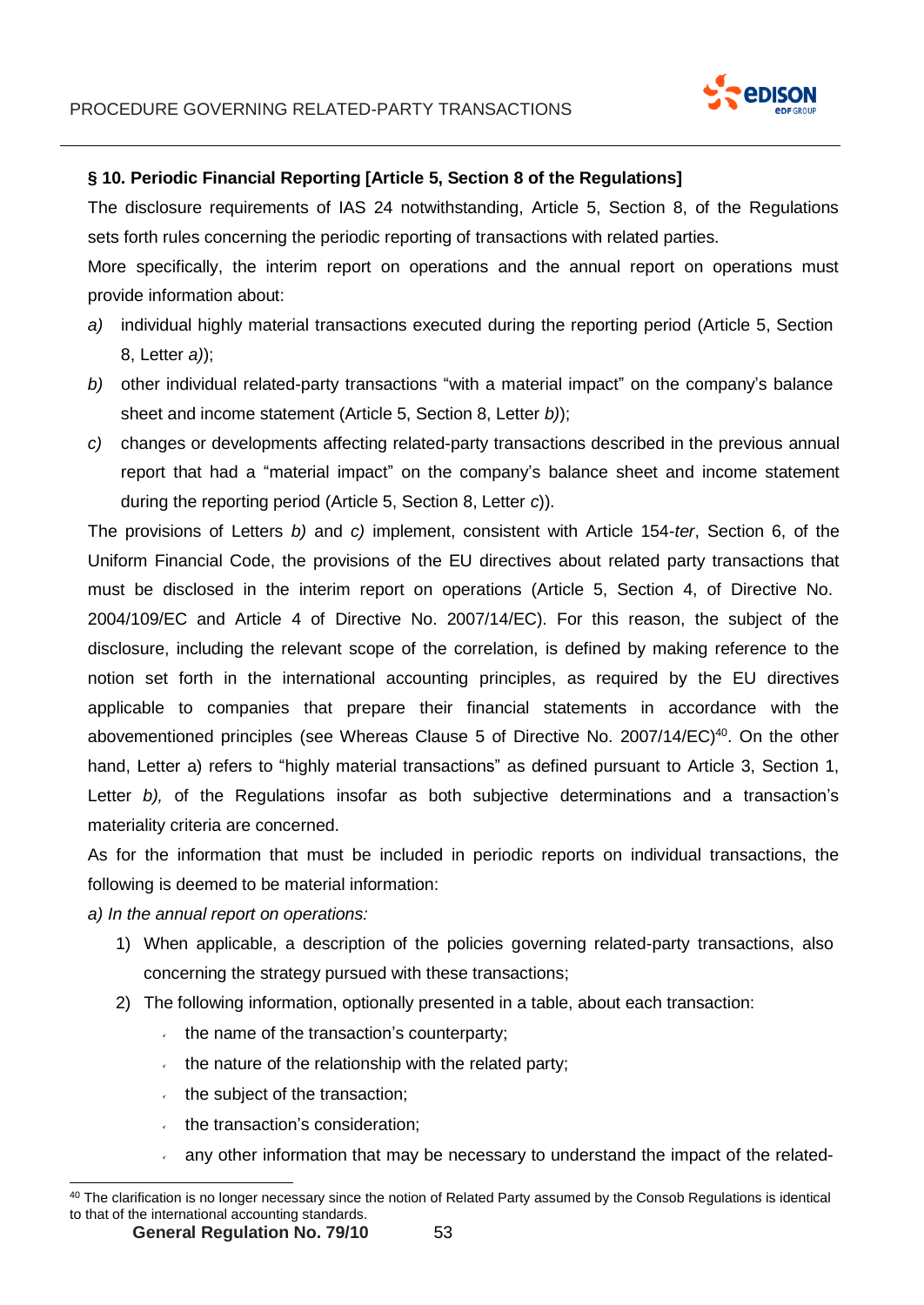

party transaction on the company's financial statements.

- *b) In the interim report on operations:*
	- 1) any change affecting related-party transactions described in the previous annual report that had a "material impact" on the company's balance sheet and income statement during the reporting period;
	- 2) for each transaction, a listing, presented in a table, if desired, of the information referred to in Letter *a)*, Item 2, above.

As stated in Article 5, Section 9, of the Regulations, information may be included in periodic financial reports by way of reference to information memoranda published upon the approval of highly material transactions, when available.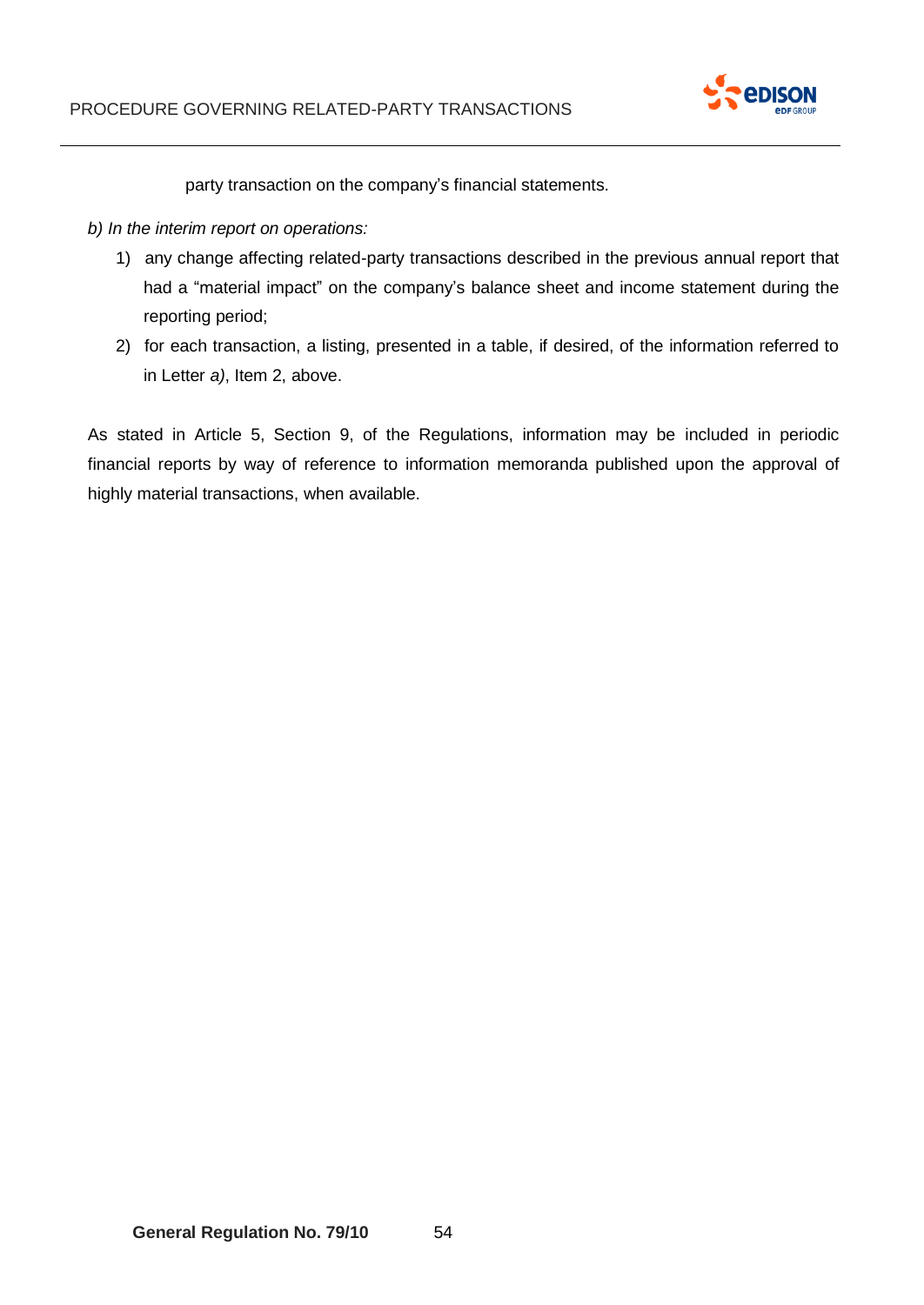

# **§ 21. Exclusion Option for Transactions With or Between Subsidiaries and With Affiliated Companies (Article 14, Section 2 of the Regulations)**

The Regulations provide the option of exempting from procedural and transparency rules (except for the provisions of Article 5, Section 8, of the Regulations concerning periodic financial reports) transactions executed with or between subsidiaries and with affiliated companies<sup>41</sup>, provided that other related parties of the company required to comply with the Regulations (with publicly traded and widely held shares) that exercises control or a significant influence do not hold significant interests in the abovementioned companies. The qualification of the materiality of the interests held by other related parties is left to the companies, but must be based on criteria provided in the procedures. In any case, the Regulations specify that the mere fact of sharing one or more directors or other executives with strategic responsibilities by a company and its subsidiaries (and, even more so, its affiliated companies) does not automatically give rise to significant interests that can exclude the exemption option.

The assessment of the materiality of the interests held by other related parties in a subsidiary or affiliated company is left to the discretion of the companies that are required to comply with the Regulations, in accordance with the general criteria provided in the procedures. Within this framework, companies can be guided by the financial relationships that may exist between subsidiaries or affiliated companies, on the one hand, and other related parties of the company, on the other hand. Consider, for example, a situation in which there is a significant loan owed by a subsidiary to the Chief Executive Officer of the controlling company: clearly, such a legal relationship could be an incentive to execute transactions that strengthen the subsidiary's balance sheet but may not be beneficial for the controlling company.

For example, a significant interest can exist when, in addition to the mere sharing of one or more directors or other executives with strategic responsibilities, the directors and executives are the beneficiaries of incentive plans based on financial instruments (or other forms of variable compensation) that are tied to the results achieved by the subsidiaries or affiliated companies with whom the transactions are executed. The assessment of the materiality should be performed taking into account what portion of the overall compensation of a director or executive with strategic responsibilities is represented by the compensation tied to the subsidiary's performance (including the abovementioned incentive plans).

<sup>&</sup>lt;sup>41</sup> For the purposes of this exemption, the definitions of what constitute a significant subsidiary and affiliated company are those set forth in Annex 1. As a result, it is possible, for example, to apply the exemption to transactions executed with joint ventures in which a company that is required to comply with the Regulations has an interest.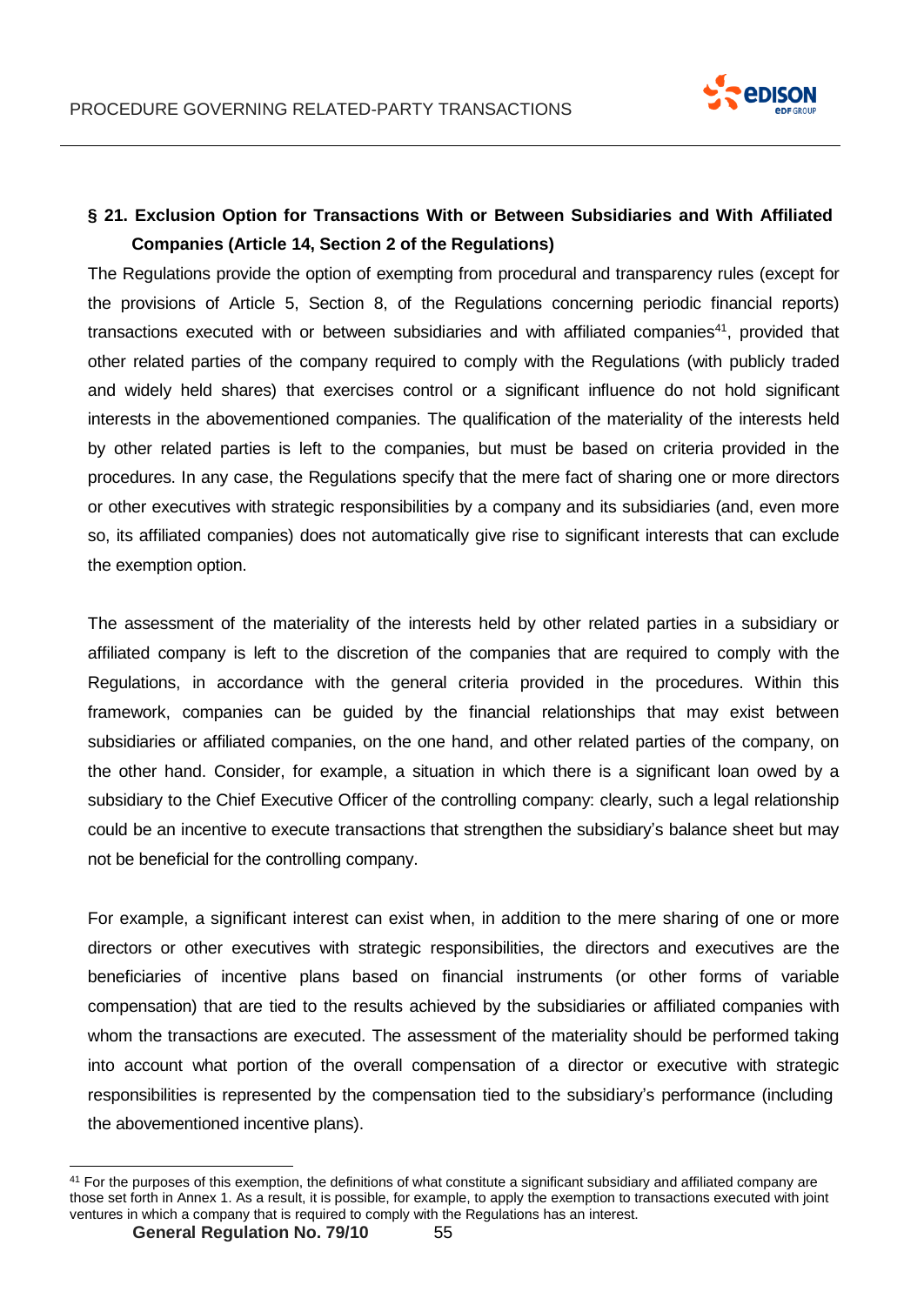

The materiality assessment is also left to the company's discretion when the subsidiary or affiliated company is an investee company (directly or indirectly through parties other than a company with publicly traded and widely held shares, which is required to comply with the Regulations) of the party that controls the company. In such cases, the equity interest held in the related party by the party that exercises control or a significant influence over the company constitutes a significant interest if the effective weight of the abovementioned equity interest is greater than the effective weight of the equity interest held by the same party in the issuer. For the purpose of determining the effective weight, direct equity interests are weighted for their full amount, while indirect equity interests are weighted based on the percentage interest held in the share capital of the subsidiary though which the equity interest in the related party is held.<sup>42</sup> If the equity interest held in a related party is coupled with other financial interests, these interests are considered together with those derived from the equity investment, computed at its effective weight.

The mere ownership of an equity interest in a subsidiary or affiliated company by other subsidiaries or affiliated companies of a publicly traded company does not constitute by itself a significant interest. 43

 $42$  The following examples of how a materiality criterion is assessed are provided merely by way of example:

<sup>(</sup>i) Company A, by owning 50% of the capital represented by voting shares, controls company B (publicly traded), which, in turn, controls, with the same percentage, company C, which is privately held. In addition A holds directly the remaining 50% of C. In a transaction between company B and company C, company A has a significant interest in C because the effective weight of its equity interest in C is equal to 50%+(50\*50%)=75%, while the weight of the equity interest in B is equal to 50%: consequently, there is an incentive for a net transfer of resources from B to C.

<sup>(</sup>ii) Company A, by owning 30% of the capital represented by voting shares, controls company B (publicly traded), which, in turn, by owning 50% of the capital represented by voting shares, controls company C, which is privately held. In addition, A holds directly 10% of C. In a transaction between company B and company C, company A does not have a significant interest in C because the effective weight of its equity interest in C is equal to 10%+(30\*50%)=25%, while the weight of the equity interest in B is equal to 30%: consequently, absent other significant interests, there is no incentive for a net transfer of resources from B to C.

<sup>&</sup>lt;sup>43</sup> For example, consider this situation: Company A (publicly traded) controls company B (privately held) by owning 51% of its capital represented by voting shares. Company C (privately held), over which A exercises control or a significant interest, holds the remaining 49% of company B's capital. In a transaction between A and B, the equity interest held by C in B does not constitute a significant interest for the purposes of Article 14, Section 2, of the Regulations.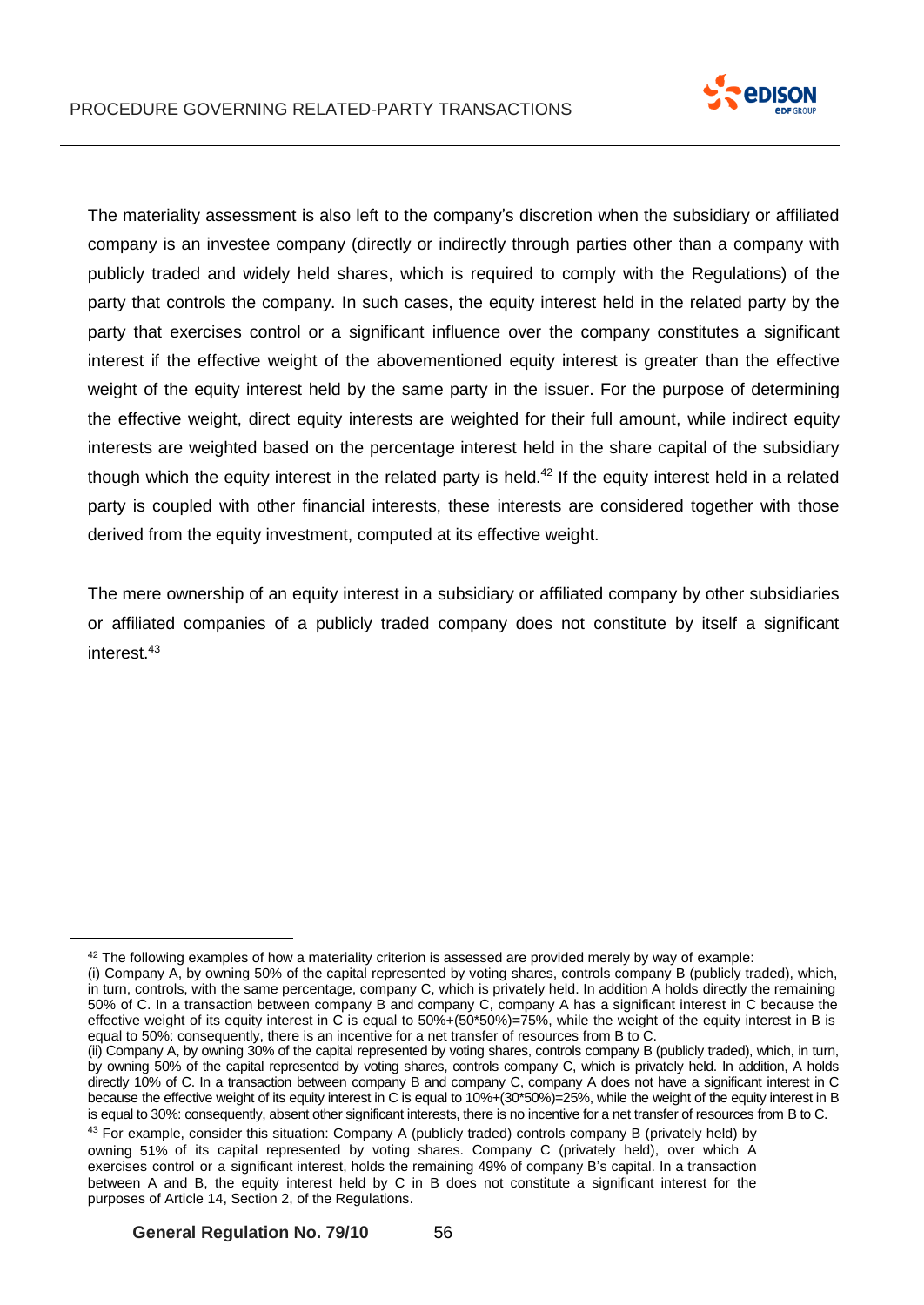

# <span id="page-56-0"></span>**Annex 6: Operating Rules of the Related Party Transactions Committee**

In these Rules, terms with a capital letter have the meaning indicated in the Procedure Governing *Related Party Transactions*

#### **Art. 1 Composition and positions**

- **1.1.** The Board of Directors shall establish, within its framework, a Related Party Transactions Committee composed, unless otherwise determined by the Board of Directors, of three Non-Executive and Independent Directors.
- **1.2.** The Board of Directors appoints the Chairman from among the members of the Related Party Transactions Committee; if the Board of Directors has not done so, the Chairman is appointed by the Related Party Transactions Committee itself.
- **1.3.** In order to organise its work, the Related Party Transactions Committee shall be supported by a secretary, chosen by the Board of Directors, in agreement with the Related Party Transactions Committee, even from persons other than the members of the Committee itself, as well as by the support of the competent corporate functions. In the event of the absence or impediment of the secretary thus appointed, the Related Party Transactions Committee shall, from time to time, appoint a substitute for the meeting<sup>44</sup>.
- **1.4.** The Chairman of the Related Party Transactions Committee prepares the work with the support of the secretary, coordinates and moderates the discussion and represents the Committee at Board meetings and before the Chief Executive Officer, also being able to sign on behalf of the Committee the reports and opinions to be submitted to the Board of Directors.

#### **Art. 2 Convening and attendees**

- **2.1.** The Related Party Transactions Committee is convened by its Chairman or by a person appointed by him by means of a written communication containing a list of the items to be discussed, sent to all members also by e-mail or other suitable means to ensure certain communication, at least 2 days or, in case of urgency, at least 12 hours before the time set for the meeting.
- **2.2.** Meetings of the Related Parties Transactions Committee may be held at a physical location, including outside the Company's registered office, in Italy or abroad, or solely by

<sup>44</sup> This provision regarding the appointment of the secretary will apply following the first renewal of the Board of Directors (and the appointment of the Related Party Transactions Committee) after this version of the Procedure comes into force. Until such time, the secretary shall be appointed by the Related Party Transactions Committee each time for each meeting.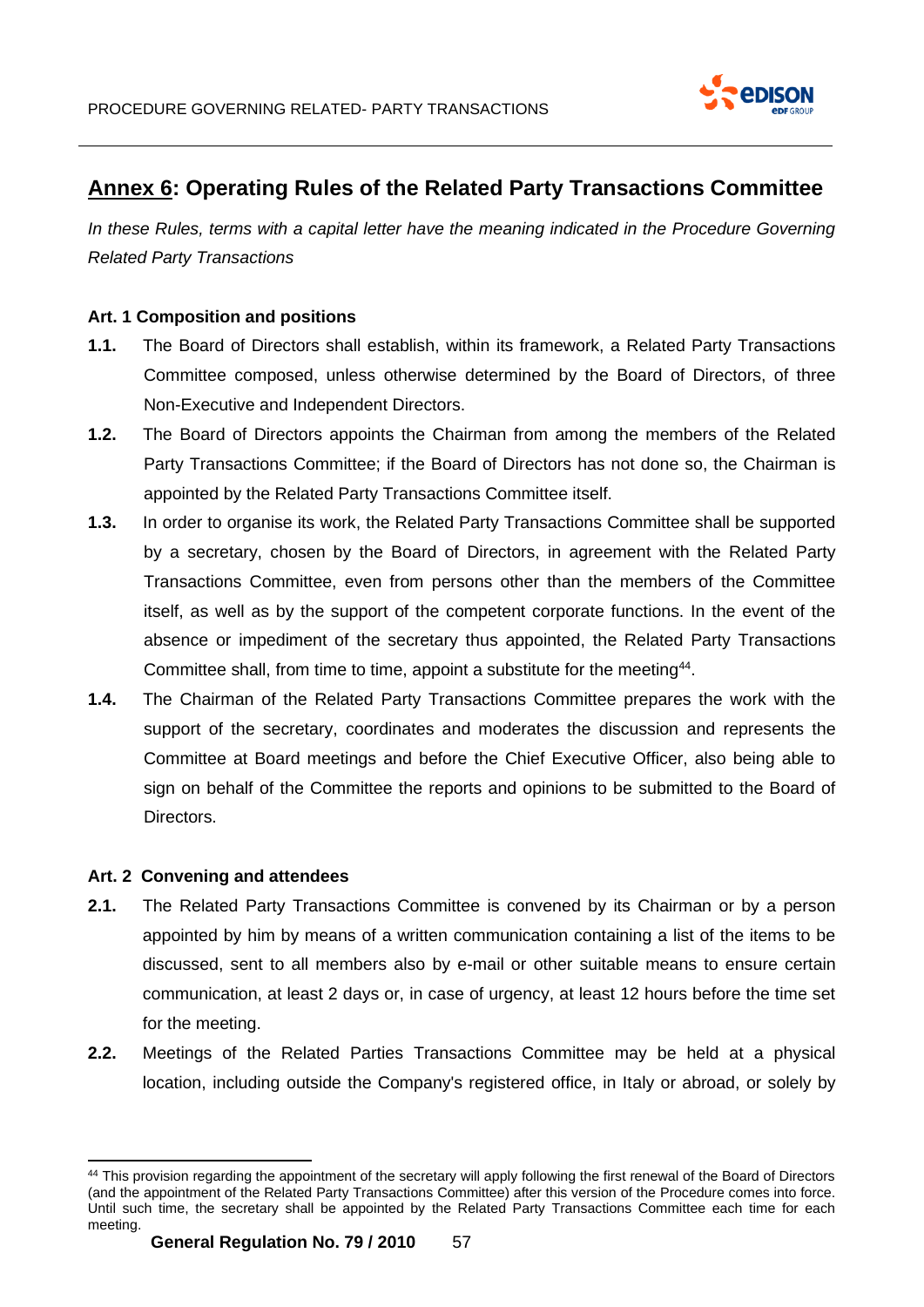

remote connection or by mixed mode, i.e. any means of connection that allows participation, including by remote connection, in different places<sup>45</sup>, the "remote connection".

- **2.3.** The call notice shall indicate the date, time, place and a detailed list of the items to be discussed; the modalities of the Remote Connection may also be indicated in a separate communication.
- **2.4.** In the event of the meeting being held exclusively by means of a Remote Connection, the indication of the place where the meeting is to be held may be omitted.
- **2.5.** If the meeting is also held by means of a Remote Connection, the Committee is considered to be held in the place where the Chairman is located and where the Secretary must also be located; this provision does not apply if the meeting is held solely by means of a Remote Connection or is permitted by the applicable regulations.
- **2.6.** A meeting of the Related Party Transactions Committee shall be deemed to have been validly convened even absent a formal notice of the meeting, provided all members are present. However, in such instances, each participant may object to discussing issues about which he/she does not believe that sufficient information has been provided.
- **2.7** Each member of the Related Party Transactions Committee, if he/she is related to or involved in a Related-Party Transaction on which the Related Party Transactions Committee itself must issue an opinion, pursuant to paragraph 1 of art. 4 of these Regulations, must promptly inform the other members of the Related Party Transactions Committee, in compliance with the specific provisions of the Procedure. In all cases, any members of the Related Party Transactions Committee who have an interest of some sort, personally or on behalf of third parties, in the Related-Party Transaction shall disclose it to the other members of the Related Party Transactions Committee, specifying the interest's nature, terms, origin and scope.
- **2.8.** The convening of a Committee meeting must be communicated to the Board of Statutory Auditors, which may ask one or more of its members to attend the meeting.
- **2.9.** The independent consultants who may be asked to assist the Related Party Transactions Committee pursuant to Article 4, Section 2, of these Regulations, may be invited to attend meetings of the Related Party Transactions Committee from time to time. The Related Party Transactions Committee, acting merely for information purposes, may also invite the Chairman, the Chief Executive Officer, or other Company executives or employees to attend its meetings.

<sup>45</sup> The Connection must ensure that the following conditions are met: all participants are identified; are able to follow the discussion; are able to intervene in real time in the discussion of the items on the agenda and to receive, transmit and view documents.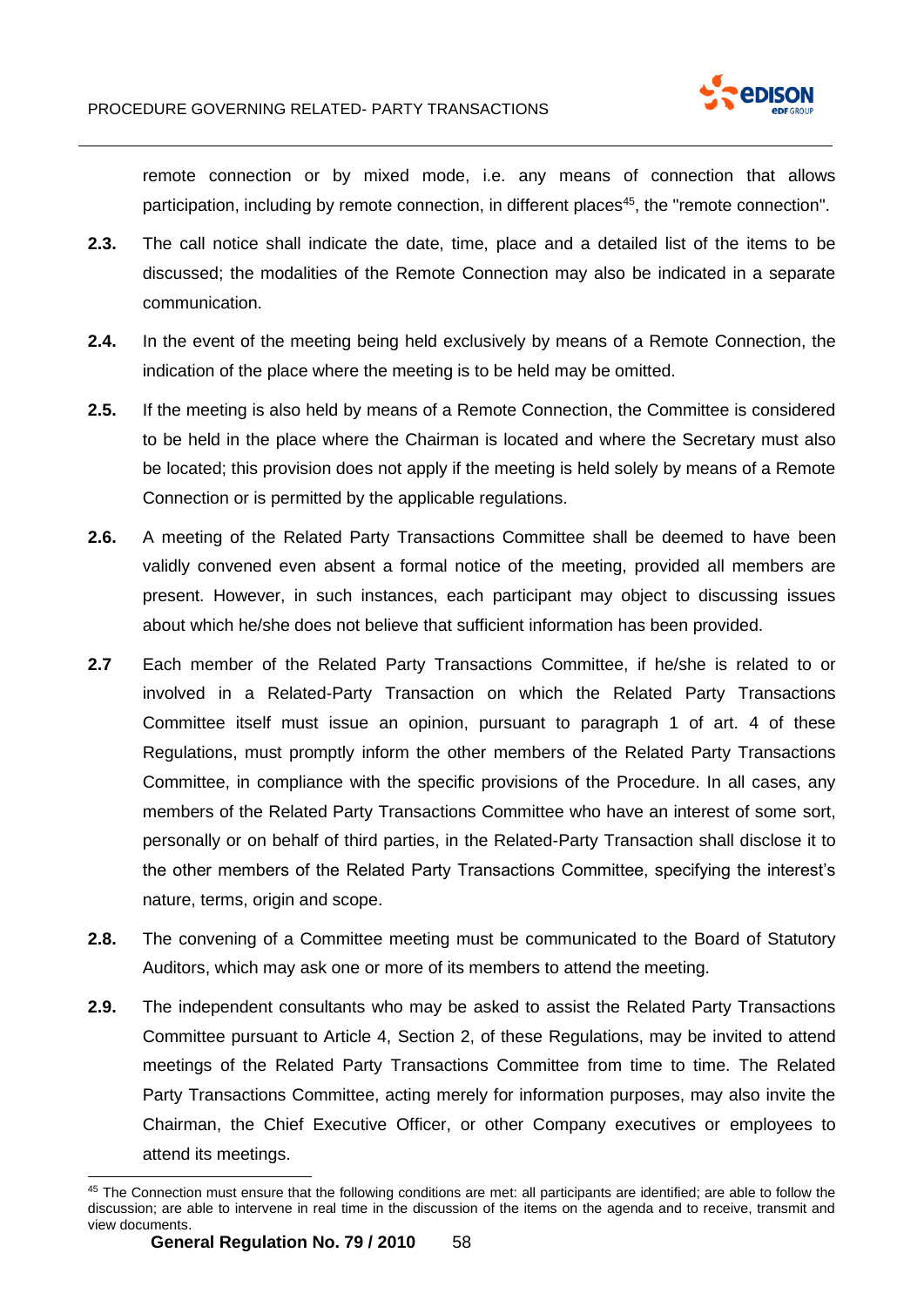

#### **Art. 3 Meetings**

- **3.1.** Meetings are chaired by the Chairman or, in his/her absence, by the longest-standing committee member.
- **3.2.** A meeting of the Related Party Transactions Committee shall be deemed to have been validly convened when all of its members or a majority of them is in attendance, i.e., when two members are present and the absent member expressed his/her consent to the meeting being held.
- **3.3.** The Related Party Transactions Committee approves resolutions by a majority vote of its members, i.e., with the vote of at least two of its members, except for the provisions of Section 11.2.2 of the Procedure Governing Related-party Transactions adopted by the Company. **3.4.** Minutes of each Committee meeting are taken and signed by the Chairman and Secretary. The Committee's opinions, prepared in accordance with the Consob Related Parties Regulation, are attached to the Committee minutes.

#### **Art. 4 Duties**

- **4.1.** The Committee also performs the functions envisaged by the Reference Regulations and the Procedure. More specifically, within the scope of the responsibilities assigned by the Board of Directors in the Procedure, the Related Party Transactions Committee expresses a factual opinion stating whether executing a related-party transaction is in the Company's interest and if its terms and conditions are beneficial and substantively fair.
- **4.2.** With regard to related-party transactions, the Related Party Transactions Committee has the right to request, at the Company's expense, the assistance of one or more independent consultants of its choosing. The Related Party Transactions Committee shall ascertain in advance that the consultants are not in situations (taking into account the relationships indicated in section 2.4 of Annex 4 of the Consob Related Party Regulations) that compromise their independence of judgement and that they do not have a conflict of interest. The provisions of Section 10.11<sup>46</sup> of the Procedure shall apply to issues regarding the cost of the support provided to the Related Party Transactions Committee by the independent experts.
- **4.3.** Consistent with the provisions of the Procedure, the Related Party Transactions Committee may delegate to its Chairman and/or to other Committee members responsibility for participating in the negotiations and the information gathering phase for Highly Material

<sup>46</sup> Section 10.11 of the Related Parties Procedure states that in relation to Less Material Transactions, the costs and expenses relating to the services provided by consultants shall be borne by the Company up to a maximum amount, per individual transaction, not exceeding 350,000 euros and that this limitation shall not apply to Highly Material Transactions. For such transactions, the costs and expenses of consultants must not, in any event, be manifestly unreasonable.